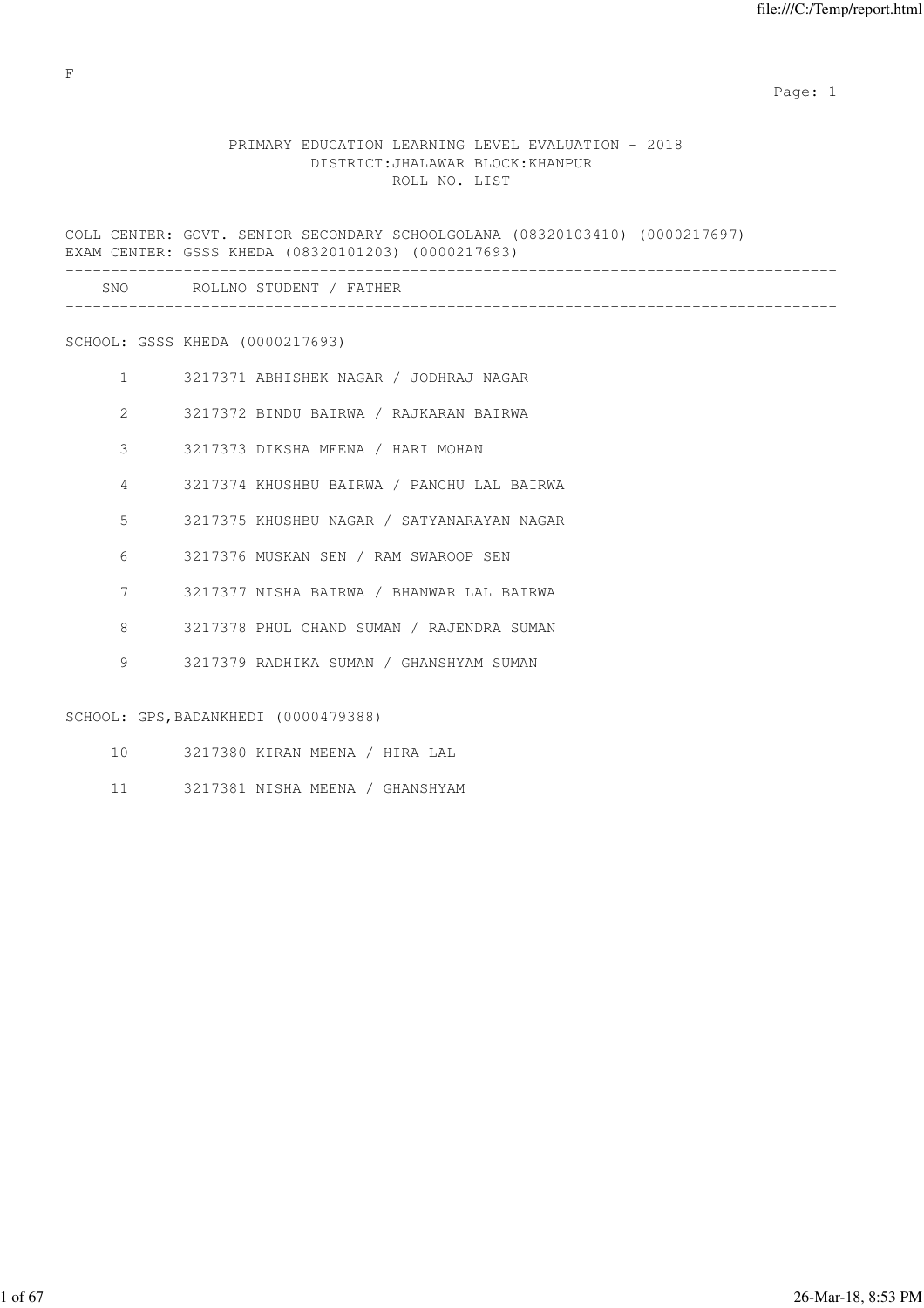#### PRIMARY EDUCATION LEARNING LEVEL EVALUATION - 2018 DISTRICT:JHALAWAR BLOCK:KHANPUR ROLL NO. LIST

COLL CENTER: GOVT. SENIOR SECONDARY SCHOOLGOLANA (08320103410) (0000217697) EXAM CENTER: GSSS MUNDALA (08320101503) (0000217694) ------------------------------------------------------------------------------------- SNO ROLLNO STUDENT / FATHER ------------------------------------------------------------------------------------- SCHOOL: MAA BHAGWATI VIDHYA MANDIR SANSTHAN (0000018073) 1 3217382 ISHIKA NAGAR / VISHNU PRASAD 2 3217383 KRITI MEENA / RAJA RAM MEENA 3 3217384 MAHESH SHARMA / NARENDRA SHARMA 4 3217385 PANKAJ MEENA / SHAMBHU DAYAL 5 3217386 RENUKA NAGAR / JAGDISH 6 3217387 RITU NAGAR / SATYAPRAKASH 7 3217388 SANU PRAJAPATI / SITA RAM PRAJAPATI 8 3217389 SHIVANI NAGAR / DHARMRAJ 9 3217390 SHIVSHANKAR / DEVKISHAN 10 3217391 VIJAY KALBELIYA / SHRI LAL 11 3217392 YASH NAGAR / SATYANARAYAN SCHOOL: GSSS MUNDALA (0000217694) 12 3217393 AASHA KUMARI / CHOTHMAL 13 3217394 BHAWANA KUMARI YOGI / PARBHU DAYAL YOGI 14 3217395 RAM LAKHAN MEGHWAL / NARENDRA KUMAR MEGHWAL 15 3217396 SALU KUMARI / SHYAMLAL 16 3217397 SUGNA BAI BAIRWA / OM PRAKASH BAIRWA SCHOOL: GUPS,PITAMPURA (0000406060) 17 3217398 ANISH POTTER / MOHAN LAL 18 3217399 CHIRAG BAIRAGI / NARENDRA BAIRAGI 19 3217400 DEEPIKA BHEEL / CHHOTU LAL 20 3217401 RAVEENA BHEEL / BABU LAL

21 3217402 SANDEEP NAGAR / SATYANARAYAN NAGAR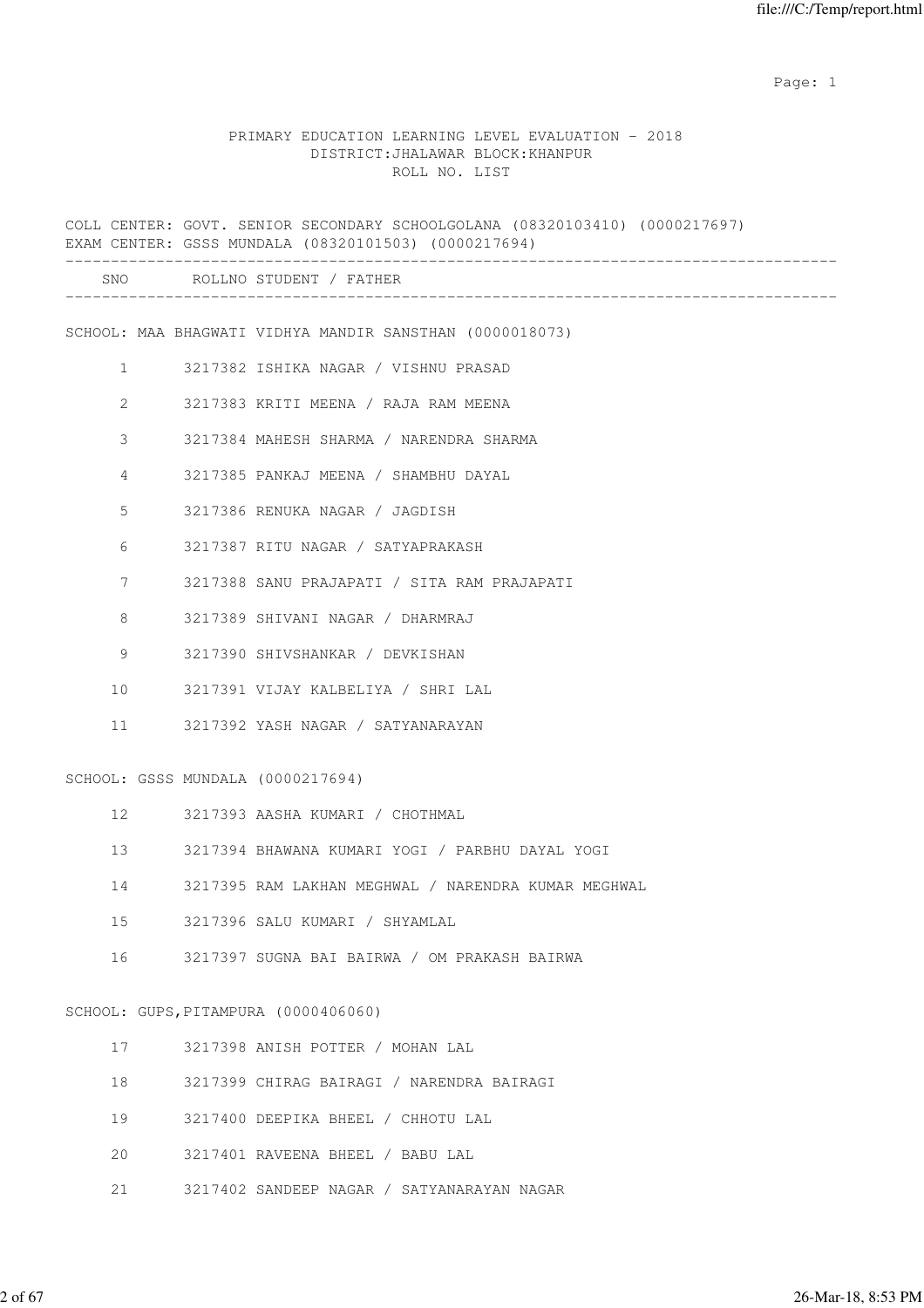Page: 2  $P$  and 2  $P$  and 2  $P$  and 2  $P$  and 2  $P$  and 2  $P$  and 2  $P$  and 2  $P$  and 2  $P$  and 2  $P$  and 2  $P$  and 2  $P$  and 2  $P$  and 2  $P$  and 2  $P$  and 2  $P$  and 2  $P$  and 2  $P$  and 2  $P$  and 2  $P$  and 2  $P$  and 2  $P$ 

### PRIMARY EDUCATION LEARNING LEVEL EVALUATION - 2018 DISTRICT:JHALAWAR BLOCK:KHANPUR ROLL NO. LIST

COLL CENTER: GOVT. SENIOR SECONDARY SCHOOLGOLANA (08320103410) (0000217697) EXAM CENTER: GSSS MUNDALA (08320101503) (0000217694)

| SNO. | ROLLNO STUDENT / FATHER                   |
|------|-------------------------------------------|
| 22   | 3217403 SHALU POTTER / HEMRAJ POTTER      |
| 23   | 3217404 SURAJ BAIRWA / PAPPU LAL          |
| 2.4  | 3217405 VARSHA NAGAR / SATYANARAYAN NAGAR |

#### SCHOOL: GUPS,FADANIYA (0000471443)

| 2.5 | 3217406 KHUSHBU MEENA / RAJENDRA MEENA      |
|-----|---------------------------------------------|
| 26  | 3217407 KOSHAL MEENA / MOHAN LAL MEENA      |
| 27  | 3217408 KULDEEP MEENA / NANDKISHOR MEEN     |
| 28  | 3217409 MINAKSHI MEENA / DHANRAJ MEENA      |
| 29  | 3217410 RAMDULARI MEGHWAL / RAJARAM MEGHWAL |

#### SCHOOL: GUPS,BARD GUWALIYA (0000471461)

| 30 | 3217411 ABHISHEK MEENA / MUKESH MEENA       |
|----|---------------------------------------------|
| 31 | 3217412 ARVIND MEGHWAL / GIRIRAJ MEGHWAL    |
| 32 | 3217413 CHANDAN GOSWAMI / BANWARI GOSWAMI   |
| 33 | 3217414 HEENA SEN / CHANDRA PRAKASH SEN     |
| 34 | 3217415 JYOTI GOSWAMI / BANWARI GOSWAMI     |
| 35 | 3217416 LALIT MEGHWAL / CHHITAR LAL MEGHWAL |
| 36 | 3217417 NIYA MEGHWAL / OMPRAKASH MEGHWAL    |
| 37 | 3217418 RAMAWTAR MEGHWAL / BABULAL MEGHWAL  |
|    |                                             |

# SCHOOL: GPS SEENDNI (0000482496)

| 38 | 3217419 DEEPA KUMARI SUMAN / CHETRAN SUMAN |
|----|--------------------------------------------|
| 39 | 3217420 MUSKAN POTAR / MAHENDRA            |
| 40 | 3217421 MUSKAN SUMAN / PRAHLAD SUMAN       |
| 41 | 3217422 PRIYNKA MEENA / MUKESH             |
| 42 | 3217423 RAM MURTI MEGHWAL / RAM CHANDRA    |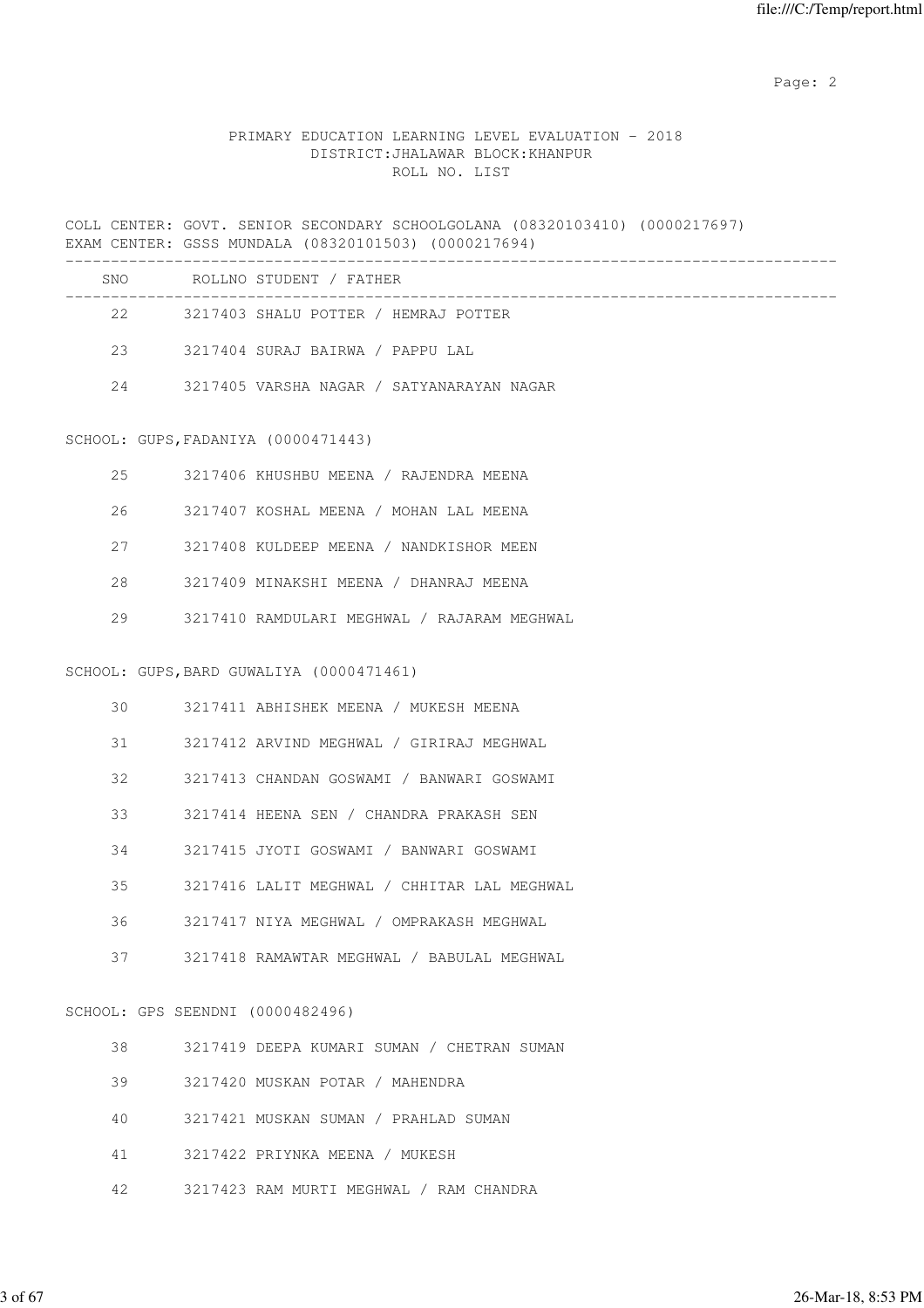#### PRIMARY EDUCATION LEARNING LEVEL EVALUATION - 2018 DISTRICT:JHALAWAR BLOCK:KHANPUR ROLL NO. LIST

COLL CENTER: GOVT. SENIOR SECONDARY SCHOOLGOLANA (08320103410) (0000217697) EXAM CENTER: GSSS MUNDALA (08320101503) (0000217694) -------------------------------------------------------------------------------------

| SNO | ROLLNO STUDENT / FATHER               |  |
|-----|---------------------------------------|--|
| 43  | 3217424 SATYAVAN SUMAN / SURESH SUMAN |  |

SCHOOL: GUPS,SANSKRIT BRAMKHERI (0000540024)

44 3217425 CHIKI KUMARI MEENA / GHANSHYAM MEENA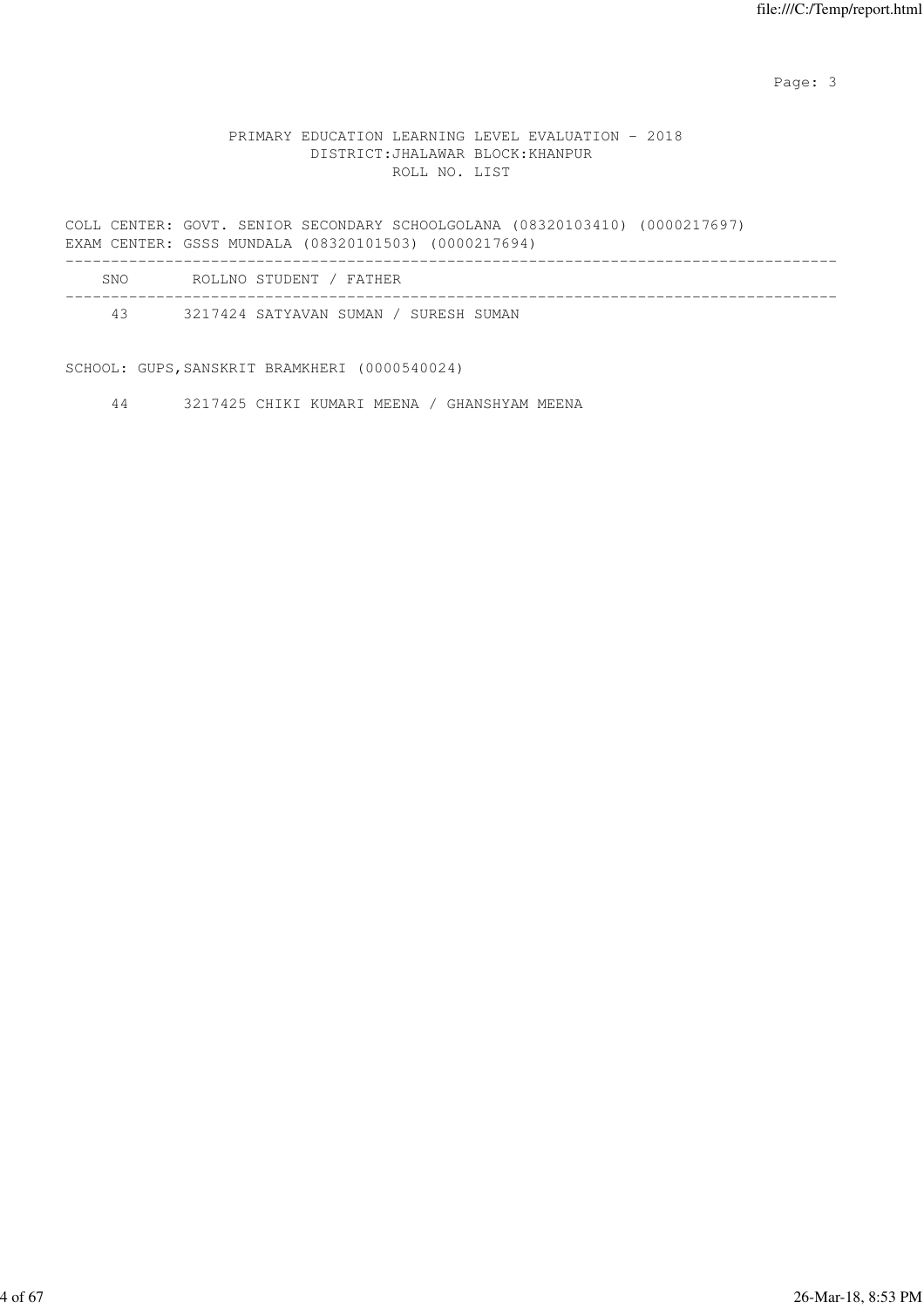#### PRIMARY EDUCATION LEARNING LEVEL EVALUATION - 2018 DISTRICT:JHALAWAR BLOCK:KHANPUR ROLL NO. LIST

|              | COLL CENTER: GOVT. SENIOR SECONDARY SCHOOLGOLANA (08320103410) (0000217697)<br>EXAM CENTER: GASSS HARIGARH (08320102609) (0000217695) |
|--------------|---------------------------------------------------------------------------------------------------------------------------------------|
|              | SNO ROLLNO STUDENT / FATHER                                                                                                           |
|              | SCHOOL: KHANDAL BAL VIDHYA MANDIR (0000017728)                                                                                        |
| $\mathbf{1}$ | 3217426 AASHA MEHAR / OMPRAKASH MEHAR                                                                                                 |
| $\mathbf{2}$ | 3217427 ABHIJEET SINGH / HANUMAN SINGH HADA                                                                                           |
| 3            | 3217428 AJAY GOSWAMI / MANOJ KUMAR                                                                                                    |
| 4            | 3217429 AJAY NAGAR / BALCHAND NAGAR                                                                                                   |
| 5            | 3217430 AKSHAY KUMAR NAGAR / RAMDAYAL NAGAR                                                                                           |
| 6            | 3217431 ALKA NAGAR / JITENDRA NAGAR                                                                                                   |
| 7            | 3217432 ANISHA MEHTA / HANSHRAJ MEHTA                                                                                                 |
| 8            | 3217433 ANURAG BHARTI / RANJEET BHARTI                                                                                                |
| 9            | 3217434 DIVYANSHI RATHOR / MAHVEER PRASAD RATHOR                                                                                      |
| 10           | 3217435 DIVYANSHU NAGAR / PRAHLAD NAGAR                                                                                               |
| 11           | 3217436 GOLU NAGAR / RADHAKISHAN NAGAR                                                                                                |
| 12           | 3217437 GOVIND BANJARA / SHANKARLAL BANJARA                                                                                           |
| 13           | 3217438 GOVIND SUMAN / CAMPALAL SUMAN                                                                                                 |
| 14           | 3217439 HARIOM NAGAR / BADREELAL NAGAR                                                                                                |
| 15           | 3217440 JYOTI GAUR / DHANNA LAL GAUR                                                                                                  |
| 16           | 3217441 KANNU SUMAN / SHIV KUMAR SUMAN                                                                                                |
| 17           | 3217442 KRITIKA GAUR / NARENDRA GAUR                                                                                                  |
| 18           | 3217443 KULDEEP SUMAN / RAJENDRA KUMAR SUMAN                                                                                          |
| 19           | 3217444 KUMKUM MEHTA / DEEPAK KUMAR MEHTA                                                                                             |
| 20           | 3217445 LOKESH SUMAN / SHAMBHUDAYAL SUMAN                                                                                             |
| 21           | 3217446 MAHAVEER MEENA / LAXMYNARAYAN MEENA                                                                                           |
| 22           | 3217447 MAMTA PANWAR / DHARMENDRA SINGH PANWAR                                                                                        |
| 23           | 3217448 NISHA RATHOR / PRAMOD KUMAR RATHOR                                                                                            |
| 24           | 3217449 PRATIBHA NAGAR / KRISHANMURARI NAGAR                                                                                          |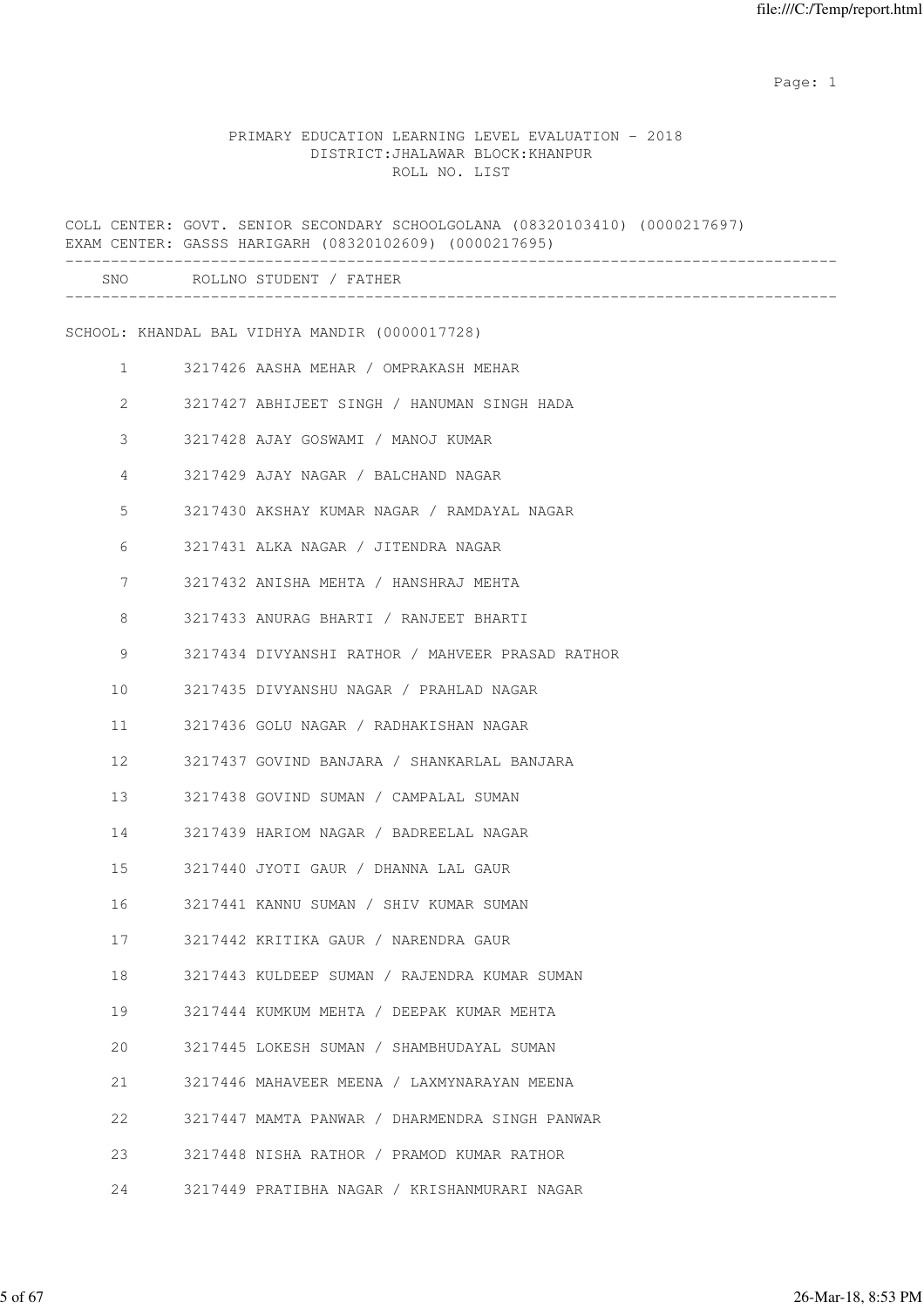Page: 2  $P$  and 2  $P$  and 2  $P$  and 2  $P$  and 2  $P$  and 2  $P$  and 2  $P$  and 2  $P$  and 2  $P$  and 2  $P$  and 2  $P$  and 2  $P$  and 2  $P$  and 2  $P$  and 2  $P$  and 2  $P$  and 2  $P$  and 2  $P$  and 2  $P$  and 2  $P$  and 2  $P$  and 2  $P$ 

#### PRIMARY EDUCATION LEARNING LEVEL EVALUATION - 2018 DISTRICT:JHALAWAR BLOCK:KHANPUR ROLL NO. LIST

COLL CENTER: GOVT. SENIOR SECONDARY SCHOOLGOLANA (08320103410) (0000217697) EXAM CENTER: GASSS HARIGARH (08320102609) (0000217695) ------------------------------------------------------------------------------------- SNO ROLLNO STUDENT / FATHER ------------------------------------------------------------------------------------- 25 3217450 PRINCE NAGAR / LALARAM NAGAR 26 3217451 RADHIKA NAGAR / CHAGANLAL NAGAR 27 3217452 RAJVEER SINGH HADA / BRIJRAJ SINGH HADA 28 3217453 RANU HADA / BHANWAR SINGH HADA 29 3217454 ROHIT BAIRWA / DHANNALAL BAIRWA 30 3217455 RUPESH POTAR / NAWALKISHOR 31 3217456 SANDEEP KUMAR GOTAM / MAHAVEER GOTAM 32 3217457 VEDIKA GAUR / HEMANT KUMAR GAUR 33 3217458 VIKAS MEENA / ASHOK KUMAR MEENA 34 3217459 VISHAL GURJAR / DEVKARAN GURJAR 35 3217460 YASAHIKA DHAKAR / PRAHLAD DHAKAR SCHOOL: VIVEKANAND BAL VIDHYA MANDIR U.P.S. HARIGARH (0000018748) 36 3217461 AKASH SUMEN / RAMBILAS 37 3217462 ALISHA BANO / IRFAN MOHMMAD 38 3217463 ASHOK KUMAR MEENA / RAJRAM MEENA 39 3217464 ASHU KHAN MANSURI / SHAHJAD KHAN 40 3217465 CHANDRA SHEKHAR MEENA / RAMKISHAN MEENA 41 3217466 CHINMAY SINGH HADA / MAHAVEER SINGH HADA 42 3217467 CHINTU RATHORE / OM PRAKASH RATHORE 43 3217468 DIVESH KUMAR MEENA / MODU LAL MEENA 44 3217469 KARAN JOGI / RAMDEVA JOGI 45 3217470 KOMAL SUMAN / HEMRAJ SUMAN 46 3217471 KRIS KUMAR GURJAR / RAMKALYAN GURJAR 47 3217472 MONNIKA GURJAR / DEVKARAN GURJAR

48 3217473 MUSKAN BAIRWA / RAJ KARAN BAIRWA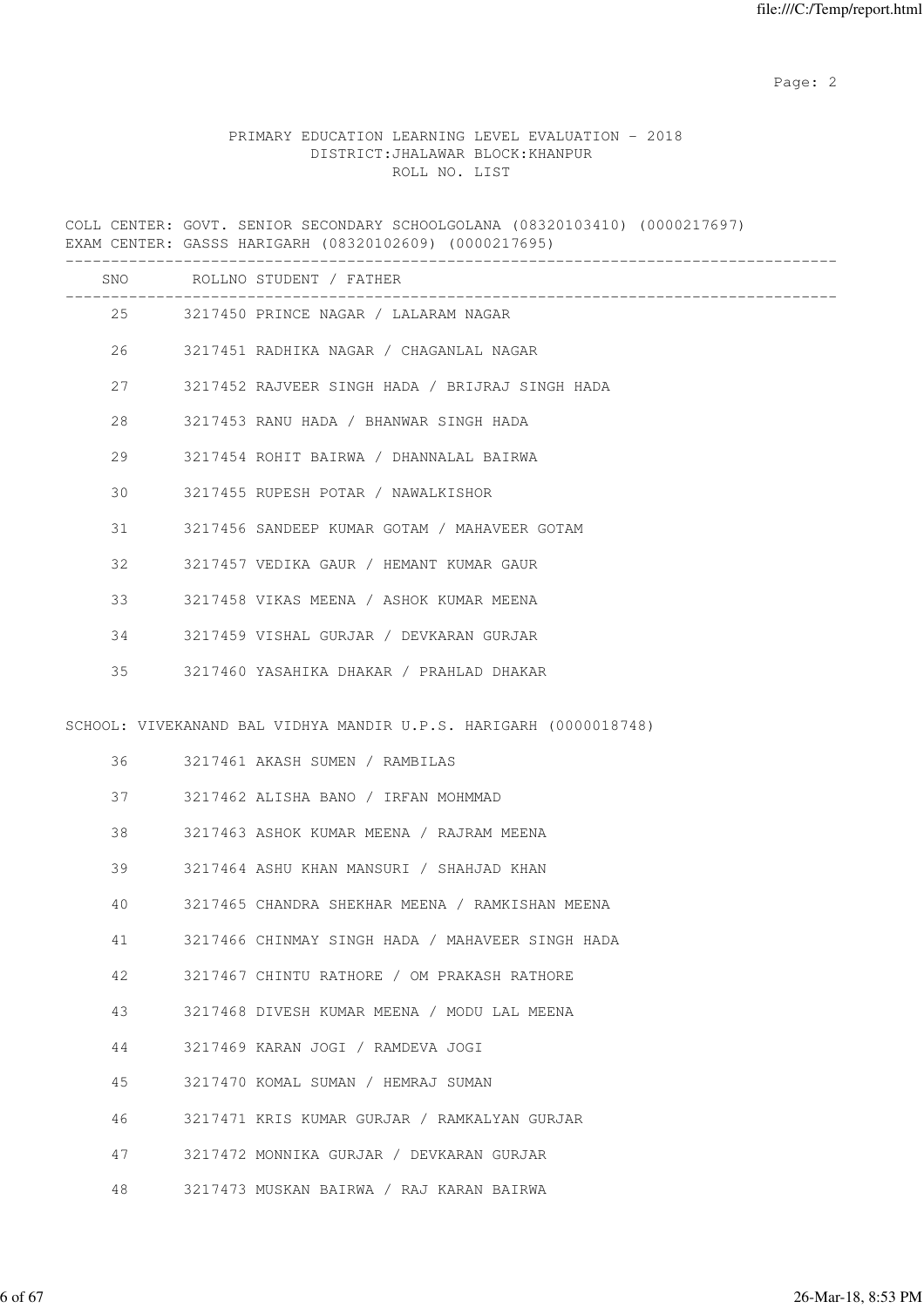# PRIMARY EDUCATION LEARNING LEVEL EVALUATION - 2018 DISTRICT:JHALAWAR BLOCK:KHANPUR ROLL NO. LIST

|    | COLL CENTER: GOVT. SENIOR SECONDARY SCHOOLGOLANA (08320103410) (0000217697)<br>EXAM CENTER: GASSS HARIGARH (08320102609) (0000217695) |
|----|---------------------------------------------------------------------------------------------------------------------------------------|
|    | SNO ROLLNO STUDENT / FATHER<br>____________________________                                                                           |
|    | 49 3217474 MUSKAN GURJAR / RAMNIWAS GURJAR                                                                                            |
| 50 | 3217475 PAWAN KUMAR NAGAR / TULSIRAM NAGAR                                                                                            |
| 51 | 3217476 PRAMOD GURJAR / BALCHAND GURJAR                                                                                               |
| 52 | 3217477 PRAMOD KUMAR MEENA / BALCHAND MEENA                                                                                           |
| 53 | 3217478 PRAMOD NAGAR / RADHESHYAM NAGAR                                                                                               |
| 54 | 3217479 PRAMOD SUMAN / VINODRAJ SUMAN                                                                                                 |
| 55 | 3217480 PRIYVRIT SINGH CHANDRAWAT / TEJ SINGH                                                                                         |
| 56 | 3217481 RAHUL GURJAR / RAKESH GURJAR                                                                                                  |
| 57 | 3217482 RAHUL KUMAR MEENA / MORDHVAJ MEENA                                                                                            |
| 58 | 3217483 SHIVANI GURJAR / BRIJMOHAN GURJAR                                                                                             |
| 59 | 3217484 SONIKA GURJAR / DEVKARAN GURJAR                                                                                               |
| 60 | 3217485 SUMIT SUMAN / BHANWAR LAL SUMAN                                                                                               |
| 61 | 3217486 SUNIL KUMAR BAIRWA / PUSP DAYAL BAIRWA                                                                                        |
| 62 | 3217487 TANISHA GURJAR / SHOBHARAM GURJAR                                                                                             |
| 63 | 3217488 VIKAHS SUMAN / KALU LAL SUMAN                                                                                                 |
|    | SCHOOL: GASSS HARIGARH (0000217695)                                                                                                   |
| 64 | 3217489 ANIL KUMAR REGAR / JAGDISH                                                                                                    |
| 65 | 3217490 DHEERAJ KUMAR BAIRWA / PREM CHAND                                                                                             |
| 66 | 3217491 GOVIND BANJARA / KALU LAL                                                                                                     |
| 67 | 3217492 HARISH BANJARA / GOPAL LAL                                                                                                    |
| 68 | 3217493 RADHESHYAM BANJARA / KALULAL                                                                                                  |
|    | SCHOOL: GUPS (GIRLS), HARIGARH (0000400140)                                                                                           |
| 69 | 3217494 ANURADHA GURJAR / DEV LAL                                                                                                     |
| 70 | 3217495 BHAVANA BHEEL / CHOTHMAL                                                                                                      |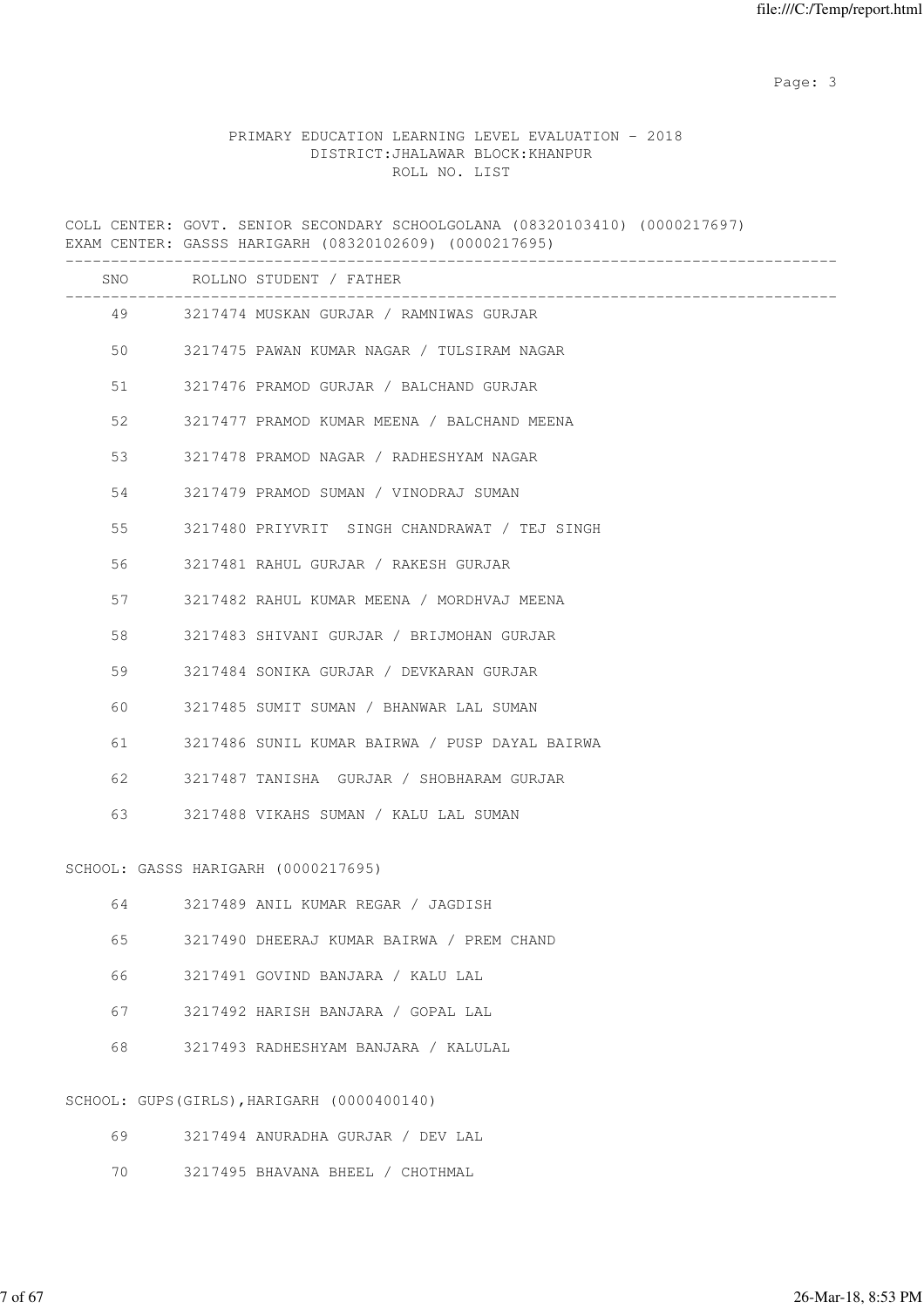Page: 4  $P$ 

#### PRIMARY EDUCATION LEARNING LEVEL EVALUATION - 2018 DISTRICT:JHALAWAR BLOCK:KHANPUR ROLL NO. LIST

COLL CENTER: GOVT. SENIOR SECONDARY SCHOOLGOLANA (08320103410) (0000217697) EXAM CENTER: GASSS HARIGARH (08320102609) (0000217695) -------------------------------------------------------------------------------------

| <b>SNO</b> |          | ROLLNO STUDENT / FATHER                             |
|------------|----------|-----------------------------------------------------|
|            |          | 71 3217496 BHUMIKA SEN / OMPRAKASH SEN              |
| 72         |          | 3217497 CHETNA MEHAR / KANHAIYA LAL                 |
| 73         |          | 3217498 GAYTRI GURJAR / DULICHAND                   |
|            |          | 74 3217499 KHUSHBOO BAGRI / RAM GOPAL               |
|            |          | 75 3217500 KOMAL CHAMAR / BHERULAL                  |
|            |          | 76 3217501 LALITA BAIRWA / DHANNA LAL               |
| 77         |          | 3217502 NEHA BHATIA / PRAHLAD                       |
|            | 78 — 178 | 3217503 NISHA BAIRWA / RAM DHAYAL                   |
|            | 79       | 3217504 SHIVANGANI SHARMA / DHEERENDRA KUMAR SHARMA |
|            |          | 80 3217505 TARA BAGRI / RAM BHILASH                 |
|            |          | SCHOOL: GPS BANJARA BASTI HARIGARH (0000410604)     |

81 3217506 BAL MUKUND / PAPU LAL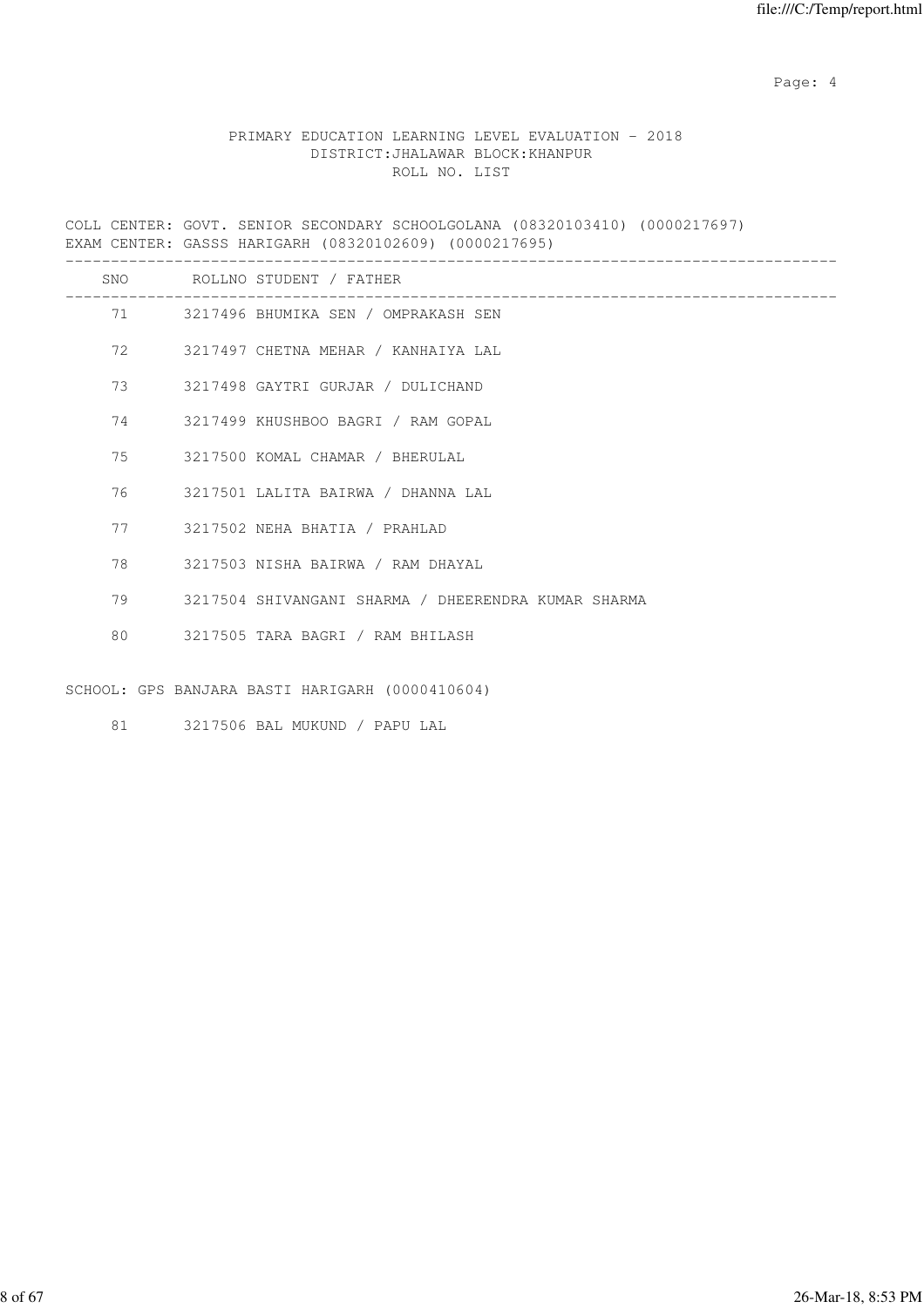#### PRIMARY EDUCATION LEARNING LEVEL EVALUATION - 2018 DISTRICT:JHALAWAR BLOCK:KHANPUR ROLL NO. LIST

COLL CENTER: GOVT. SENIOR SECONDARY SCHOOLGOLANA (08320103410) (0000217697) EXAM CENTER: GASSS KANWALDA (08320102802) (0000217696) ------------------------------------------------------------------------------------- SNO ROLLNO STUDENT / FATHER ------------------------------------------------------------------------------------- SCHOOL: GASSS KANWALDA (0000217696) 1 3217507 ANIL NAGAR / SATYANARAYAN NAGAR 2 3217508 GUNJAN GAUR / SATYANARAYAN 3 3217509 JITENDRA GAUR / GUMANI SHANKAR 4 3217510 JYOTI NAYAK / RAMSWAROOP 5 3217511 KUNAL NAGAR / BAJARANG LAL NAGAR 6 3217512 MAHAVEER CHOPDAR / RAMDAYAL CHOPDAR 7 3217513 POOJA NAYAK / RAM LAL 8 3217514 PRAMILA NAYAK / RAMBILAS 9 3217515 RAVINA NAYAK / RAMESHWER 10 3217516 SONU MEHAR / HARISHANKAR MEHAR 11 3217517 VIJAY SHANKAR NAYAK / SIYARAM NAYAK SCHOOL: GPS, PACHIPALA (0000466606) 12 3217518 ABHISHEK NAGAR / KHEMRAJ NAGAR 13 3217519 ARVIND NAGAR / KHEMRAJ NAGAR 14 3217520 TANNU NAGAR / RAMSWAROOP NAGAR SCHOOL: GUPS,LAKHAKHEDI (0000471363) 15 3217521 ANTIMA NAGAR / DWARKI LAL 16 3217522 PRIYA REGAR / JITMAL REGAR SCHOOL: GUPS, DEDIYA (0000471366) 17 3217523 DIVESH YOGI / MAHENDRA YOGI 18 3217524 RADHA MEGHWAL / GAJENDRA MEGHWAL

19 3217525 ROHIT KUMAR MEGHWAL / RAMESH CHAND MEGHWAL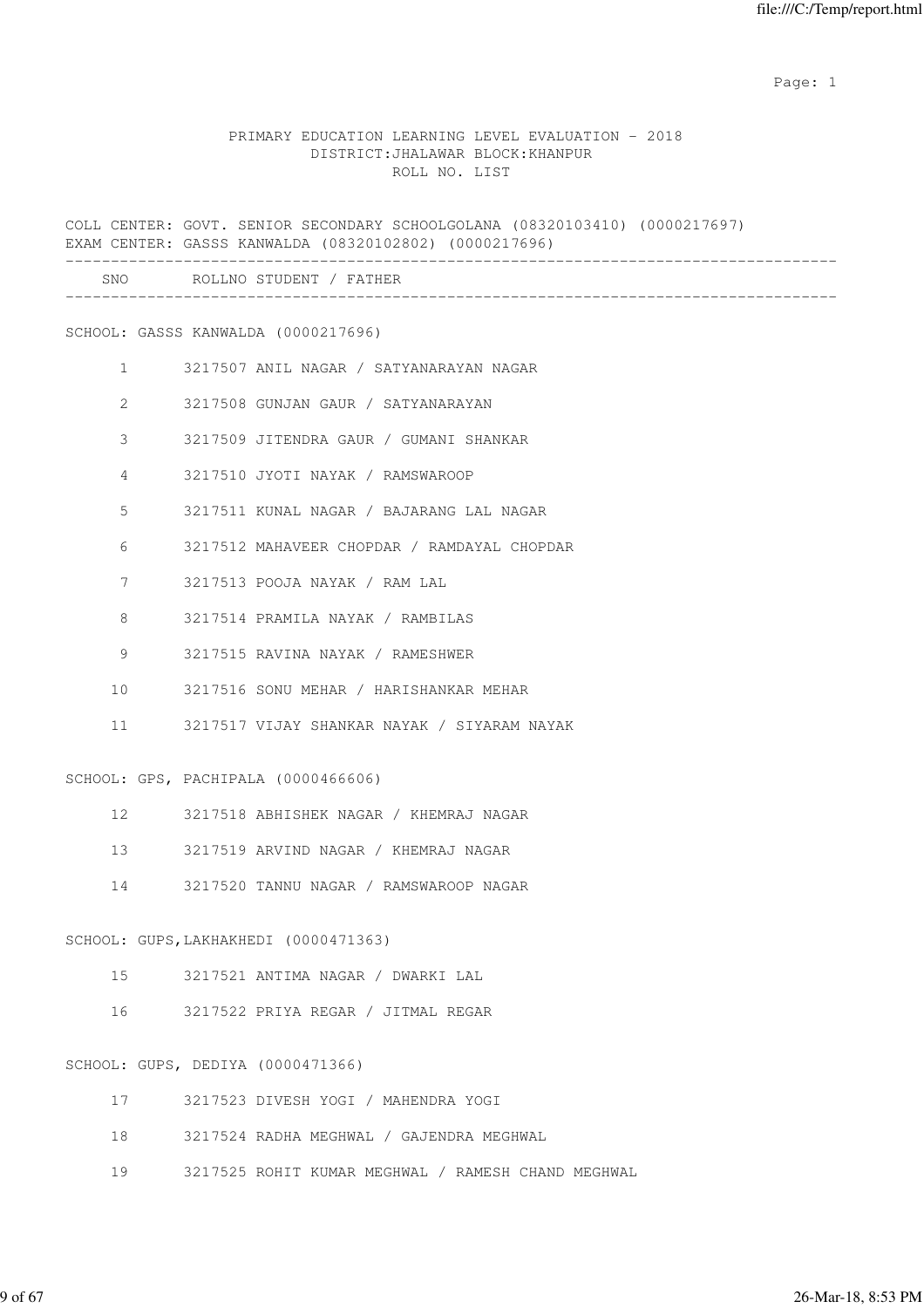### PRIMARY EDUCATION LEARNING LEVEL EVALUATION - 2018 DISTRICT:JHALAWAR BLOCK:KHANPUR ROLL NO. LIST

|                       |  |                                            |                                              | COLL CENTER: GOVT. SENIOR SECONDARY SCHOOLGOLANA (08320103410) (0000217697)<br>EXAM CENTER: GOVT. SENIOR SECONDARY SCHOOLGOLANA (08320103410) (0000217697) |  |
|-----------------------|--|--------------------------------------------|----------------------------------------------|------------------------------------------------------------------------------------------------------------------------------------------------------------|--|
|                       |  | SNO ROLLNO STUDENT / FATHER                |                                              |                                                                                                                                                            |  |
|                       |  | SCHOOL: SARDA MADHAMIK GOLANA (0000017729) |                                              |                                                                                                                                                            |  |
| $1 \qquad \qquad$     |  | 3217526 ABHINAV SAINI / NAVNEET            |                                              |                                                                                                                                                            |  |
| $\mathbf{2}^{\prime}$ |  | 3217527 AJAY MEENA / RAJARAM               |                                              |                                                                                                                                                            |  |
| 3                     |  |                                            | 3217528 ANKUS MEENA / MANOJ KUMAR            |                                                                                                                                                            |  |
| 4                     |  |                                            | 3217529 AROHI GURJAR / KRISHNMURARI GURJAR   |                                                                                                                                                            |  |
| 5                     |  |                                            | 3217530 ARVIND MEENA / RADHESHYAM            |                                                                                                                                                            |  |
| 6                     |  |                                            | 3217531 DEEPAK SUMAN / BRIJMOHAN             |                                                                                                                                                            |  |
| 7                     |  |                                            | 3217532 DINESH MEENA / BHAG CHAND            |                                                                                                                                                            |  |
| 8                     |  |                                            | 3217533 DIPAK MEHAR / MUKESH MEHAR           |                                                                                                                                                            |  |
| 9                     |  |                                            | 3217534 GAJENDRA SUMAN / RAJENDRA SUMAN      |                                                                                                                                                            |  |
| 10                    |  |                                            | 3217535 GOVIND MEENA / PREM NARAYAN          |                                                                                                                                                            |  |
| 11                    |  |                                            | 3217536 HARI OM SAENI / JAGDISH PRASAD SUMAN |                                                                                                                                                            |  |
| 12                    |  |                                            | 3217537 HARISH GURJAR / DEVKARAN GURJAR      |                                                                                                                                                            |  |
| 13                    |  |                                            | 3217538 HIMANSHU PARETA / HARISHANKAR        |                                                                                                                                                            |  |
| 14                    |  |                                            | 3217539 HITESH GURJAR / PARMANAND GURJAR     |                                                                                                                                                            |  |
| 15                    |  |                                            | 3217540 JYOTI GOUR / SHYAM SUNDAR GOUR       |                                                                                                                                                            |  |
| 16                    |  |                                            | 3217541 KAVITA POTTAR / RAMESHWAR            |                                                                                                                                                            |  |
| 17                    |  |                                            | 3217542 KIRAN GOUTAM / CHANDRA PRAKASH       |                                                                                                                                                            |  |
| 18                    |  | 3217543 KOMAL MEENA / RAM KLYAN            |                                              |                                                                                                                                                            |  |
| 19                    |  |                                            | 3217544 KRISHN MURARI MEENA / DHARMRAJ       |                                                                                                                                                            |  |
| 20                    |  |                                            | 3217545 KULDEEP BAIRWA / RAMKARAN            |                                                                                                                                                            |  |
| 21                    |  | 3217546 KUSUM SUMAN / KANHYALAL            |                                              |                                                                                                                                                            |  |
| 22                    |  | 3217547 LAKKI MEENA / KALU LAL             |                                              |                                                                                                                                                            |  |
| 23                    |  |                                            | 3217548 MAHIMA NAGAR / RAMSWROOP             |                                                                                                                                                            |  |
| 24                    |  |                                            | 3217549 MANISHA MEENA / RAJENDRA MEENA       |                                                                                                                                                            |  |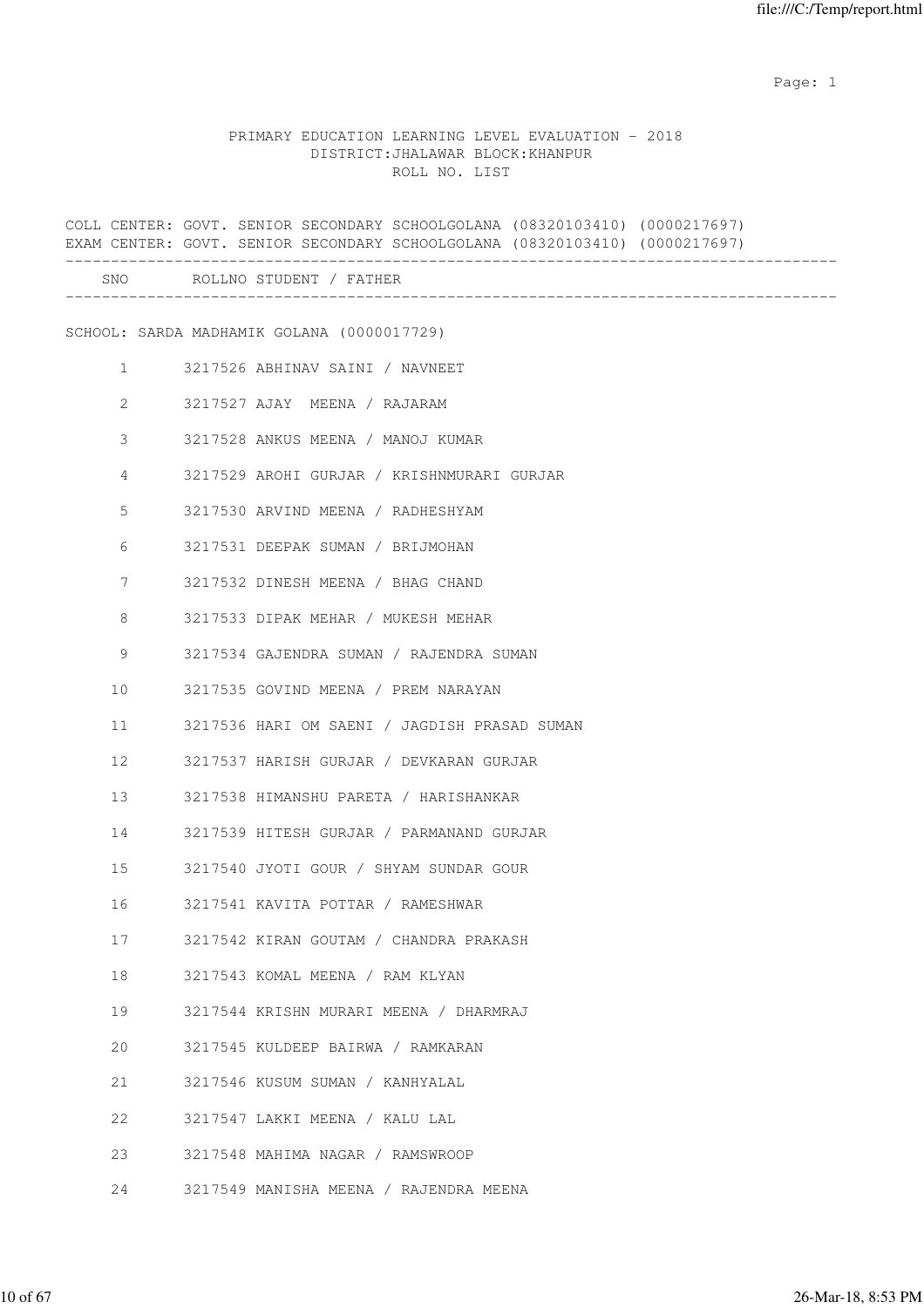Page: 2  $P$  and 2  $P$  and 2  $P$  and 2  $P$  and 2  $P$  and 2  $P$  and 2  $P$  and 2  $P$  and 2  $P$  and 2  $P$  and 2  $P$  and 2  $P$  and 2  $P$  and 2  $P$  and 2  $P$  and 2  $P$  and 2  $P$  and 2  $P$  and 2  $P$  and 2  $P$  and 2  $P$  and 2  $P$ 

#### PRIMARY EDUCATION LEARNING LEVEL EVALUATION - 2018 DISTRICT:JHALAWAR BLOCK:KHANPUR ROLL NO. LIST

COLL CENTER: GOVT. SENIOR SECONDARY SCHOOLGOLANA (08320103410) (0000217697) EXAM CENTER: GOVT. SENIOR SECONDARY SCHOOLGOLANA (08320103410) (0000217697) ------------------------------------------------------------------------------------- SNO ROLLNO STUDENT / FATHER ------------------------------------------------------------------------------------- 25 3217550 NAVEEN MEENA / DESHRAJ 26 3217551 NIKKI JANGAM / DINESH JANGAM 27 3217552 POOJA MEENA / MUKESH 28 3217553 PRAGYA NAGAR / RAMHETAR 29 3217554 PRIYANKA MEENA / CHANDRA PRAKASH MEENA 30 3217555 PUJA SUMAN / DEVKARAN SUMAN 31 3217556 RAHUL POTTER / CHHOTU LAL 32 3217557 RAVINA KUMARI BHEEL / CHAINSINGH 33 3217558 RIYA PARETA / DEVENDRA 34 3217559 SHENA MEENA / RAM MURARI 35 3217560 SHIVAM NAGAR / GOVIND LAL 36 3217561 SIDDHI YADVANDU / DHANVANTRI YADVANDU 37 3217562 SURAJ MEENA / MORDHVAJ SCHOOL: Govt. Senior Secondary SchoolGOLANA (0000217697) 38 3217563 ANIKET YOGI / BALRAM YOGI 39 3217564 ARAJU / IDARISH MOHAMMAD 40 3217565 KANHAIYALAL SUMAN / DULICHAND SUMAN 41 3217566 MAHIMA SUMAN / NANDLAL SUMAN 42 3217567 MANBHAR SUMAN / MANGI LAL 43 3217568 POONAM HARIJAN / MUKUT BIHARI HARIJAN 44 3217569 RINA SUMAN / OM PRAKASH SUMAN 45 3217570 SUMIT SHARMA / RAKESH SHARMA 46 3217571 VISHNU MEROTHA / JAGDISH MEROTHA

SCHOOL: GUPS,DOONDA (0000413267)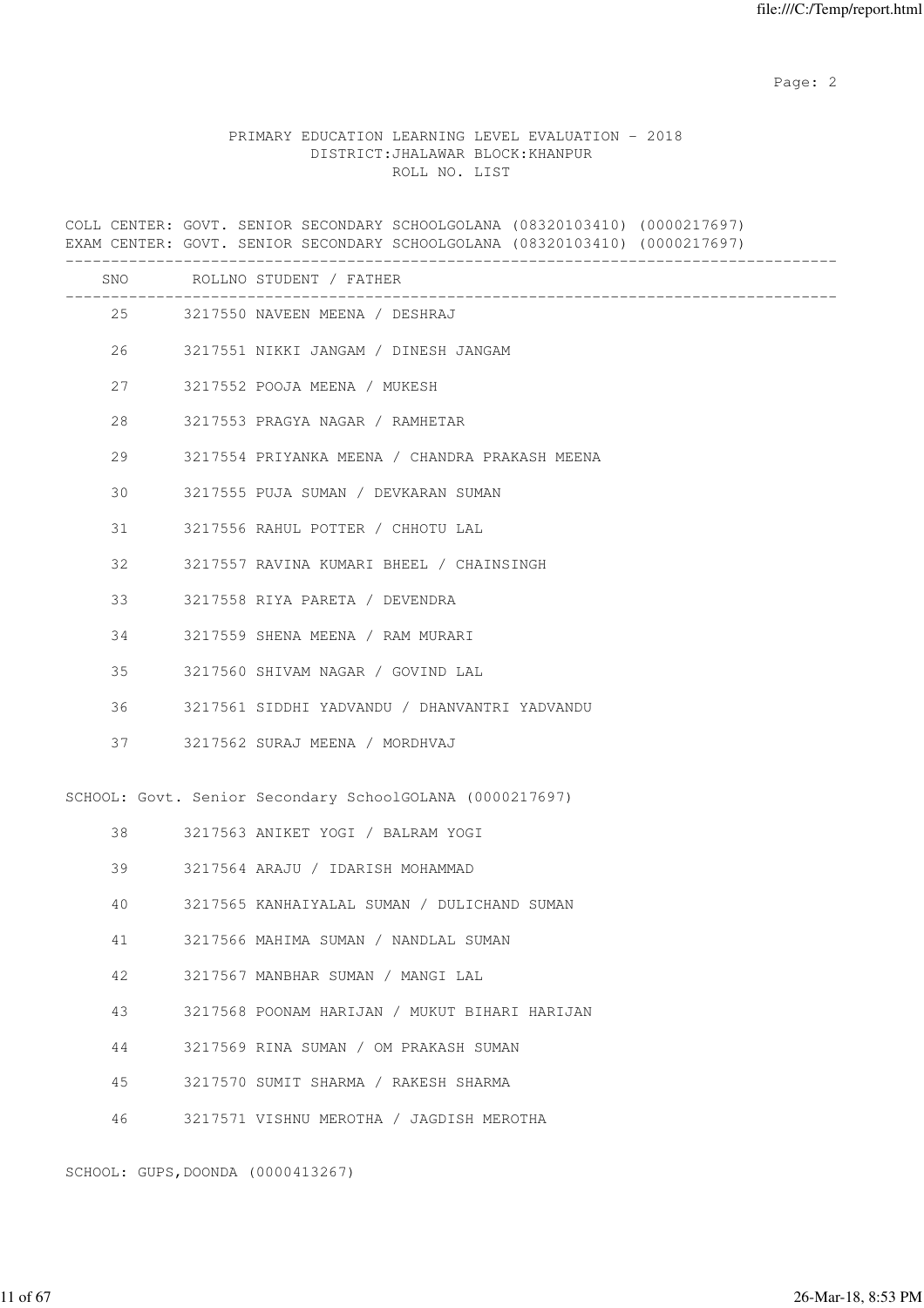#### PRIMARY EDUCATION LEARNING LEVEL EVALUATION - 2018 DISTRICT:JHALAWAR BLOCK:KHANPUR ROLL NO. LIST

COLL CENTER: GOVT. SENIOR SECONDARY SCHOOLGOLANA (08320103410) (0000217697) EXAM CENTER: GOVT. SENIOR SECONDARY SCHOOLGOLANA (08320103410) (0000217697) ------------------------------------------------------------------------------------- SNO ROLLNO STUDENT / FATHER ------------------------------------------------------------------------------------- 47 3217572 AAKASH POTTER / PRAHLAD POTTER 48 3217573 MONIKA GOSWAMI / JAGDEESH GOSWAMI SCHOOL: GUPS,GIRLS,GOLANA (0000466195) 49 3217574 ADIL MO. / JAHID MOHMMAD 50 3217575 ANTIMA / PREM KUMAR 51 3217576 ANTIMA SUMAN / RAMCHANDRA 52 3217577 BHAWANI SHANKAR / RANJEET 53 3217578 DIL KHUSH SUMAN / JETENDER SUMAN 54 3217579 GAYATRI SUMAN / BAJRANG LAL 55 3217580 KHUBOO SUMAN / LAL CHAND SUMAN 56 3217581 LAXMI SUMAN / GIRIRAJ SUMAN 57 3217582 NISHA REGAR / DOLAT RAM REGAR 58 3217583 PRERNA MEENA / DHARMRAJ 59 3217584 RAVI SEN / BRIJ MOHAN 60 3217585 RAVINA MEENA / BRAJRAJ MEENA 61 3217586 SANGITA RAJAWAT / LAXMAN SINGH 62 3217587 SANGITA REGAR / NEMICHAND REGAR 63 3217588 SAPNA MEENA / DHANRAJ 64 3217589 SHIVRAJ REGAR / LEKHRAJ 65 3217590 SUMIT REGAR / OM PRAKASH REGAR

SCHOOL: GPS LUKAT (0000471365)

| 66. |  |                              | 3217591 JYOTI KUMARI / BHAIRU LAL |
|-----|--|------------------------------|-----------------------------------|
| 67  |  | 3217592 VISHAL / ANTAR SINGH |                                   |

SCHOOL: GUPS,HALIHEDA (0000471375)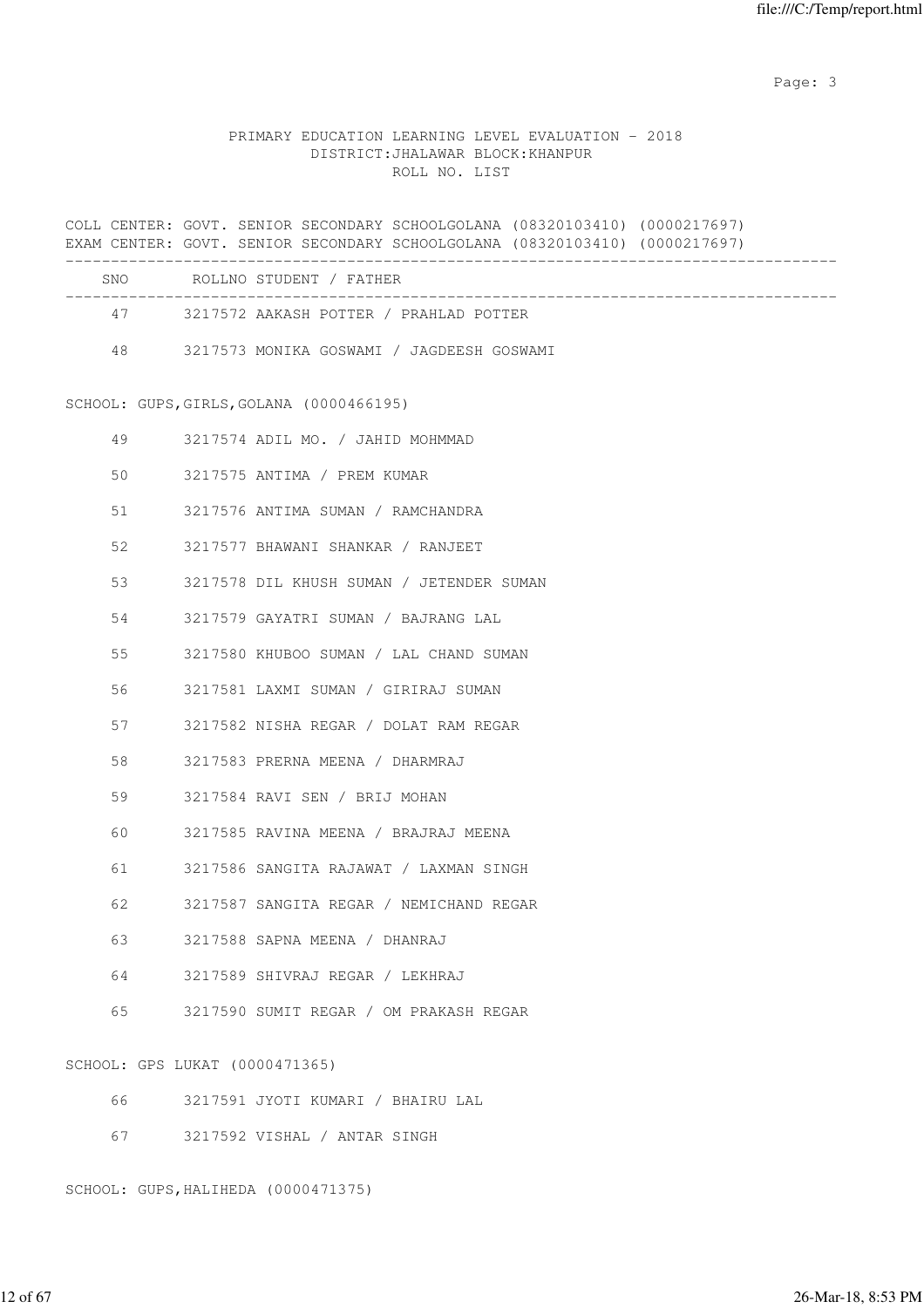Page: 4  $P$ 

#### PRIMARY EDUCATION LEARNING LEVEL EVALUATION - 2018 DISTRICT:JHALAWAR BLOCK:KHANPUR ROLL NO. LIST

COLL CENTER: GOVT. SENIOR SECONDARY SCHOOLGOLANA (08320103410) (0000217697) EXAM CENTER: GOVT. SENIOR SECONDARY SCHOOLGOLANA (08320103410) (0000217697) ------------------------------------------------------------------------------------- SNO ROLLNO STUDENT / FATHER ------------------------------------------------------------------------------------- 68 3217593 ASTHA NAGAR / RAKESH KUMAR NAGAR 69 3217594 JYOTI NAGAR / SHYAM MANOHAR 70 3217595 RADHA NAGAR / CHANDRA PRAKASH 71 3217596 TAMANNA NAGAR / HEMRAJ NAGAR

72 3217597 VANDANA MEENA / OM PRAKASH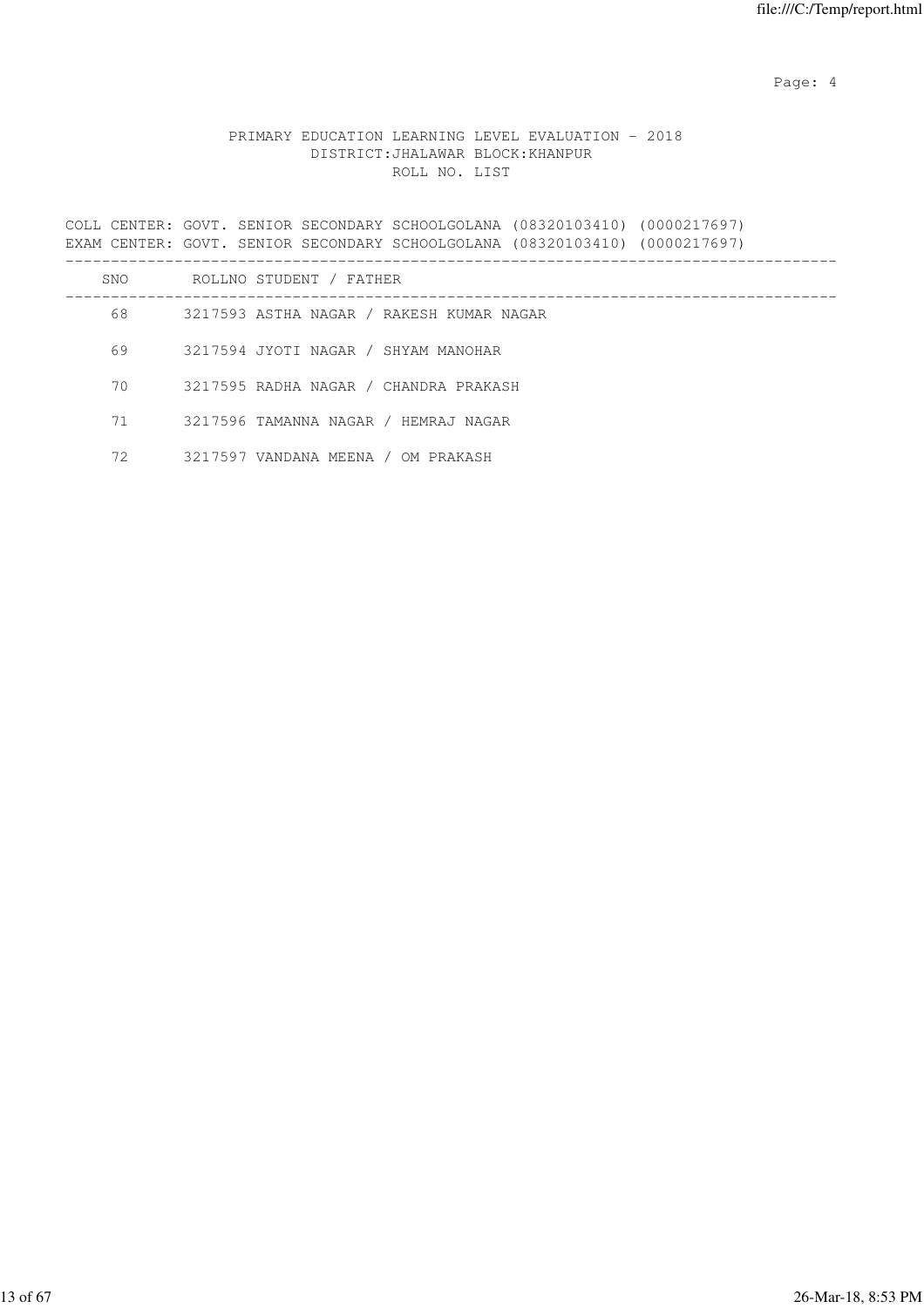### PRIMARY EDUCATION LEARNING LEVEL EVALUATION - 2018 DISTRICT:JHALAWAR BLOCK:KHANPUR ROLL NO. LIST

|                | COLL CENTER: GOVT. SENIOR SECONDARY SCHOOLGOLANA (08320103410) (0000217697)<br>EXAM CENTER: G.S.S.S. MARAYATA (08320103807) (0000217698) |
|----------------|------------------------------------------------------------------------------------------------------------------------------------------|
|                | SNO ROLLNO STUDENT / FATHER                                                                                                              |
|                | SCHOOL: SHISU BHARTI VIDHYA SANSTHAN (0000018260)                                                                                        |
|                |                                                                                                                                          |
| $\mathbf{1}$   | 3217598 AJAY GURJAR / JAGDISH GURJAR                                                                                                     |
| 2              | 3217599 AJAY MEENA / BANVARI LAL MEENA                                                                                                   |
| 3              | 3217600 AJAY NAGAR / LAL CHAND NAGAR                                                                                                     |
| $\overline{4}$ | 3217601 AKASH MEROTHA / INDER RAJ MEROTHA                                                                                                |
| 5              | 3217602 ANJALI NAGAR / JAGDISH PARSAD                                                                                                    |
| 6              | 3217603 ARVIND MEENA / RAMBILASH MEENA                                                                                                   |
| 7              | 3217604 CHETAN GURJAR / BHOJRAJ GURJAR                                                                                                   |
| 8              | 3217605 DEEPIKA MEENA / GOVIND PARASAD MEENA                                                                                             |
| 9              | 3217606 HIMANSU GUJAR / SURENDER KUMAR GUJAR                                                                                             |
| 10             | 3217607 JIYA VAISHANAV / BHUPENDER VAISHANAV                                                                                             |
| 11             | 3217608 KHUSHABU MEENA / VIJAY PRAKASH MEENA                                                                                             |
| 12             | 3217609 KRISHAN MURARI SEN / RAM KUNWAR SEN                                                                                              |
| 13             | 3217610 KULDEEP PRAJAPATI / RAMESHWAR PRAJAPATI                                                                                          |
| 14             | 3217611 MAHESH MEENA / CHOTHMAL MEENA                                                                                                    |
| 15             | 3217612 MONIKA NAGAR / NEMICHAND NAGAR                                                                                                   |
| 16             | 3217613 MUSKAN MEENA / INDERRAJ MEENA                                                                                                    |
| 17             | 3217614 NAVEEN KUMAR BAIRWA / PREM CHAND BAIRWA                                                                                          |
| 18             | 3217615 NITIN NAGAR / RAMSWAROOP NAGAR                                                                                                   |
| 19             | 3217616 PRIYA GURJAR / SITA RAM GURJAR                                                                                                   |
| 20             | 3217617 SANDEEP GURJAR / NARENDRA KUMAR GURJAR                                                                                           |
| 21             | 3217618 SHALU NAGAR / RAJENDRA KUMAR NAGAR                                                                                               |
| 22             | 3217619 SHUBHAM NAGAR / GUMANI SHANKAR NAGAR                                                                                             |
| 23             | 3217620 TRILOK NAGAR / MUKUT BIHARI NAGAR                                                                                                |
| 24             | 3217621 VIKASH NAGAR / SAMPAT RAJ NAGAR                                                                                                  |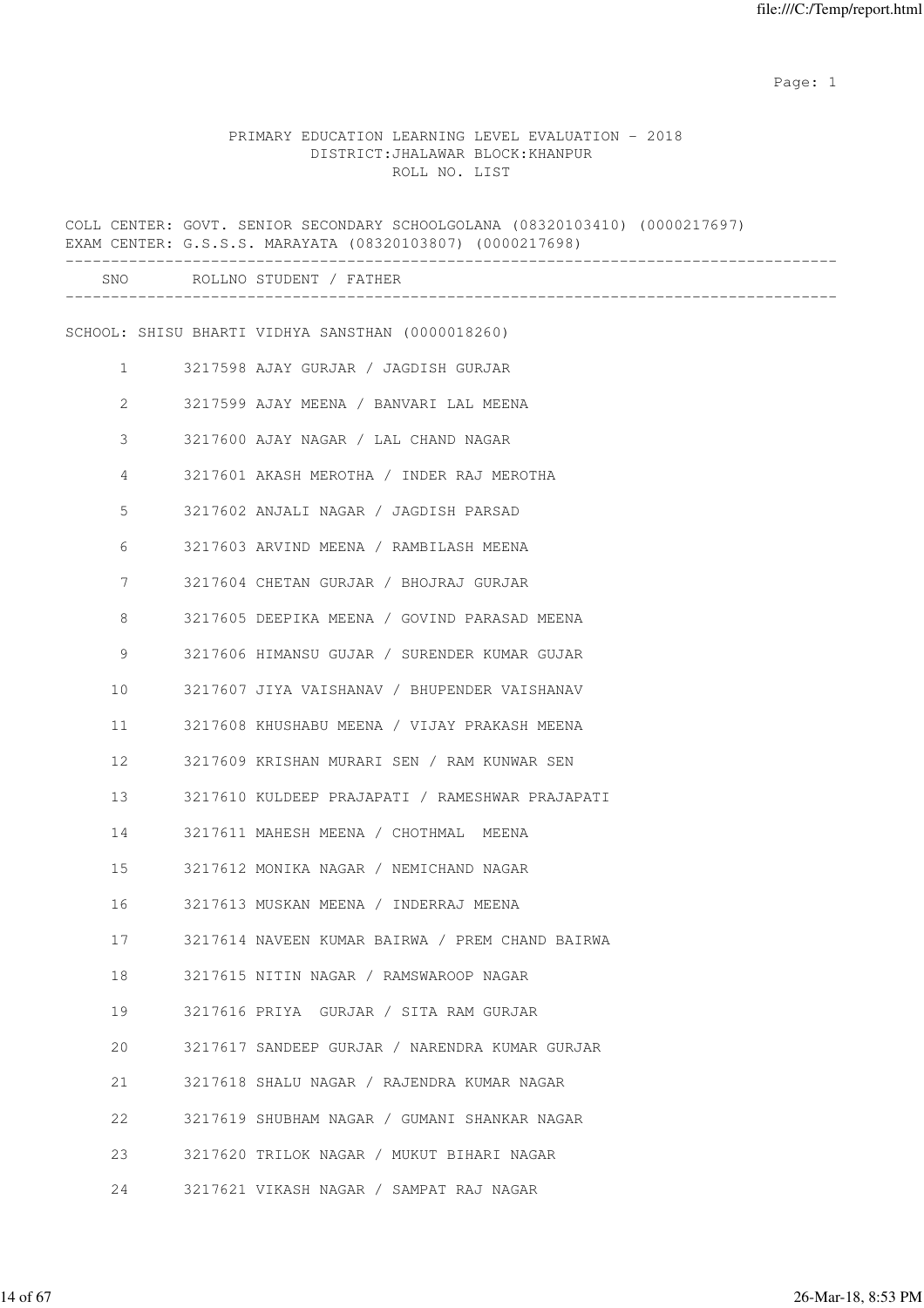Page: 2  $P$  and 2  $P$  and 2  $P$  and 2  $P$  and 2  $P$  and 2  $P$  and 2  $P$  and 2  $P$  and 2  $P$  and 2  $P$  and 2  $P$  and 2  $P$  and 2  $P$  and 2  $P$  and 2  $P$  and 2  $P$  and 2  $P$  and 2  $P$  and 2  $P$  and 2  $P$  and 2  $P$  and 2  $P$ 

#### PRIMARY EDUCATION LEARNING LEVEL EVALUATION - 2018 DISTRICT:JHALAWAR BLOCK:KHANPUR ROLL NO. LIST

COLL CENTER: GOVT. SENIOR SECONDARY SCHOOLGOLANA (08320103410) (0000217697) EXAM CENTER: G.S.S.S. MARAYATA (08320103807) (0000217698) ------------------------------------------------------------------------------------- SNO ROLLNO STUDENT / FATHER ------------------------------------------------------------------------------------- SCHOOL: G.S.S.S. MARAYATA (0000217698) 25 3217622 AAJADI BAIRWA / RAM KUNWAR 26 3217623 ARPITA MEENA / RADHE SHYAM 27 3217624 BAL MUKUND TANVAR / SHIV SINGH 28 3217625 CHANDRESH MEENA / JEET MAL 29 3217626 DHEERAJ GURJAR / LEKHRAJ 30 3217627 GAURI MEENA / RADHE SHYAM 31 3217628 JYOTI MEROTHA / DASHRATH 32 3217629 KAMAL KUMAR BHEEL / RAM CHANDRA BHEEL 33 3217630 KEVAL CHAND TANVAR / SHIV SINGH 34 3217631 MOHAN LAL TANVAR / RADHE SHYAM 35 3217632 NEERAJ KUMAR MEGHWAL / HARI SHANKER 36 3217633 NEHA KUMARI GOSWAMI / SATYA NARAYAN 37 3217634 NIKITA MEENA / OM PRAKASH 38 3217635 NIRANJAN VAISHNAV / CHANDRA PRAKASH VAISHNAV 39 3217636 PAWAN BHEEL / RAMESH CHAND BHEEL 40 3217637 PRIYANKA KUMARI BAIRWA / GOVERDHAN 41 3217638 RAKESH KUMAR BAIRWA / RAM KUNWAR 42 3217639 RINKU MEENA / JEET MAL MEENA 43 3217640 SONI MEHAR / RAM DAYAL 44 3217641 SURESH KUMAR TANVAR / DEV SINGH TANVAR 45 3217642 TEENA BHEEL / RAM CHANDRA 46 3217643 TEENA KUMARI BHEEL / GHANSHYAM 47 3217644 TEENA KUMARI GOSWAMI / SHYAM MANOHER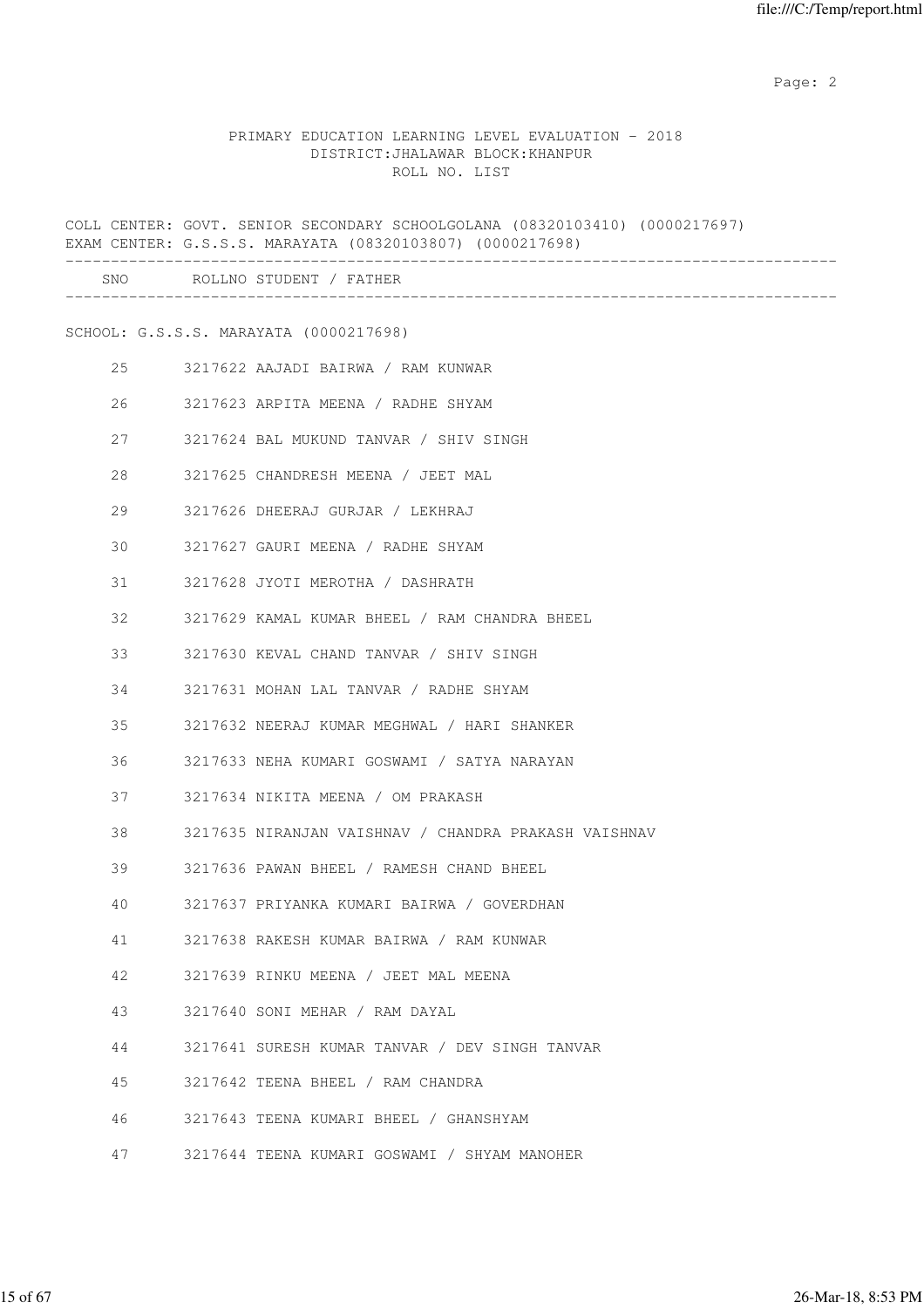#### PRIMARY EDUCATION LEARNING LEVEL EVALUATION - 2018 DISTRICT:JHALAWAR BLOCK:KHANPUR ROLL NO. LIST

COLL CENTER: GOVT. SENIOR SECONDARY SCHOOLGOLANA (08320103410) (0000217697) EXAM CENTER: G.S.S.S. MARAYATA (08320103807) (0000217698) ------------------------------------------------------------------------------------- SNO ROLLNO STUDENT / FATHER

-------------------------------------------------------------------------------------

48 3217645 MANGI LAL BHEEL / PURI LAL BHEEL

SCHOOL: GUPS,FUNGAHEDI (0000471409)

|  |  | 3217646 JAI PRAKASH NAGAR |  |  | / BHEEMRAJ NAGAR |  |
|--|--|---------------------------|--|--|------------------|--|
|--|--|---------------------------|--|--|------------------|--|

50 3217647 MANOJ BAIRWA / BHOJ RAJ

51 3217648 PRACHI NAGAR / RAM BILASH

52 3217649 SUJAL NAGAR / PRAHLAD

#### SCHOOL: GPS,BHADKADI (0000505651)

|  |  |  |  | 3217650 BHOOLI BAI VESHANAV / HARI OM VESHANAV |  |  |  |  |  |
|--|--|--|--|------------------------------------------------|--|--|--|--|--|
|--|--|--|--|------------------------------------------------|--|--|--|--|--|

54 3217651 HARI SHANKAR MEENA / GOVIND PRASAD MEENA

55 3217652 MAHIMA VESHNAV / JITENDAR VESHNAV

56 3217653 NISHA MEENA / DHARM RAJ MEENA

57 3217654 PAYAL MEENA / BALRAM MEENA

58 3217655 PRIYANKA MEENA / MUKESH MEENA

59 3217656 PRIYANKA MEENA / LAKSHMI CHAND MEENA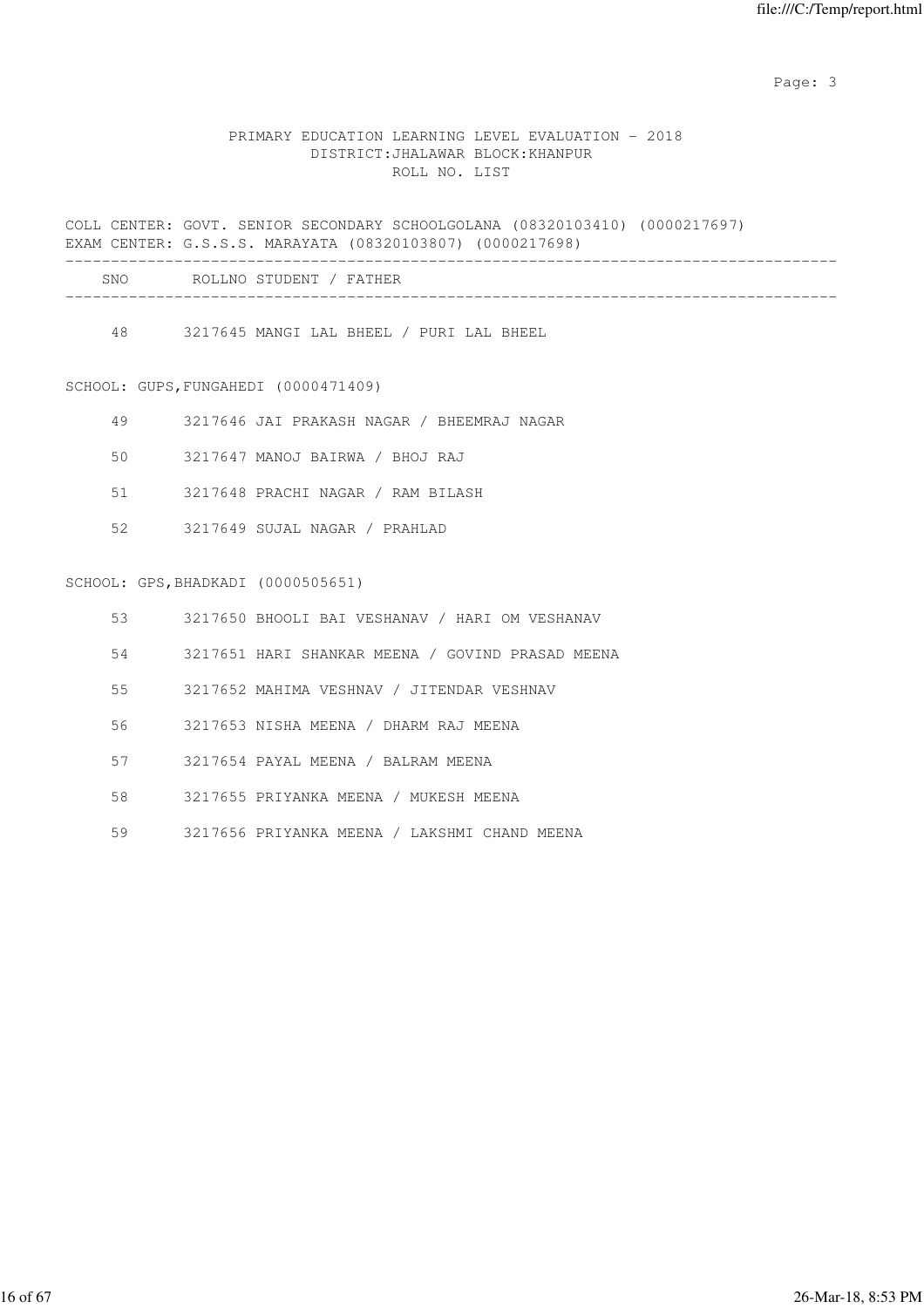#### PRIMARY EDUCATION LEARNING LEVEL EVALUATION - 2018 DISTRICT:JHALAWAR BLOCK:KHANPUR ROLL NO. LIST

|              | COLL CENTER: GOVT. SENIOR SECONDARY SCHOOLGOLANA (08320103410) (0000217697)<br>EXAM CENTER: GOVT. SR. SEC. SCHOOL BAISAR (08320106203) (0000217702) |
|--------------|-----------------------------------------------------------------------------------------------------------------------------------------------------|
|              | SNO ROLLNO STUDENT / FATHER                                                                                                                         |
|              | SCHOOL: Govt. Sr. Sec. School BAISAR (0000217702)                                                                                                   |
| $\mathbf{1}$ | 3217657 ANKIT CHOUDHARI / HANSRAJ CHOUDHARI                                                                                                         |
| 2            | 3217658 ANKUSH MEGHWAL / JUGRAJ VARMA                                                                                                               |
| 3            | 3217659 ANTIMA SUMAN / SURESH KUMAR SUMAN                                                                                                           |
| 4            | 3217660 ARJUN MEGHWAL / JAGDISH MEGHWAL                                                                                                             |
| 5            | 3217661 AVINASH MEGHWAL / RAJENDRA MEGHWAL                                                                                                          |
| 6            | 3217662 DHIRAJ CHODHARI / RAJARAM                                                                                                                   |
| 7            | 3217663 DILKHUSH MEGHWAL / KAJOD LAL MEGHWAL                                                                                                        |
| 8            | 3217664 DINESH KAMAD / JAGDISH KAMAD                                                                                                                |
| 9            | 3217665 DINESH MEGHWAL / PRATHVIRAJ                                                                                                                 |
| 10           | 3217666 KAMAL KUMAR / PRATHVIRAJ                                                                                                                    |
| 11           | 3217667 KAPIL MEGHWAL / RAMESHWAR MEGHWAL                                                                                                           |
| 12           | 3217668 MAMTA KUMARI / UDHAM SINGH                                                                                                                  |
| 13           | 3217669 MAUSAM GURJAR / KALU LAL GURJAR                                                                                                             |
| 14           | 3217670 NIRAJ VARMA / RAMSWROOP VARMA                                                                                                               |
| 15           | 3217671 PRAMOD VARMA / JODHRAJ VARMA                                                                                                                |
| 16           | 3217672 PRINCE GAUTAM / KAMAL GAUTAM                                                                                                                |
| 17           | 3217673 RAJU MANSURI / ABDUL KHALID                                                                                                                 |
| 18           | 3217674 ROHIT KUMAR MEGHWAL / RADHESHYAM MEGHWAL                                                                                                    |
| 19           | 3217675 RUKSAR BANO / SHAKIR HUSAIN                                                                                                                 |
| 20           | 3217676 SAMIKSHA MEGHWAL / SURESH MEGHWAL                                                                                                           |
| 21           | 3217677 SHIVANI MEGHWAL / LAXMI NARAYAN                                                                                                             |
| 22           | 3217678 SHIVANI MEGHWAL / DHANRAJ MEGHWAL                                                                                                           |
| 23           | 3217679 YOGITA CHODHARI / DHARMVEER CHODHARI                                                                                                        |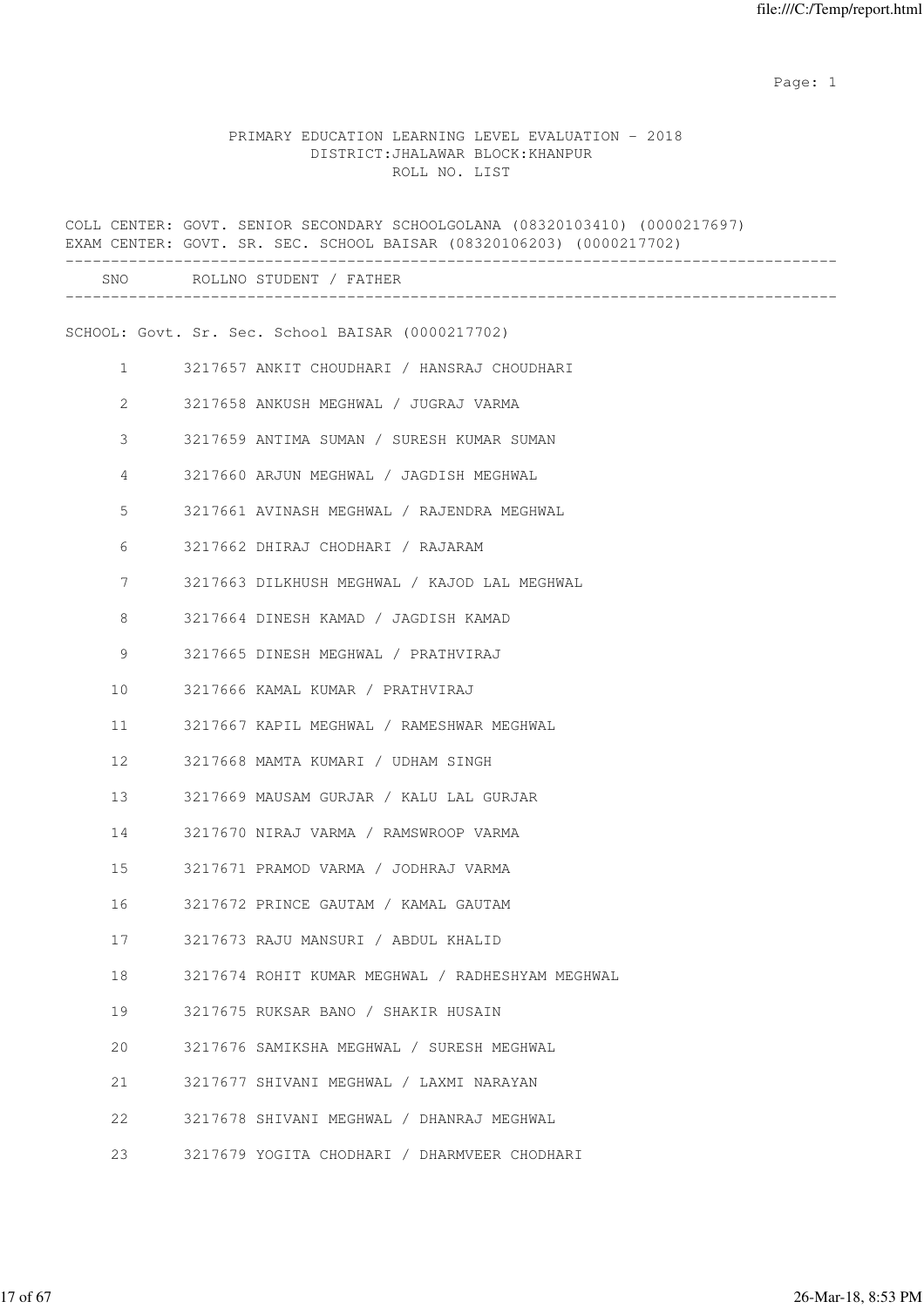Page: 2  $P$  and 2  $P$  and 2  $P$  and 2  $P$  and 2  $P$  and 2  $P$  and 2  $P$  and 2  $P$  and 2  $P$  and 2  $P$  and 2  $P$  and 2  $P$  and 2  $P$  and 2  $P$  and 2  $P$  and 2  $P$  and 2  $P$  and 2  $P$  and 2  $P$  and 2  $P$  and 2  $P$  and 2  $P$ 

#### PRIMARY EDUCATION LEARNING LEVEL EVALUATION - 2018 DISTRICT:JHALAWAR BLOCK:KHANPUR ROLL NO. LIST

|    | COLL CENTER: GOVT. SENIOR SECONDARY SCHOOLGOLANA (08320103410) (0000217697)<br>EXAM CENTER: GOVT. SR. SEC. SCHOOL BAISAR (08320106203) (0000217702) |
|----|-----------------------------------------------------------------------------------------------------------------------------------------------------|
|    | SNO ROLLNO STUDENT / FATHER                                                                                                                         |
|    | 24 3217680 BALRAM / KAJOD SINGH                                                                                                                     |
| 25 | 3217681 BANTI SINGH / ISHWAR SINGH                                                                                                                  |
| 26 | 3217682 BHANU PRATAP SINGH / SANWARA SINGH                                                                                                          |
| 27 | 3217683 CHINTU SINGH I / MAHENDRA SINGH                                                                                                             |
| 28 | 3217684 CHINTU SINGH II / HARI SINGH                                                                                                                |
| 29 | 3217685 DEEPAK SINGH / BARSAL SINGH                                                                                                                 |
| 30 | 3217686 HASEENA BAI / BHUR SINGH                                                                                                                    |
| 31 | 3217687 KARAN SINGH / PAPPU SINGH                                                                                                                   |
| 32 | 3217688 KULDEEP SINGH / SATTU SINGH                                                                                                                 |
| 33 | 3217689 MONTU SINGH / JUGRAJ SINGH                                                                                                                  |
| 34 | 3217690 NISHA / PAPPU SINGH                                                                                                                         |
| 35 | 3217691 RAHUL SINGH / RAM KISHAN SINGH                                                                                                              |
| 36 | 3217692 RESHMA BAI / PAPPU SINGH                                                                                                                    |
| 37 | 3217693 ROHIT SINGH / GUMAN SINGH                                                                                                                   |
| 38 | 3217694 SHIVANI / PAPPU SINGH                                                                                                                       |
| 39 | 3217695 SONA / KAJOD SINGH                                                                                                                          |
| 40 | 3217696 SONU SINGH / BALU SINGH                                                                                                                     |
|    | SCHOOL: GUPS, NAYA GANV GUJRAN (0000471040)                                                                                                         |
| 41 | 3217697 BHARATI BAI / PRABHULAL                                                                                                                     |
| 42 | 3217698 BINTY BAI / JAGDISH                                                                                                                         |
| 43 | 3217699 KAMLESH / RANJIT                                                                                                                            |
| 44 | 3217700 KRISHNA KUMARI / PRABHULAL                                                                                                                  |
| 45 | 3217701 MINAKSHI BAI / MOTILAL                                                                                                                      |

46 3217702 MUKANDAR / RAMESH CHAND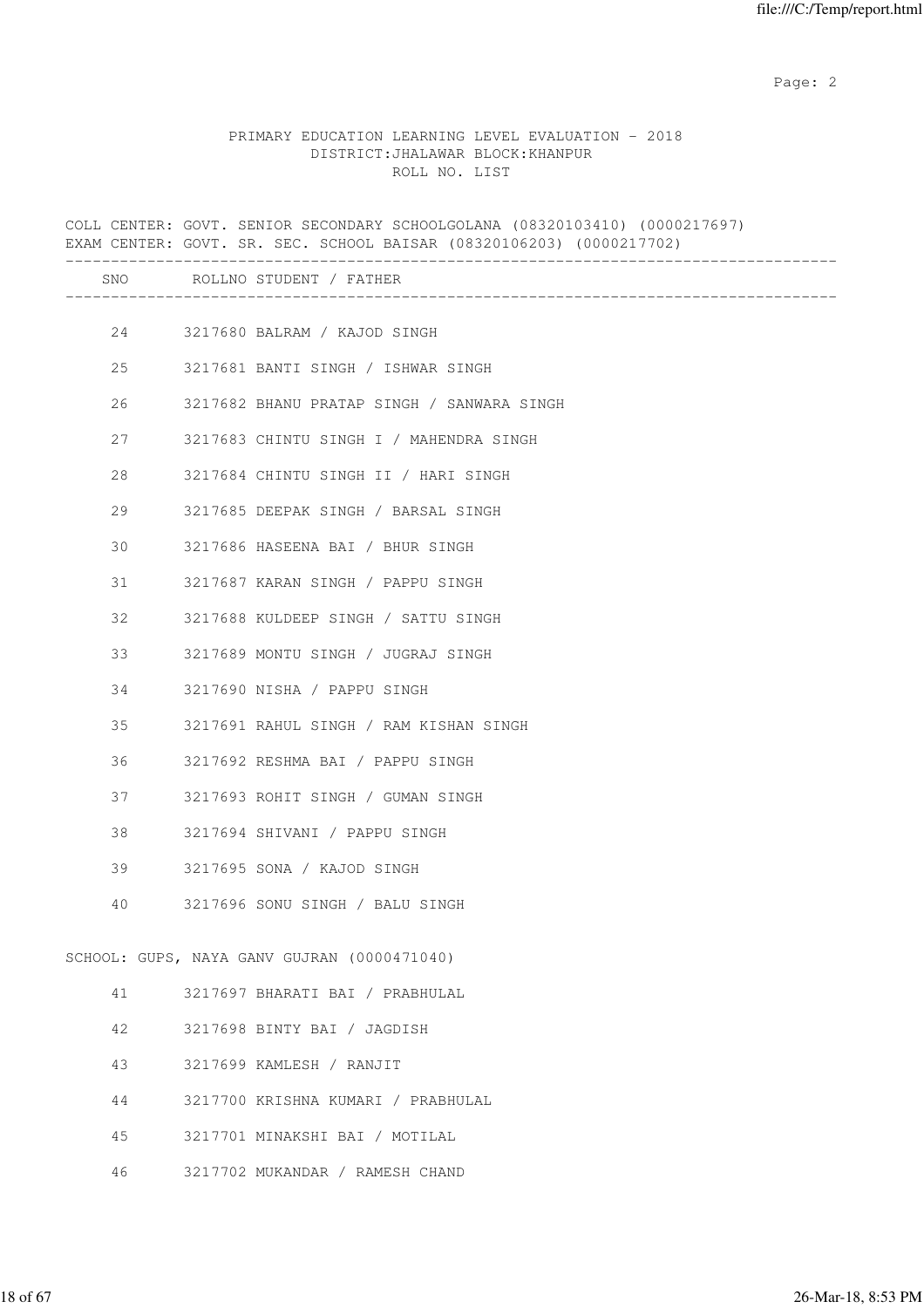#### PRIMARY EDUCATION LEARNING LEVEL EVALUATION - 2018 DISTRICT:JHALAWAR BLOCK:KHANPUR ROLL NO. LIST

COLL CENTER: GOVT. SENIOR SECONDARY SCHOOLGOLANA (08320103410) (0000217697) EXAM CENTER: GOVT. SR. SEC. SCHOOL BAISAR (08320106203) (0000217702) -------------------------------------------------------------------------------------

|    |         | SNO ROLLNO STUDENT / FATHER                 |
|----|---------|---------------------------------------------|
|    |         | 47 3217703 NARESH KUMAR / MOHAN LAL         |
|    | 48 — 18 | 3217704 NENI BAI / SABBA LAL                |
| 49 |         | 3217705 PAPPU LAL / KALULAL BANJARA         |
| 50 |         | 3217706 POOJA KUMARI / RUPLAL               |
| 51 |         | 3217707 RAHUL / PREAM CHAND                 |
| 52 |         | 3217708 RAJESH KUMAR / KAJOD LAL            |
|    | 53 7    | 3217709 RANI BAI / DALU RAM                 |
|    | 54 6    | 3217710 RAVINA BAI / RATAN LAL              |
|    | 55 7    | 3217711 RAVINA BAI / GOPAL LAL              |
|    |         | 56 3217712 SUGANTI BAI / MOHAN LAL          |
|    |         | SCHOOL: GPS, POTUKHEDI (0000471431)         |
|    | 57 — 10 | 3217713 JYOTI MEGHWAL / BRIJ MOHAN MEGHWAL  |
|    |         | 3217714 KAJAL NAYAK / BRIJ MOHAN NAYAK      |
|    | 59      | 3217715 MUSKAN GURJAR / MUKAT BIHARI GURJAR |
| 60 |         | 3217716 NAVEEN MEGHWAL / BHAVER LAL MEGHWAL |
| 61 |         | 3217717 POOJA MEENA / KAMLESH MEENA         |

- 62 3217718 SITA GURJAR / RAMPRA SAD GURJAR
- 63 3217719 VISHAL BERAGI / DINESH BERAGI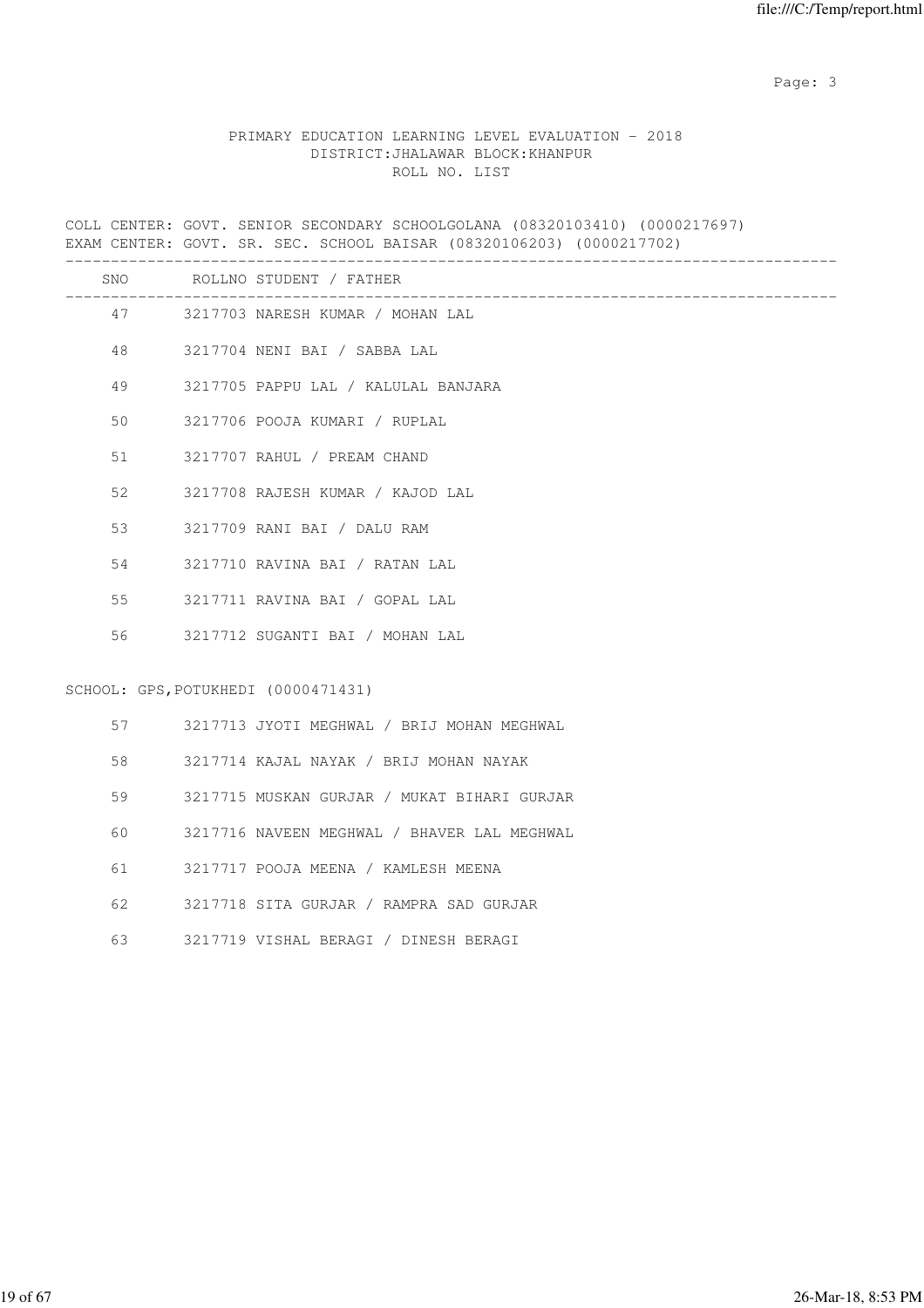#### PRIMARY EDUCATION LEARNING LEVEL EVALUATION - 2018 DISTRICT:JHALAWAR BLOCK:KHANPUR ROLL NO. LIST

|                       | COLL CENTER: GOVT. SENIOR SECONDARY SCHOOLGOLANA (08320103410) (0000217697)<br>EXAM CENTER: GOVT.SR.SEC.SCHOOL SOOMER (08320106505) (0000217703) |  |
|-----------------------|--------------------------------------------------------------------------------------------------------------------------------------------------|--|
|                       | SNO ROLLNO STUDENT / FATHER                                                                                                                      |  |
|                       | SCHOOL: GYAN SAROVAR VIDYA MANDIR SUMAR (0000016023)                                                                                             |  |
| $\mathbf{1}$          | 3217720 ANJALI KUMARI NAGAR / MURARI LAL                                                                                                         |  |
| $\mathbf{2}^{\prime}$ | 3217721 ANJALI NAGAR / DINESH KUMAR                                                                                                              |  |
| 3                     | 3217722 ARUN BAGARI / PABHU LAL BAGARI                                                                                                           |  |
| 4                     | 3217723 AVADHESH NAGAR / OMPRAKASH                                                                                                               |  |
| 5                     | 3217724 DEEPAK KUMAR SUMAN / OM PRAKASH                                                                                                          |  |
| 6                     | 3217725 DEEPU BAGARI / HARI MOHAN                                                                                                                |  |
| 7                     | 3217726 GOLU SUMAN / RAM KUNWAR SUMAN                                                                                                            |  |
| 8                     | 3217727 HARSHITA SEN / RAGHUVIR PRASAD                                                                                                           |  |
| 9                     | 3217728 JYOTI NAGAR / MAHAVEER PRASAD                                                                                                            |  |
| 10                    | 3217729 KOMAL KUMARI NAGAR / MUKESH KUMAR NAGAR                                                                                                  |  |
| 11                    | 3217730 LACKY PRAJAPATI / UMA SHANKAR                                                                                                            |  |
| 12                    | 3217731 PAYAL KUMARI NAGAR / SHYAM BIHARI NAGAR                                                                                                  |  |
| 13                    | 3217732 PRIYANKA BAGARI / DWARKA LAL                                                                                                             |  |
| 14                    | 3217733 RADHA NAGAR / RADHESHYAM NAGAR                                                                                                           |  |
| 15                    | 3217734 RADHIKA GAUTAM / BANTI KUMAR GAUTAM                                                                                                      |  |
| 16                    | 3217735 RAHUL BAGARI / BHAGCHAND                                                                                                                 |  |
| 17                    | 3217736 RITU YOGI / RAMGOPAL YOGI                                                                                                                |  |
| 18                    | 3217737 ROHIT KHANGAR / PRABHU LAL                                                                                                               |  |
| 19                    | 3217738 SACHIN KUMAR PRAJAPATI / SAMPATRAJ                                                                                                       |  |
| 20                    | 3217739 SAMEER / RAJENDRA PRASAD                                                                                                                 |  |
|                       | SCHOOL: NAVODAY SOCIAL AND DOVELPMENT SOCIETY SUMAR (0000020449)                                                                                 |  |
| 21                    | 3217740 ANURAG SUMAN / MAHAVEER SUMAN                                                                                                            |  |

22 3217741 KAMAL NAGAR / DEENDAYAL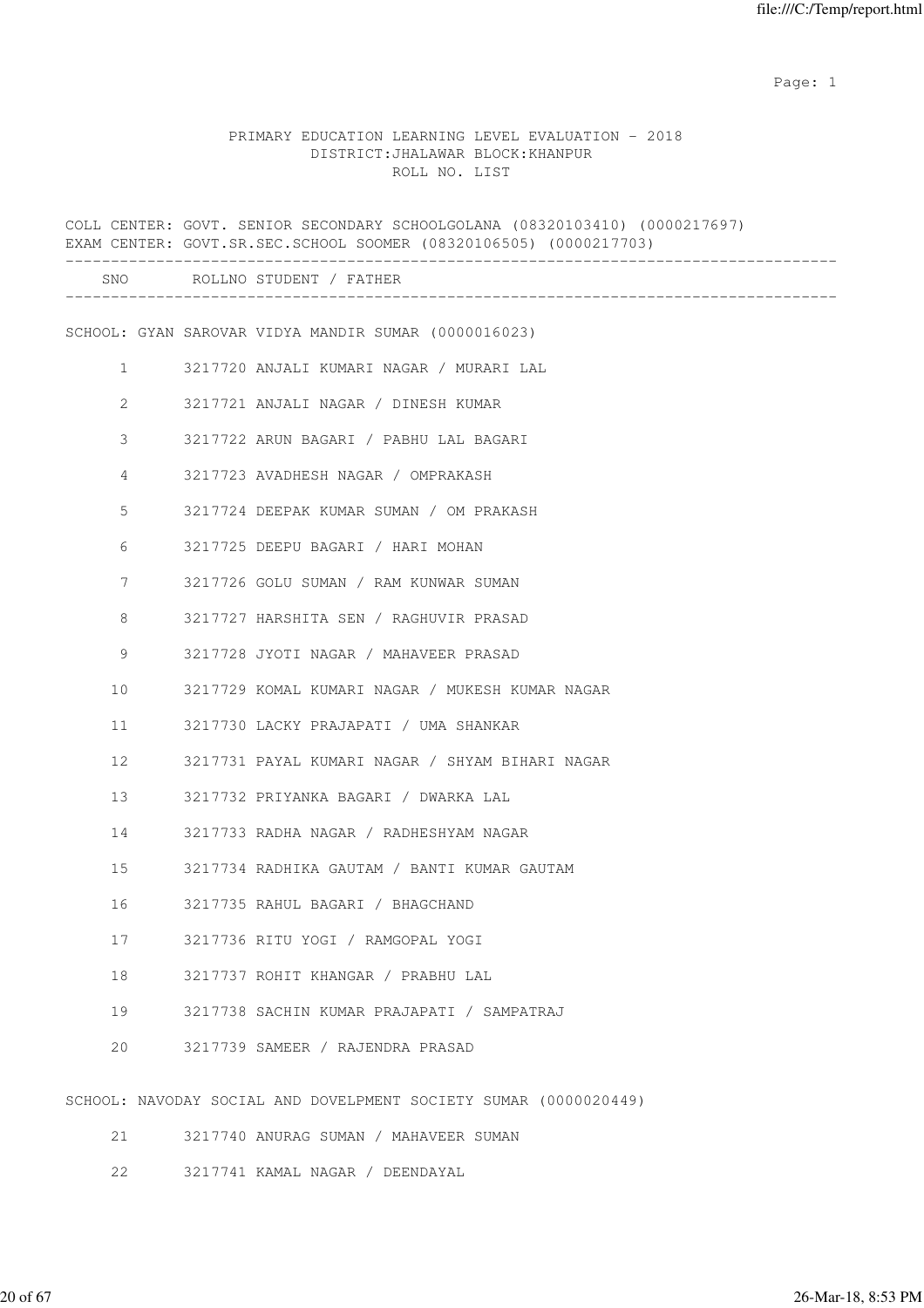Page: 2  $P$  and 2  $P$  and 2  $P$  and 2  $P$  and 2  $P$  and 2  $P$  and 2  $P$  and 2  $P$  and 2  $P$  and 2  $P$  and 2  $P$  and 2  $P$  and 2  $P$  and 2  $P$  and 2  $P$  and 2  $P$  and 2  $P$  and 2  $P$  and 2  $P$  and 2  $P$  and 2  $P$  and 2  $P$ 

### PRIMARY EDUCATION LEARNING LEVEL EVALUATION - 2018 DISTRICT:JHALAWAR BLOCK:KHANPUR ROLL NO. LIST

COLL CENTER: GOVT. SENIOR SECONDARY SCHOOLGOLANA (08320103410) (0000217697) EXAM CENTER: GOVT.SR.SEC.SCHOOL SOOMER (08320106505) (0000217703)

|    |         | SNO ROLLNO STUDENT / FATHER                    |
|----|---------|------------------------------------------------|
|    |         | 23 3217742 KARAN YOGI / BRIJRAJ                |
|    |         | 24 3217743 POOJA GURJAR / RAMHET               |
|    | 25      | 3217744 PRAVIN BAIRAWA / RAMGOPAL              |
| 26 |         | 3217745 PRIYANKA NAGAR / MULCHAND              |
|    | 27 — 27 | 3217746 SIYA GURJAR / MAHENDRA                 |
|    | 28      | 3217747 VARSHA NAGAR / RAJENDRA                |
|    |         |                                                |
|    |         | SCHOOL: GOVT.SR.SEC.SCHOOL SOOMER (0000217703) |
|    | 29      | 3217748 AAKASH MEROTHA / DINESH MEROTHA        |
| 30 |         | 3217749 ANISH NAGAR / RAJENDRA                 |
| 31 |         | 3217750 ANJU NAGAR / RAMKUNWAR NAGAR           |
| 32 |         | 3217751 ANKIT KUMAR MEENA / SHAMBU DAYAL       |
| 33 |         | 3217752 ANSUIYA SUMAN / MUKESH KUMAR SUMAN     |
| 34 |         | 3217753 DIVYA BAGRI / SATYANARAYAN             |
| 35 |         | 3217754 JYOTI BAGRI / SHIVRAJ BAGRI            |
| 36 |         | 3217755 JYOTI MEHAR / RAMESH CHAND             |
| 37 |         | 3217756 KAUSHAL SUMAN / DURGASHANKAR           |
| 38 |         | 3217757 KOMAL NAGAR / BANWARI NAGAR            |
| 39 |         | 3217758 LAKHAN / PURUSHOTAM                    |
| 40 |         | 3217759 LALIT KUMAR / VINOD HARIJAN            |
| 41 |         | 3217760 LOKESH KUMAR NAGAR / RAJENDRA KUMAR    |
| 42 |         | 3217761 MANISH KUMAR NAGAR / BALCHAND NAGAR    |
| 43 |         | 3217762 MANISHA KUMARI MEHAR / VINOD KUMAR     |
| 44 |         | 3217763 MANNAT MEHRA / MUKUT BIHARI            |
| 45 |         | 3217764 PINKI BAGRI / MOHAN BAGRI              |
| 46 |         | 3217765 PURNIMA SUMAN / DEVI SHANKAR           |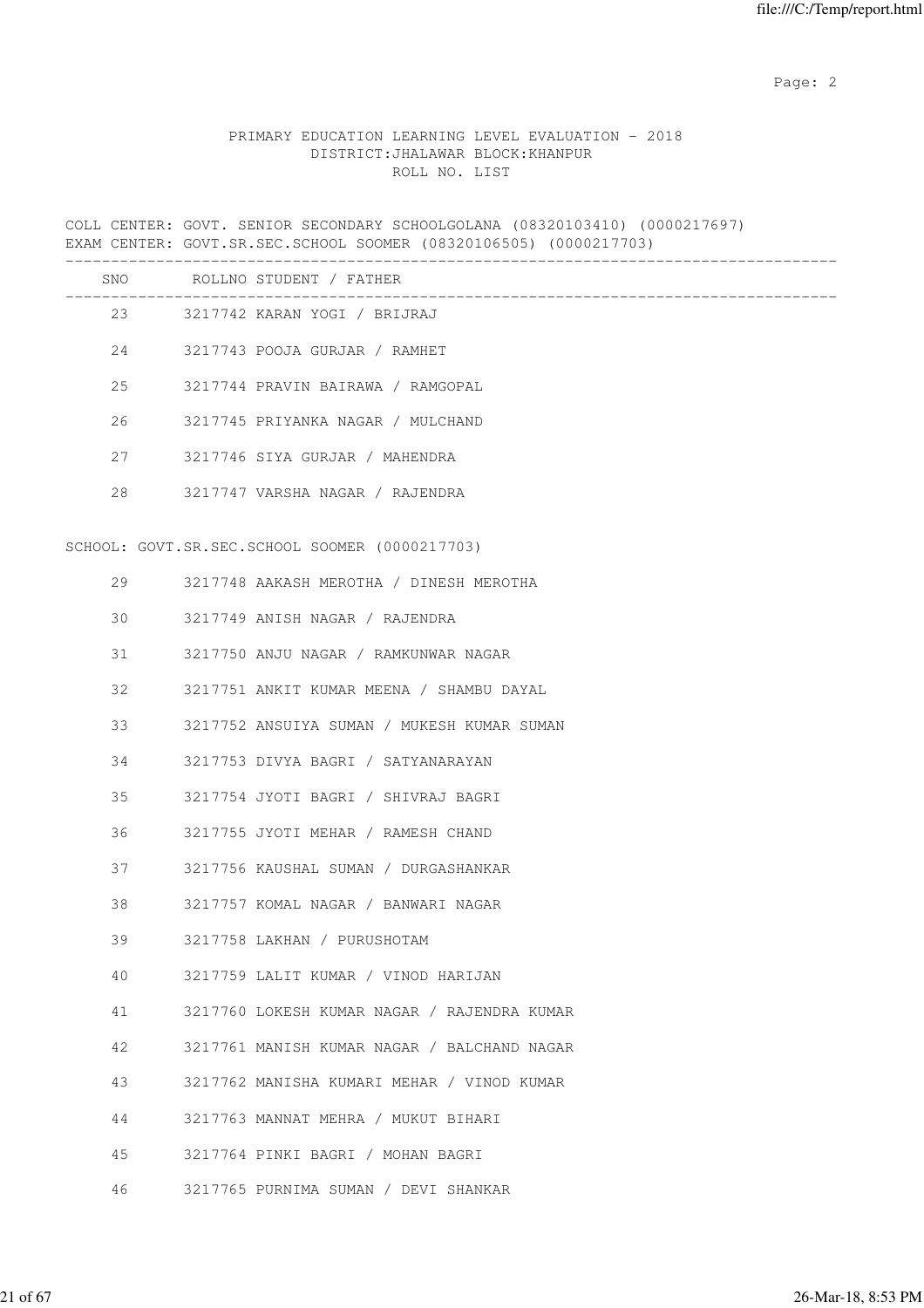# PRIMARY EDUCATION LEARNING LEVEL EVALUATION - 2018 DISTRICT:JHALAWAR BLOCK:KHANPUR ROLL NO. LIST

|    | COLL CENTER: GOVT. SENIOR SECONDARY SCHOOLGOLANA (08320103410) (0000217697)<br>EXAM CENTER: GOVT.SR.SEC.SCHOOL SOOMER (08320106505) (0000217703) |
|----|--------------------------------------------------------------------------------------------------------------------------------------------------|
|    | SNO ROLLNO STUDENT / FATHER                                                                                                                      |
|    | 47 3217766 ROHIT KHANGAR / PRABHULAL                                                                                                             |
| 48 | 3217767 SALONI NAGAR / JAGDISH NAGAR                                                                                                             |
| 49 | 3217768 TEENA BAGRI / MOHAN BAGRI                                                                                                                |
| 50 | 3217769 VARSHA NAGAR / RAJENDRA                                                                                                                  |
| 51 | 3217770 VISHNU SUMAN / SHIVPAL SUMAN                                                                                                             |
|    | SCHOOL: GUPS, CHIKALI (0000400276)                                                                                                               |
| 52 | 3217771 ABHISHEK BAIRWA / MOHAN LAL                                                                                                              |
| 53 | 3217772 ANIL KUMAR BHEEL / RAMESH CHAND                                                                                                          |
| 54 | 3217773 ANJANA POTAR / SATYA NARAYAN                                                                                                             |
| 55 | 3217774 HEMANT MEENA / MUKESH MEENA                                                                                                              |
| 56 | 3217775 JYOTI MEROTHA / PAPPU LAL                                                                                                                |
| 57 | 3217776 KASISH SHARMA / MURARI                                                                                                                   |
| 58 | 3217777 LAKSHMAN JANGID / RAJENDRA                                                                                                               |
| 59 | 3217778 RAHUL BAIRWA / RAM BILAS                                                                                                                 |
| 60 | 3217779 ROHIT BAIRWA / DHARMRAJ                                                                                                                  |
| 61 | 3217780 VICKY BAIRWA / RAM GOPAL                                                                                                                 |
| 62 | 3217781 VINOD KUMAR PRAJAPATI / OM PRAKASH                                                                                                       |
|    | SCHOOL: GUPS, DURJANPURA (0000471434)                                                                                                            |
| 63 | 3217782 ANNU KUMARI MEENA / MUKESH KUMAR                                                                                                         |
| 64 | 3217783 ARYAN NAGAR / CHETAN KUMAR                                                                                                               |
| 65 | 3217784 KAVITA BANJARA / JAGDISH BANJARA                                                                                                         |
| 66 | 3217785 KULDEEP NAGAR / GHANSHYAM                                                                                                                |
| 67 | 3217786 NIRMALA BANJARA / DALU RAM                                                                                                               |
| 68 | 3217787 RANI BANJARA / KALULAL BANJARA                                                                                                           |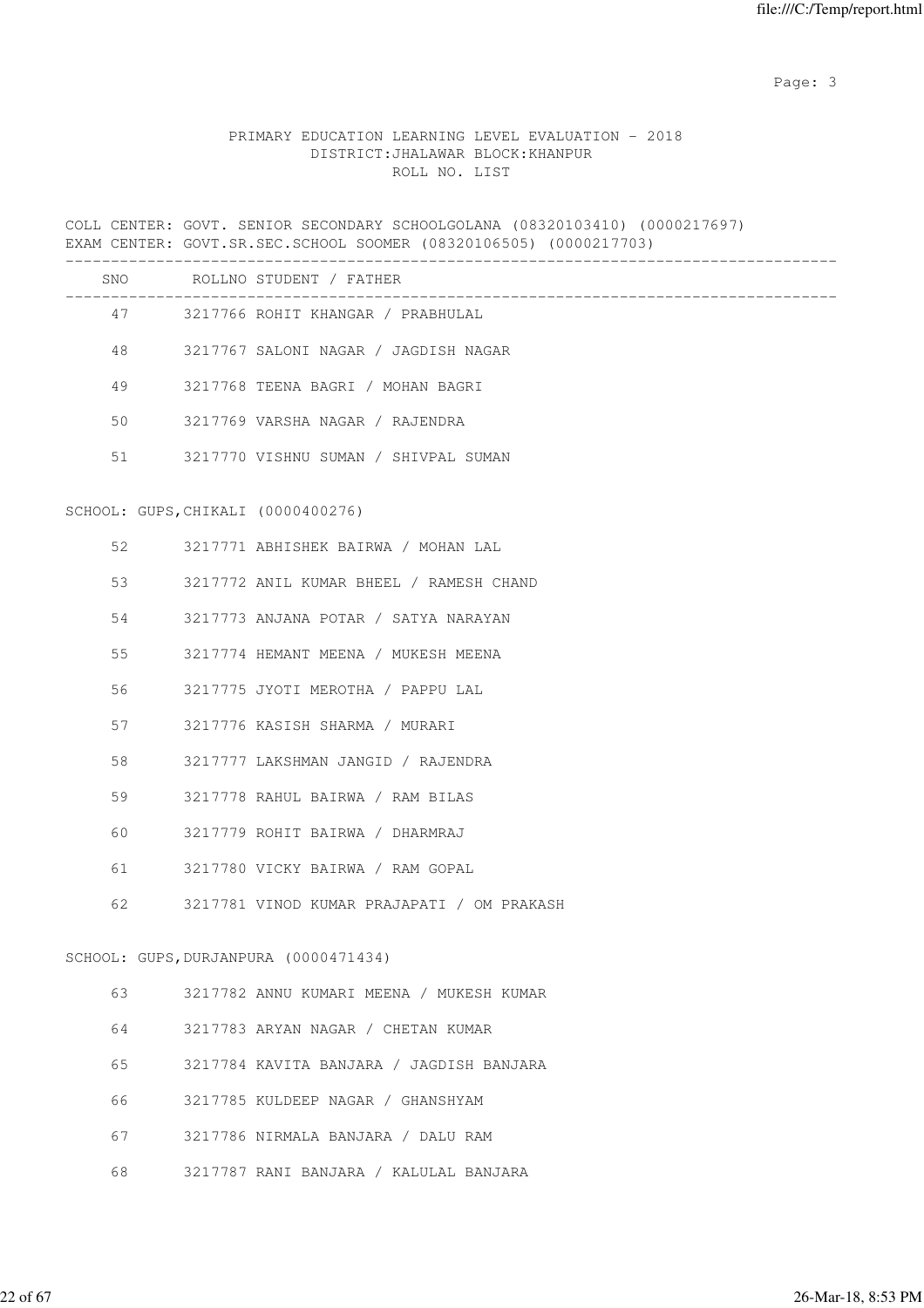Page: 4  $P$ 

#### PRIMARY EDUCATION LEARNING LEVEL EVALUATION - 2018 DISTRICT:JHALAWAR BLOCK:KHANPUR ROLL NO. LIST

COLL CENTER: GOVT. SENIOR SECONDARY SCHOOLGOLANA (08320103410) (0000217697) EXAM CENTER: GOVT.SR.SEC.SCHOOL SOOMER (08320106505) (0000217703) ------------------------------------------------------------------------------------- SNO ROLLNO STUDENT / FATHER -------------------------------------------------------------------------------------

| 3217788 SUNITA MEENA |  |  |  |  |  | TOLARAM |
|----------------------|--|--|--|--|--|---------|
|----------------------|--|--|--|--|--|---------|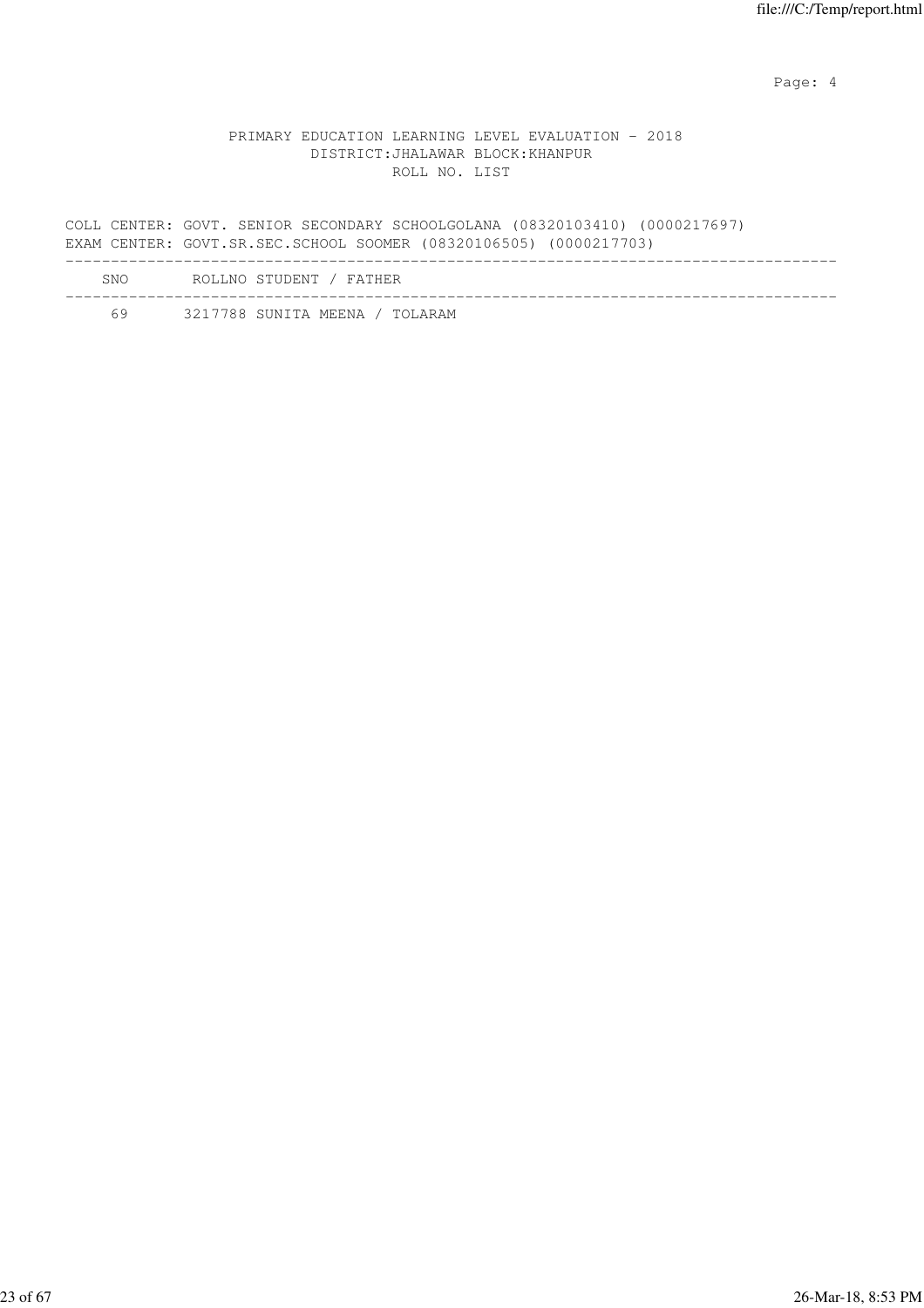### PRIMARY EDUCATION LEARNING LEVEL EVALUATION - 2018 DISTRICT:JHALAWAR BLOCK:KHANPUR ROLL NO. LIST

|                   |                | COLL CENTER: GOVT. SENIOR SECONDARY SCHOOLGOLANA (08320103410) (0000217697)<br>EXAM CENTER: GOVT ADARSH SR SEC SCHOOL PIPLAJ (08320107403) (0000217705) |
|-------------------|----------------|---------------------------------------------------------------------------------------------------------------------------------------------------------|
|                   |                | SNO ROLLNO STUDENT / FATHER                                                                                                                             |
|                   |                | SCHOOL: SHISHU BHARATI VIDHYA SANSTHAN (0000011865)                                                                                                     |
|                   | 1              | 3217789 AMIR ALI / MUBARIK ALI                                                                                                                          |
|                   | $\overline{2}$ | 3217790 ANKIT SALVI / RAMKISHAN SALVI                                                                                                                   |
|                   | 3              | 3217791 ARJUN SINGH RATHOR / HEMRAJ RATHOR                                                                                                              |
|                   | 4              | 3217792 ARYAN CHOUDHARY / RAMSINGH CHOUDHARY                                                                                                            |
|                   | 5              | 3217793 NAVIN RATHOR / RAMSWAROOP RATHOR                                                                                                                |
|                   | 6              | 3217794 NEETU POTTER / RAMDAYAL POTTER                                                                                                                  |
|                   | 7              | 3217795 NEHA SUMAN / OM PRAKASH SUMAN                                                                                                                   |
|                   | 8              | 3217796 NITESH SUMAN / MAHAVEER SUMAN                                                                                                                   |
|                   | 9              | 3217797 PIYUSH SHARMA / LALIT SHARMA                                                                                                                    |
| 10                |                | 3217798 PRIYA CHOUDHARY / DHANRAJ CHOUDHARY                                                                                                             |
| 11                |                | 3217799 ROHIT CHOUDHARY / DHARMENDRA SINGH                                                                                                              |
| $12 \overline{ }$ |                | 3217800 SOMDEV SUMAN / KHEMRAJ SUMAN                                                                                                                    |
| 13                |                | 3217801 TEENA POTTER / PARASHURAM POTTER                                                                                                                |
| 14                |                | 3217802 VAJID ALI / EDRISH ALI                                                                                                                          |
| 15                |                | 3217803 VISHAL RATHOR / GOVIND PRASAD RATHOR                                                                                                            |
|                   |                | SCHOOL: AMBIKA BAL VIDYA MANDIR SEC SCHOOL PIPLAJ (0000017545)                                                                                          |
| 16                |                | 3217804 ANNU CHAUDHARY / MAHENDRA CHAUDHARY                                                                                                             |
| 17                |                | 3217805 ARJUN AIRVAL / MOHAN LAL                                                                                                                        |
| 18                |                | 3217806 ARJUN BANJARA / RAMSWARUP BANJARA                                                                                                               |
| 19                |                | 3217807 BHAVANA POTAR / SURESH POTAR                                                                                                                    |
| 20                |                | 3217808 CHETANA CHAUDHARY / SHAYAM BIHARI                                                                                                               |
| 21                |                | 3217809 HARIOM CHAUDHARY / SURESH CHAUDHARY                                                                                                             |
| 22                |                | 3217810 JUGRAJ BANJARA / RAMESHCHAND                                                                                                                    |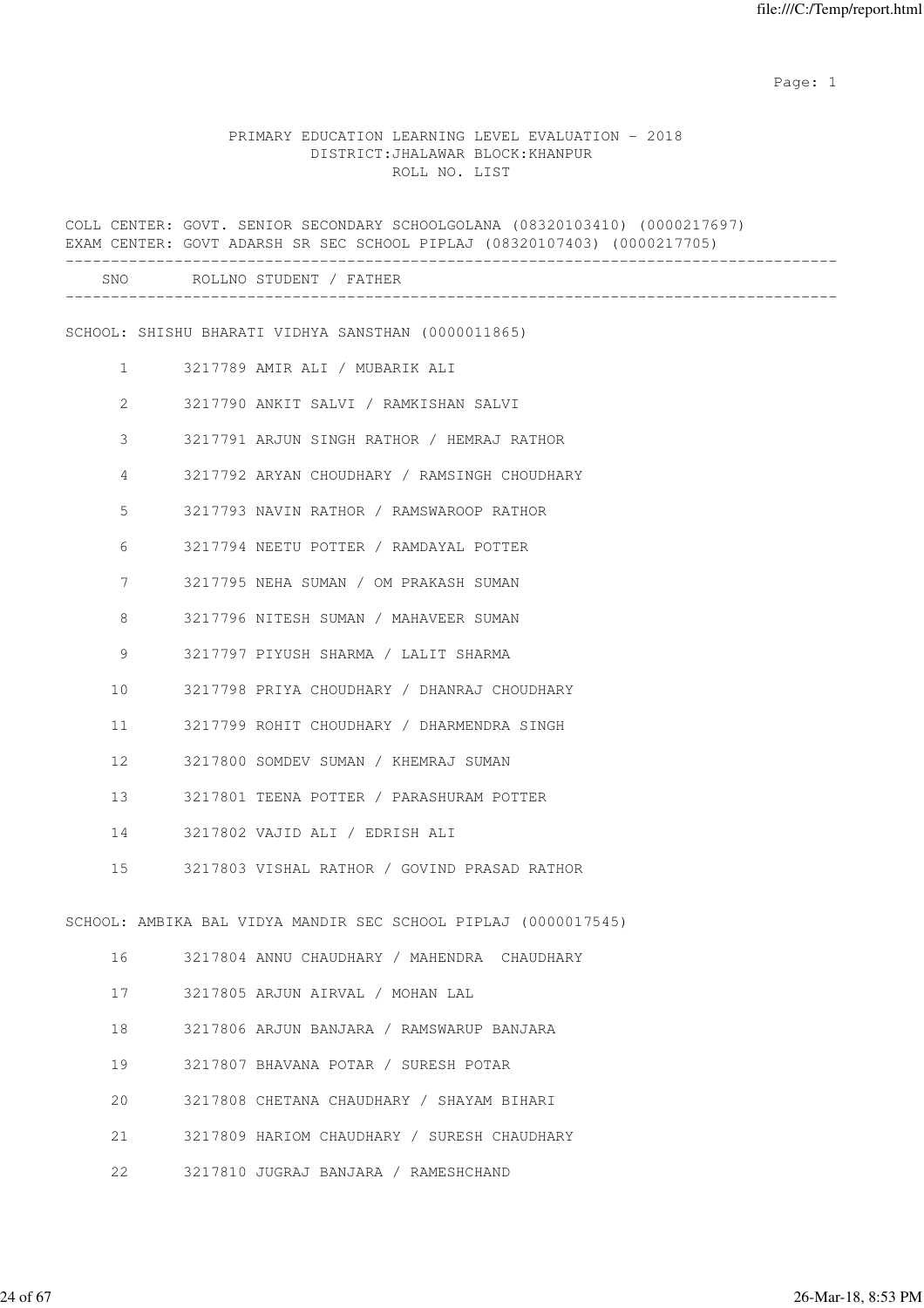Page: 2  $P$  and 2  $P$  and 2  $P$  and 2  $P$  and 2  $P$  and 2  $P$  and 2  $P$  and 2  $P$  and 2  $P$  and 2  $P$  and 2  $P$  and 2  $P$  and 2  $P$  and 2  $P$  and 2  $P$  and 2  $P$  and 2  $P$  and 2  $P$  and 2  $P$  and 2  $P$  and 2  $P$  and 2  $P$ 

#### PRIMARY EDUCATION LEARNING LEVEL EVALUATION - 2018 DISTRICT:JHALAWAR BLOCK:KHANPUR ROLL NO. LIST

COLL CENTER: GOVT. SENIOR SECONDARY SCHOOLGOLANA (08320103410) (0000217697) EXAM CENTER: GOVT ADARSH SR SEC SCHOOL PIPLAJ (08320107403) (0000217705) ------------------------------------------------------------------------------------- SNO ROLLNO STUDENT / FATHER ------------------------------------------------------------------------------------- 23 3217811 KAMALESH BANJARA / DHULI LAL 24 3217812 KOMAL GURJAR / YUVRAJ GURJAR 25 3217813 KRAISHTI CHAUDHARY / BALVEER CHAUDHARY 26 3217814 MAHAVEER BANJARA / MADAN LAL 27 3217815 MAYANK DADHICH / NAVAL DADHICH 28 3217816 MUSKAN CHAUDHARY / RAMSINGH CHAUDHARY 29 3217817 NAVIN SUMAN / HARI SHANKAR 30 3217818 NEHA PATAR / MAHENDRA POTAR 31 3217819 PRIYA KUMARI / JAGDISH PRASAD 32 3217820 SANGITA ERVAL / RAMCHARAN ERVAL 33 3217821 SHIVANI KUMARI REGAR / JAY LAL REGAR 34 3217822 SIDHDHI SUMAN / MUKESH SUMAN 35 3217823 YASHAVANT SUMAN / CHANDRA PRAKASH SCHOOL: GOVT ADARSH SR SEC SCHOOL PIPLAJ (0000217705) 36 3217824 ANKITA SUMAN / BRIJ RAJ 37 3217825 BHOOLI PANCHAL / SOHAN LAL 38 3217826 CHAKSHU SUMAN / RAMPRATAP SUMAN 39 3217827 DILKHUSH BHEEL / MOTI LAL 40 3217828 GOVIND GOSWAMI / BANTI LAL 41 3217829 JAVED / BAHADUR ALI 42 3217830 JUNED ALI / SHARIF MOHMMAD 43 3217831 KAVITA GOSWAMI / RAM KISHAN 44 3217832 MEENA SUMAN / BABU LAL 45 3217833 NEETU CHAUDHARY / MOHAN LAL 46 3217834 ROHIT SAHARIYA / PAPPU LAL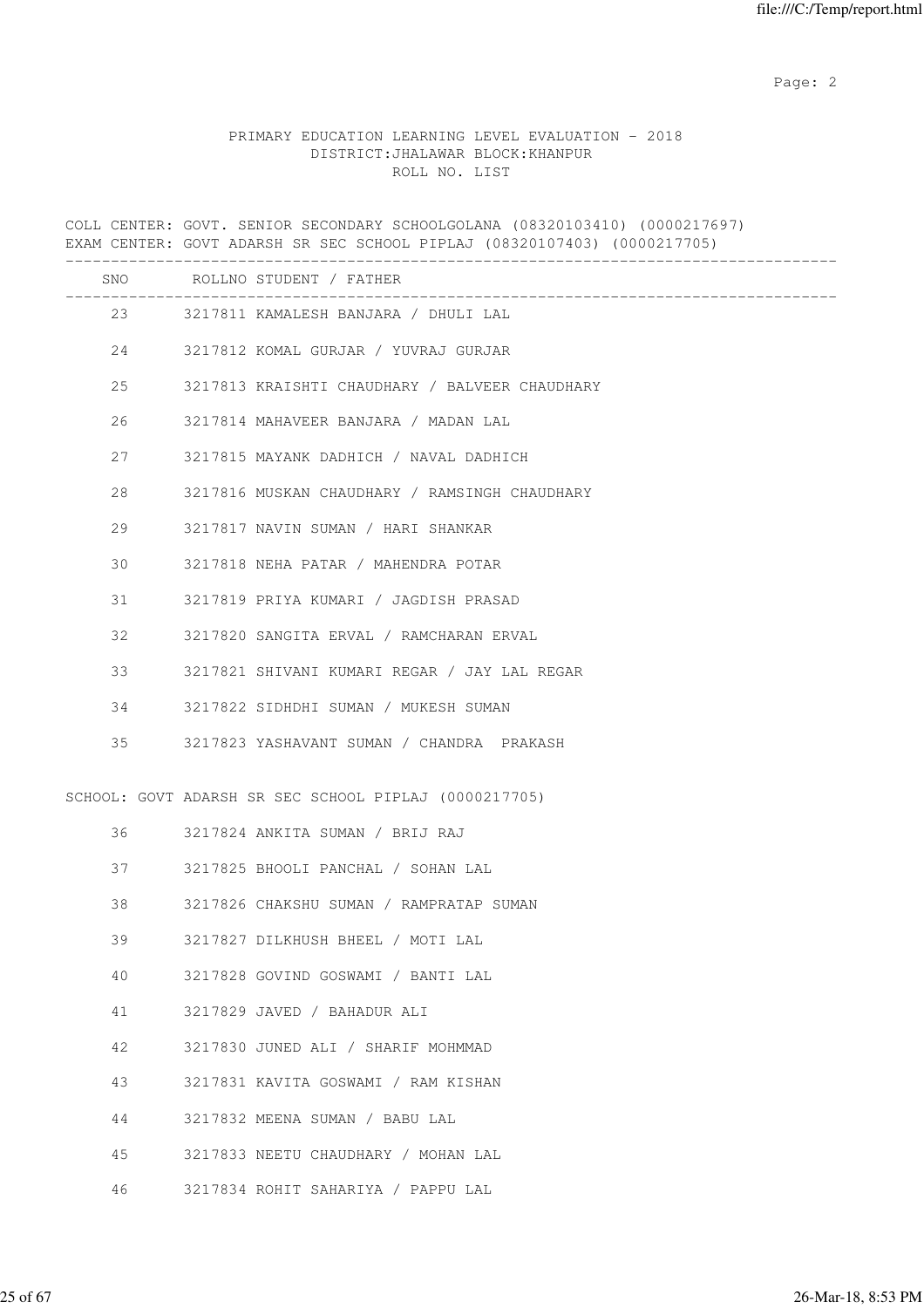## PRIMARY EDUCATION LEARNING LEVEL EVALUATION - 2018 DISTRICT:JHALAWAR BLOCK:KHANPUR ROLL NO. LIST

| _________________ | COLL CENTER: GOVT. SENIOR SECONDARY SCHOOLGOLANA (08320103410) (0000217697)<br>EXAM CENTER: GOVT ADARSH SR SEC SCHOOL PIPLAJ (08320107403) (0000217705) |
|-------------------|---------------------------------------------------------------------------------------------------------------------------------------------------------|
|                   | SNO ROLLNO STUDENT / FATHER                                                                                                                             |
|                   | 47 3217835 SUNIL BHEEL / MOTI LAL                                                                                                                       |
| 48                | 3217836 SURAJ RATHORE / MANGI LAL                                                                                                                       |
| 49                | 3217837 VISHNU GOSWAMI / SITA RAM                                                                                                                       |
|                   | SCHOOL: GUPS, BAHDAWADA (0000466100)                                                                                                                    |
| 50                | 3217838 AKILA / RAJU                                                                                                                                    |
| 51                | 3217839 ANITA / BIHARI                                                                                                                                  |
| 52                | 3217840 BINTU / JAGDISH                                                                                                                                 |
| 53                | 3217841 CHIKU / MOHAN                                                                                                                                   |
| 54                | 3217842 DILIP / BHURA LAL                                                                                                                               |
| 55                | 3217843 NATI / GOPI CHAND                                                                                                                               |
| 56                | 3217844 NEELU / BRIJRAJ                                                                                                                                 |
| 57                | 3217845 POOJA / PRABHULAL                                                                                                                               |
| 58                | 3217846 PRIYANKA / PAPPU                                                                                                                                |
| 59                | 3217847 RAHUL / BANSILAL                                                                                                                                |
| 60                | 3217848 RAJU / SHANKAR                                                                                                                                  |
| 61                | 3217849 SONU / KAJOD                                                                                                                                    |
| 62                | 3217850 SOONU / RAJU                                                                                                                                    |
|                   | SCHOOL: GUPS, GOLYAKHEDI (0000466208)                                                                                                                   |
| 63                | 3217851 ANAND SUMAN / ANANDI LAL                                                                                                                        |
| 64                | 3217852 DEV SUMAN / BRIJ MOHAN                                                                                                                          |
| 65                | 3217853 MUSKAN SUMAN / BABU LAL                                                                                                                         |
| 66                | 3217854 NEHA SUMAN / SURESH SUMAN                                                                                                                       |
| 67                | 3217855 TOSIF / LATE MOHAMMAD SAYYUM                                                                                                                    |

68 3217856 VIKAS SUMAN / SHYAM LAL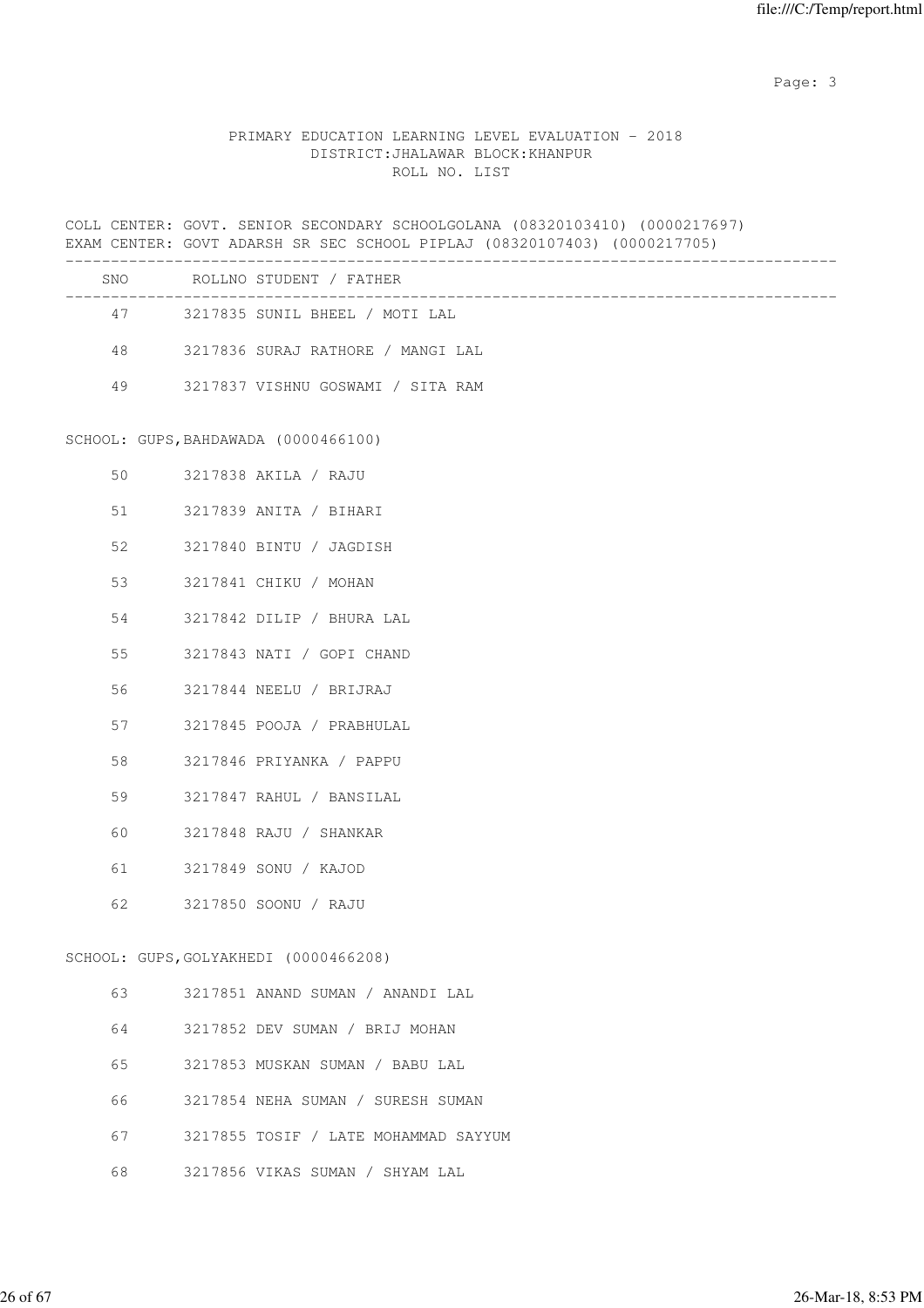Page: 4  $P$ 

#### PRIMARY EDUCATION LEARNING LEVEL EVALUATION - 2018 DISTRICT:JHALAWAR BLOCK:KHANPUR ROLL NO. LIST

COLL CENTER: GOVT. SENIOR SECONDARY SCHOOLGOLANA (08320103410) (0000217697) EXAM CENTER: GOVT ADARSH SR SEC SCHOOL PIPLAJ (08320107403) (0000217705) ------------------------------------------------------------------------------------- SNO ROLLNO STUDENT / FATHER ------------------------------------------------------------------------------------- 69 3217857 VISHAL RATHI / INDRA RAJ RATHI 70 3217858 WASIM / ZAKIR HUSSAIN SCHOOL: GPS KALBELIYA TAPRI (0000500226) 71 3217859 SUNIL KUMAR / PREM RAJ SCHOOL: GUPS,DEVPURA (0000500227) 72 3217860 AJAY KUMAR BAIRVA / PREMCHAND BAIRVA 73 3217861 ANJALI VERMA / RAM LAL VERMA 74 3217862 ARUN KUMAR MALAV / ASHOK MALAV 75 3217863 DIVYA KUMARI MALAV / RAMESH CHAND MALAV 76 3217864 INDROSH BAIRVA / RAJENDRA KUMAR BAIRWA 77 3217865 KHUSHI MALAV / DEVLAL MALAV 78 3217866 KIRAN KUMARI POTTER / DEV LAL POTTER 79 3217867 KRISHNA KUMARI BAIRWA / MAHAVEER BAIRWA 80 3217868 LAXMI KUMARI BAIRWA / RAM PRAKASH BAIRWA 81 3217869 NEETU KUMARI BAIRWA / LAL CHAND BAIRWA 82 3217870 PINKY BAIRWA / BRIJMOHAN BAIRWA 83 3217871 PRIYNKA KUMARI BAIRWA / BRIJMOHAN BAIRWA 84 3217872 RAVEENA KUMARI BAIRWA / OMPRAKASH BAIRWA 85 3217873 RESHMA KUMARI BAIRWA / MUKESH KUMAR BAIRWA SCHOOL: GPS JHAGAR (0000500228)

| 86.     | 3217874 BANTI BANJARA / TEJPAL    |
|---------|-----------------------------------|
| 87 - 20 | 3217875 LOKESH KUMAR / BANSHI LAL |
| 88.     | 3217876 PRAVEEN / OM PRAKASH      |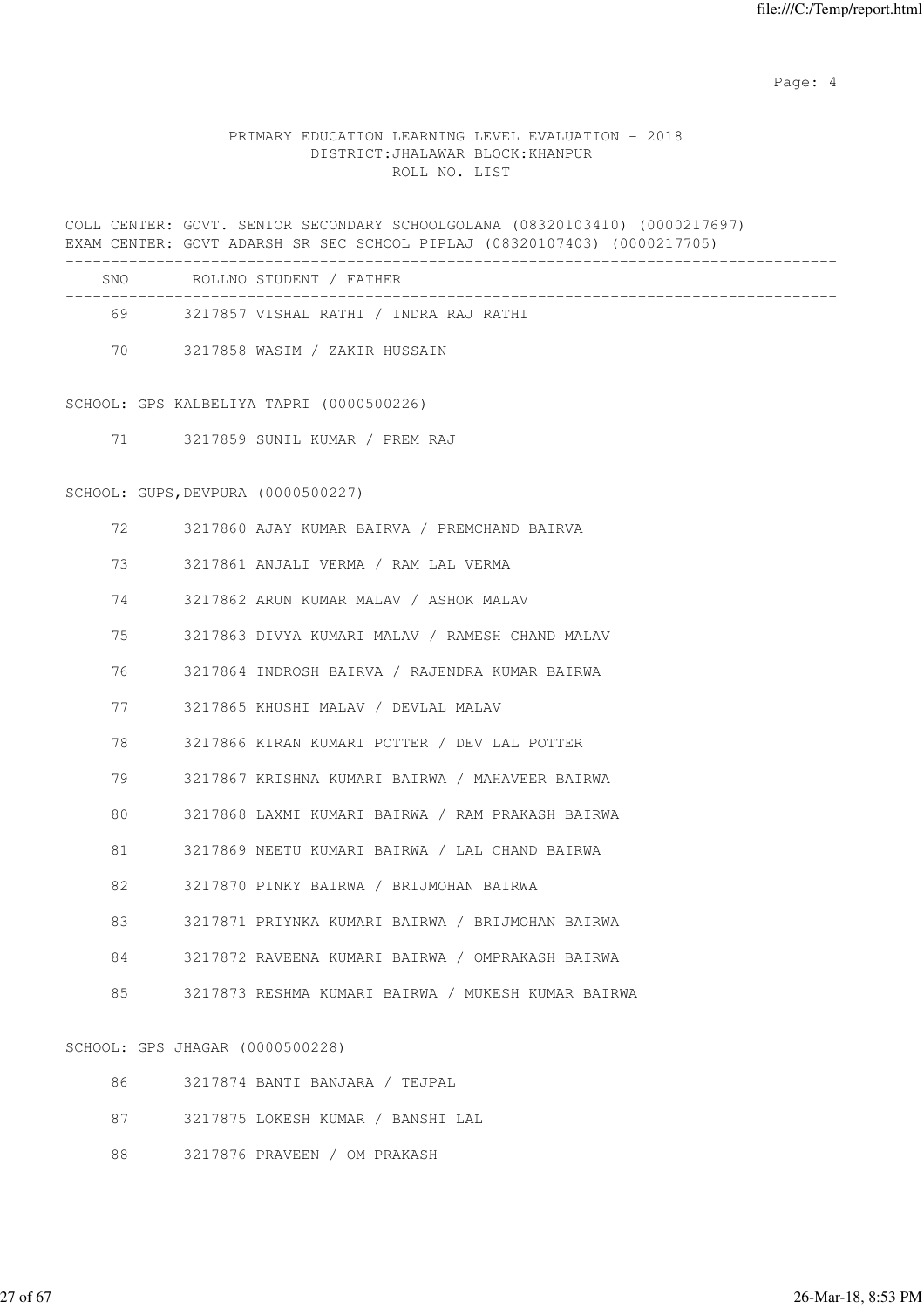Page: 5  $P$  and  $P$  and  $P$  and  $P$  and  $P$  and  $P$  and  $P$  and  $P$  and  $P$  and  $P$  and  $P$  and  $P$  and  $P$  and  $P$  and  $P$  and  $P$  and  $P$  and  $P$  and  $P$  and  $P$  and  $P$  and  $P$  and  $P$  and  $P$  and  $P$  and  $P$  and  $P$  an

#### PRIMARY EDUCATION LEARNING LEVEL EVALUATION - 2018 DISTRICT:JHALAWAR BLOCK:KHANPUR ROLL NO. LIST

COLL CENTER: GOVT. SENIOR SECONDARY SCHOOLGOLANA (08320103410) (0000217697) EXAM CENTER: GOVT ADARSH SR SEC SCHOOL PIPLAJ (08320107403) (0000217705) ------------------------------------------------------------------------------------- SNO ROLLNO STUDENT / FATHER -------------------------------------------------------------------------------------

89 3217877 KAMAL SINGH / SHIVRAJ SINGH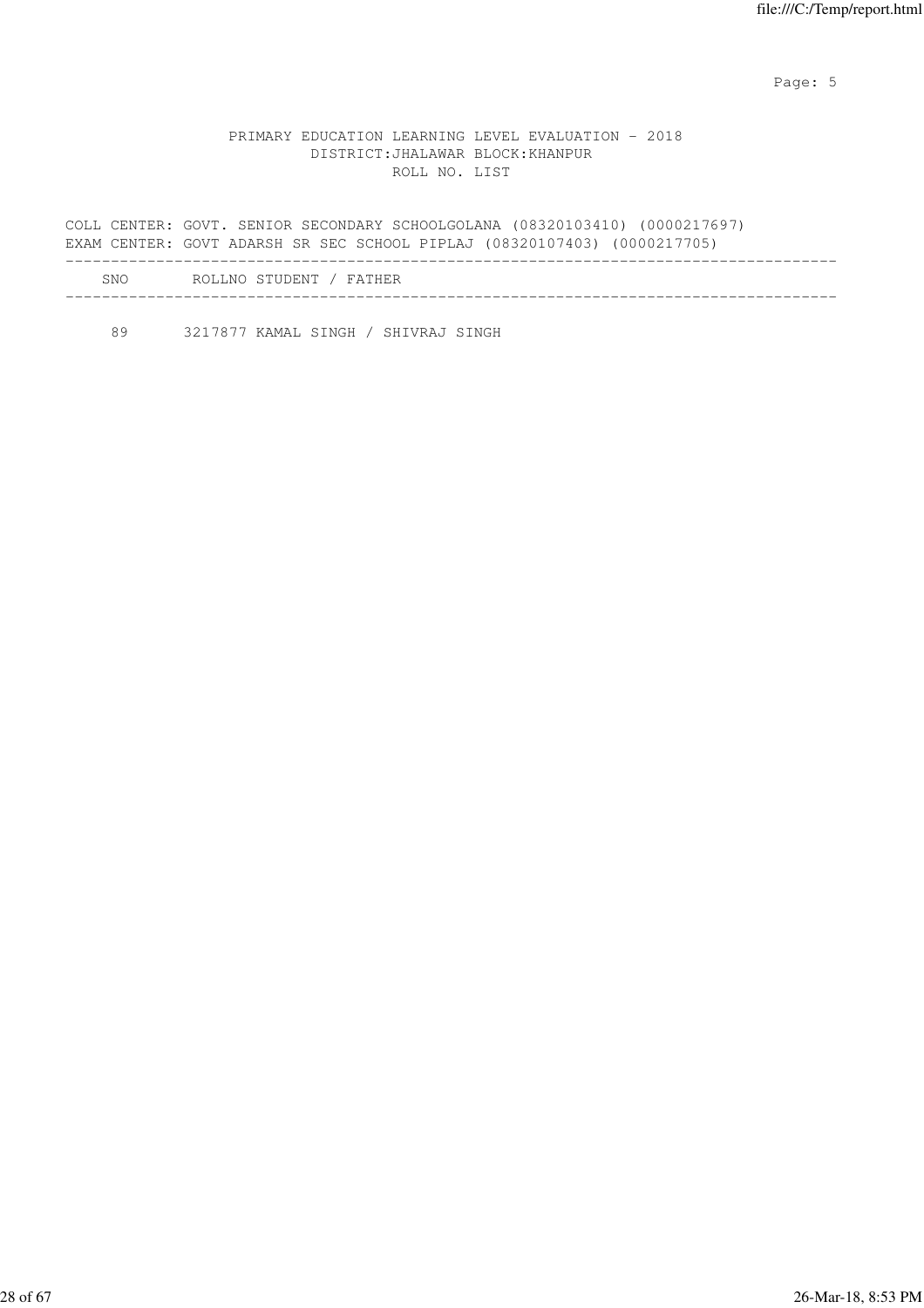#### PRIMARY EDUCATION LEARNING LEVEL EVALUATION - 2018 DISTRICT:JHALAWAR BLOCK:KHANPUR ROLL NO. LIST

| _________________ |              | COLL CENTER: GOVT. SENIOR SECONDARY SCHOOLGOLANA (08320103410) (0000217697)<br>EXAM CENTER: GSSS KHANPUR (08320108138) (0000217706) |
|-------------------|--------------|-------------------------------------------------------------------------------------------------------------------------------------|
|                   |              | SNO ROLLNO STUDENT / FATHER                                                                                                         |
|                   |              | SCHOOL: AGRASEN PUBLIC SCHOOL SAMITI KHANPUR (0000011772)                                                                           |
|                   | 1            | 3217878 AAKASH JOGI / SHOJI NATHA                                                                                                   |
|                   | $\mathbf{2}$ | 3217879 AKSHRA RATHORE / RAMESH CHAND                                                                                               |
|                   | 3            | 3217880 ALFIJA MANSURI / RAISH PINJARA                                                                                              |
|                   | 4            | 3217881 AMAN JATAV / RAJENDRA JATAV                                                                                                 |
|                   | 5            | 3217882 AMAN KURESHI / YUNUSH                                                                                                       |
|                   | 6            | 3217883 ANIL MEENA / OMPRAKASH MEENA                                                                                                |
|                   | 7            | 3217884 ARUN YADAV / PAPPU YADAV                                                                                                    |
|                   | 8            | 3217885 BALVEER MINA / LEKHRAJ MINA                                                                                                 |
|                   | 9            | 3217886 BINTU JOGI / RAMPRASAD JOGI                                                                                                 |
| 10                |              | 3217887 CHANCHAL SUMAN / AVADH BIHARI SUMAN                                                                                         |
| 11                |              | 3217888 KHUSHI / CHANDRA SINGH                                                                                                      |
| 12                |              | 3217889 LUCKY TEJI / RAJESH TEJI                                                                                                    |
| 13                |              | 3217890 NAZIYA BEE / SAUDDEN                                                                                                        |
| 14                |              | 3217891 POOJA SUMAN / GHASI LAL SUMAN                                                                                               |
| 15                |              | 3217892 PUNAM YADAV / SANJAY YADAV                                                                                                  |
| 16                |              | 3217893 SANIYA / IKBAL HUSSEN                                                                                                       |
| 17                |              | 3217894 SHAHID KURESHE / SHABBIR KURESHE                                                                                            |
| 18                |              | 3217895 SHANU KUMAWAT / RAJU KUMAWAT                                                                                                |
| 19                |              | 3217896 SHIVANI YADAV / DHANRAJ YADAV                                                                                               |
| 20                |              | 3217897 SUMIT YADAV / JUGAL KISHOR YADAV                                                                                            |
| 21                |              | 3217898 TABBU KUMAWAT / RAJU KUMAWAT                                                                                                |
| 22                |              | 3217899 UMESH NAGAR / NARESH NAGAR                                                                                                  |

SCHOOL: TILAK SENIOR SECONDARY SCHOOL KHANPUR (0000011997)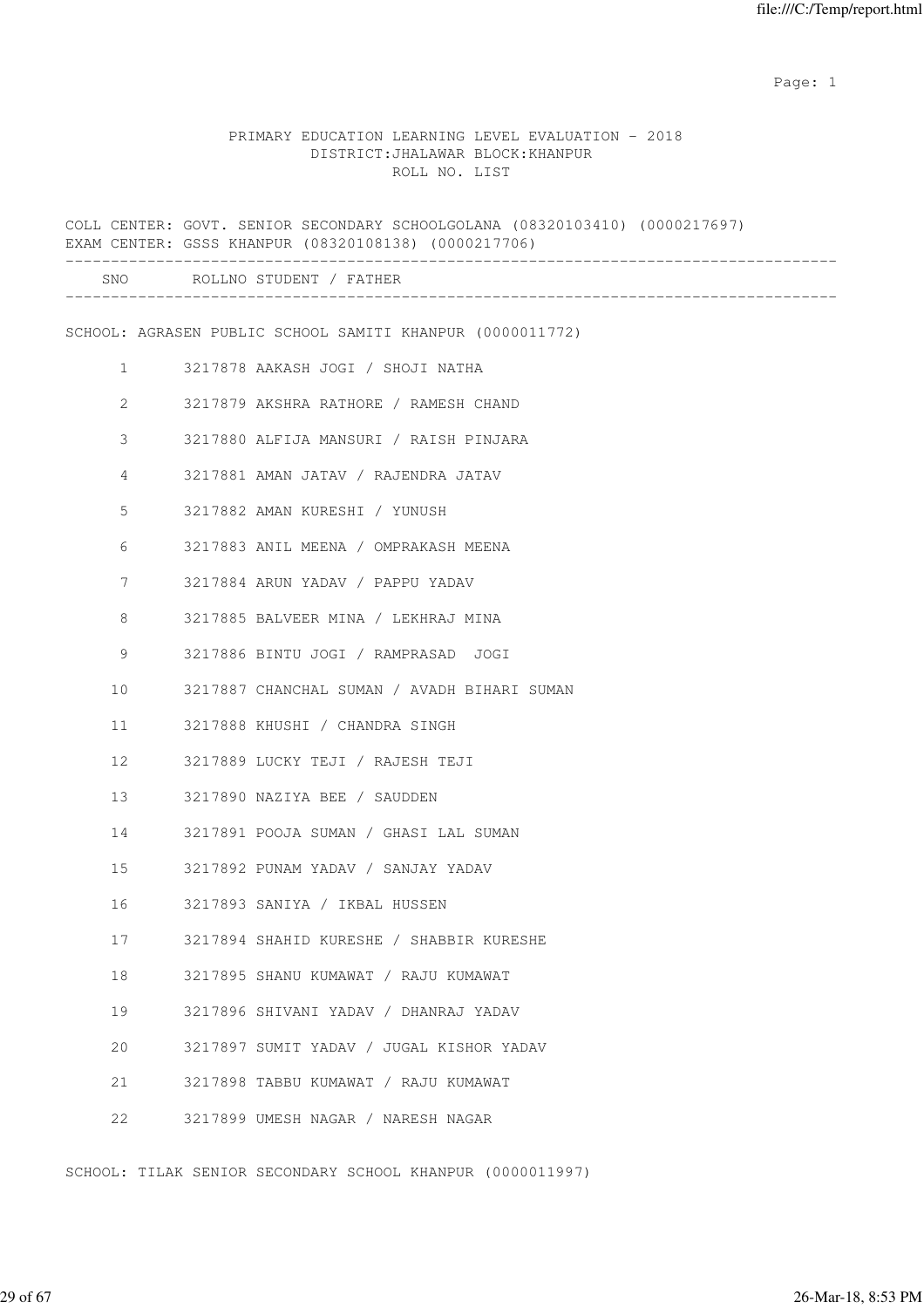Page: 2  $P$  and 2  $P$  and 2  $P$  and 2  $P$  and 2  $P$  and 2  $P$  and 2  $P$  and 2  $P$  and 2  $P$  and 2  $P$  and 2  $P$  and 2  $P$  and 2  $P$  and 2  $P$  and 2  $P$  and 2  $P$  and 2  $P$  and 2  $P$  and 2  $P$  and 2  $P$  and 2  $P$  and 2  $P$ 

### PRIMARY EDUCATION LEARNING LEVEL EVALUATION - 2018 DISTRICT:JHALAWAR BLOCK:KHANPUR ROLL NO. LIST

COLL CENTER: GOVT. SENIOR SECONDARY SCHOOLGOLANA (08320103410) (0000217697) EXAM CENTER: GSSS KHANPUR (08320108138) (0000217706)

|    | SNO ROLLNO STUDENT / FATHER<br>______________________________ |
|----|---------------------------------------------------------------|
|    | 23 3217900 ABHAY GURJAR / DESHRAJ GURJAR                      |
| 24 | 3217901 ALFIYA SHEKH / MOHAMMAD IBRAHIM                       |
| 25 | 3217902 AMAN PANKAJ / JAGDISH PRASAD                          |
| 26 | 3217903 ANTIMA SUMAN / SITARAM SUMAN                          |
| 27 | 3217904 ANUSUIYA KUMARI MEENA / DINESH KUMAR MEENA            |
| 28 | 3217905 ASHU GURJAR / JUGRAJ GURJAR                           |
| 29 | 3217906 DHEERAJ MEENA / HEMRAJ MEENA                          |
| 30 | 3217907 DIVYAM GUPTA / YOGESH GUPTA                           |
| 31 | 3217908 GARVIT NAMDEV / DEVENDRA KUMAR NAMDEV                 |
| 32 | 3217909 HANSIKA RATHORE / RAKESH RATHORE                      |
| 33 | 3217910 JITENDRA SUMAN / GIRIRAJ SUMAN                        |
| 34 | 3217911 KRISHNA GURJAR / BRAJGOPAL GURJAR                     |
| 35 | 3217912 KUMKUM GURJAR / HARIRAM GURJAR                        |
| 36 | 3217913 KUNDAN GOSWAMI / MAHAVEER GOSWAMI                     |
| 37 | 3217914 KUNDAN SHARMA / VISHNU SHRI SUKUMAR                   |
| 38 | 3217915 MUSKAN / MAHENDRA SINGH                               |
| 39 | 3217916 NIKHIL MEGHWAL / FOOLCHAND MEGHWAL                    |
| 40 | 3217917 NISHA GURJAR / CHANDRA MOHAN GURJAR                   |
| 41 | 3217918 NITESH GOSWAMI / GAJANAND GOSWAMI                     |
| 42 | 3217919 PALLAW PARASAR / VINOD PARASAR                        |
| 43 | 3217920 POOJA KUMAWAT / BHARATRAJ                             |
| 44 | 3217921 PURVA SUMAN / SHIVNARAYAN SUMAN                       |
| 45 | 3217922 RIYA GAUTAM / KULDEEP GAUTAM                          |
| 46 | 3217923 SUMIT NAGAR / HANSRAJ NAGAR                           |
| 47 | 3217924 SURENDRA GURJAR / DEVRAJ GURJAR                       |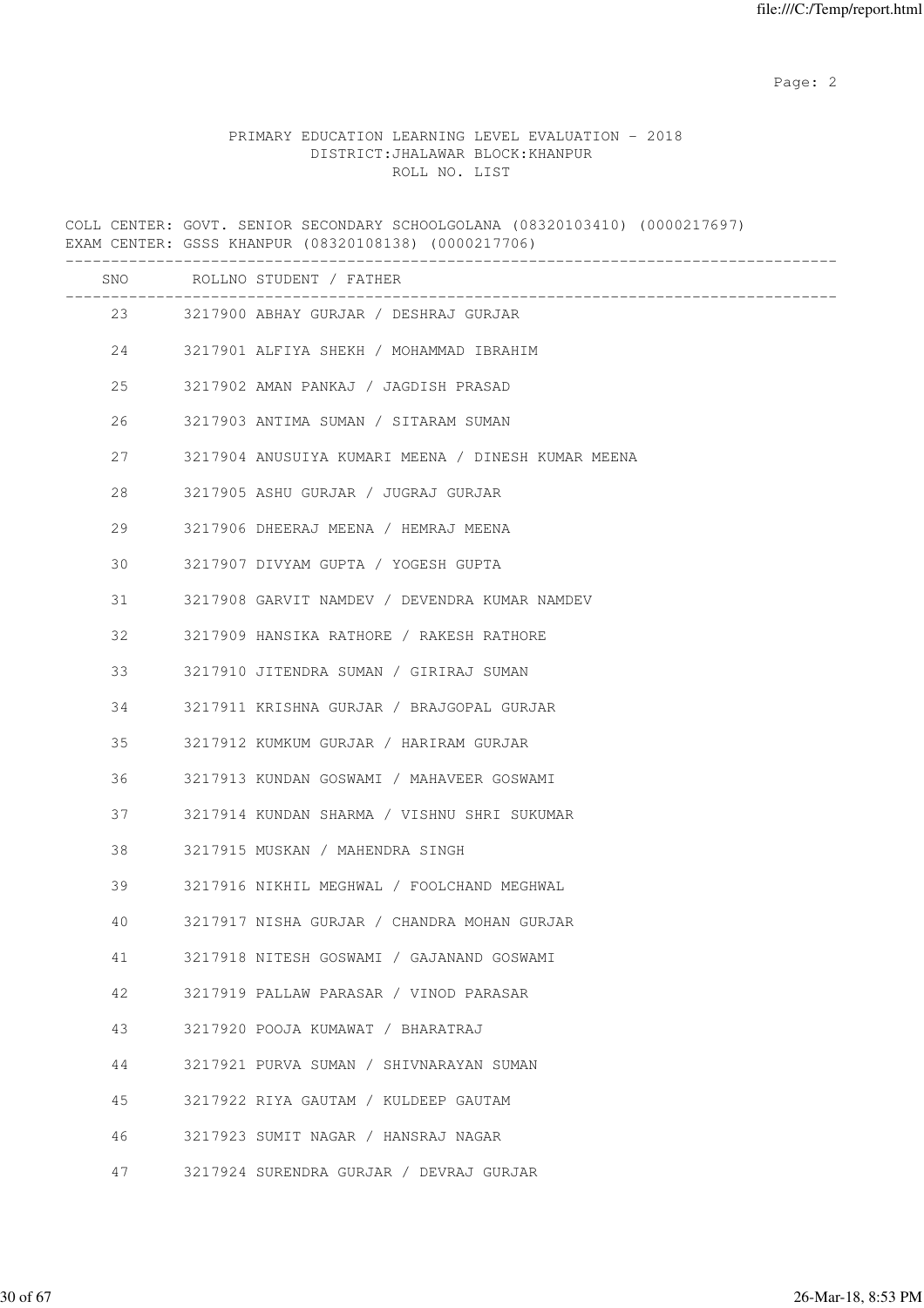#### PRIMARY EDUCATION LEARNING LEVEL EVALUATION - 2018 DISTRICT:JHALAWAR BLOCK:KHANPUR ROLL NO. LIST

COLL CENTER: GOVT. SENIOR SECONDARY SCHOOLGOLANA (08320103410) (0000217697) EXAM CENTER: GSSS KHANPUR (08320108138) (0000217706) -------------------------------------------------------------------------------------

| SNC |  | ROLLNO STUDENT |  | FATHER |
|-----|--|----------------|--|--------|
|-----|--|----------------|--|--------|

------------------------------------------------------------------------------------- SCHOOL: SHISHU BHARTI SHIKSHA NIKETAN KHANPUR (0000012081)

- 48 3217925 AMIR / ISHAK
- 49 3217926 ARPIT SUMAN / JAGDISH PRASAD
- 50 3217927 PRAGIYA PANCHAL / PRADEEP PANCHAL
- 51 3217928 TOHID / MANSUR ALI
- 52 3217929 YOGITA / DINESH

SCHOOL: MAA BHARTI PUBLIC SENIOR SECONDARY SCHOOL KHANPUR (0000016072)

- 53 3217930 AADRASH VESHNAV / RAJENDR PRASAD
- 54 3217931 ADNAN BOHRA / MUSTAFA BOHRA
- 55 3217932 ALBAKSH / ALTAF HUSAIN
- 56 3217933 ANKIT KUMAR MEHTA / SHAMBHUDAYAL MEHTA
- 57 3217934 ASHISH MEENA / JAMNALAL MEENA
- 58 3217935 CHANDAN NAGAR / KOMAL CHAND NAGAR
- 59 3217936 DEVENDER NAGAR / SHIVRAJ NAGAR
- 60 3217937 DIVYA NAGAR / PURANMAL NAGAR
- 61 3217938 HARI OM NAGAR / RAJARAM NAGAR
- 62 3217939 HARSHITA NAGAR / KEILASHCHAND NAGAR
- 63 3217940 HIMANSHU CARPENTAR / RAMESH CHAND CARPENTAR
- 64 3217941 HIMANSHU GAUTAM / RAJENDER GAUTAM
- 65 3217942 KINSU NAGAR / LALIT NAGAR
- 66 3217943 KIRTI MEENA / SURESH MEENA
- 67 3217944 KRISH KUMAR MEENA / DHANRAJ MEENA
- 68 3217945 KRISH MEENA / MUKESH MEENA
- 69 3217946 KRISHNA NAGAR / RAMBILAS NAGAR
- 70 3217947 KRISHNA TAMBOLI / ROOPCHAND TAMBOLI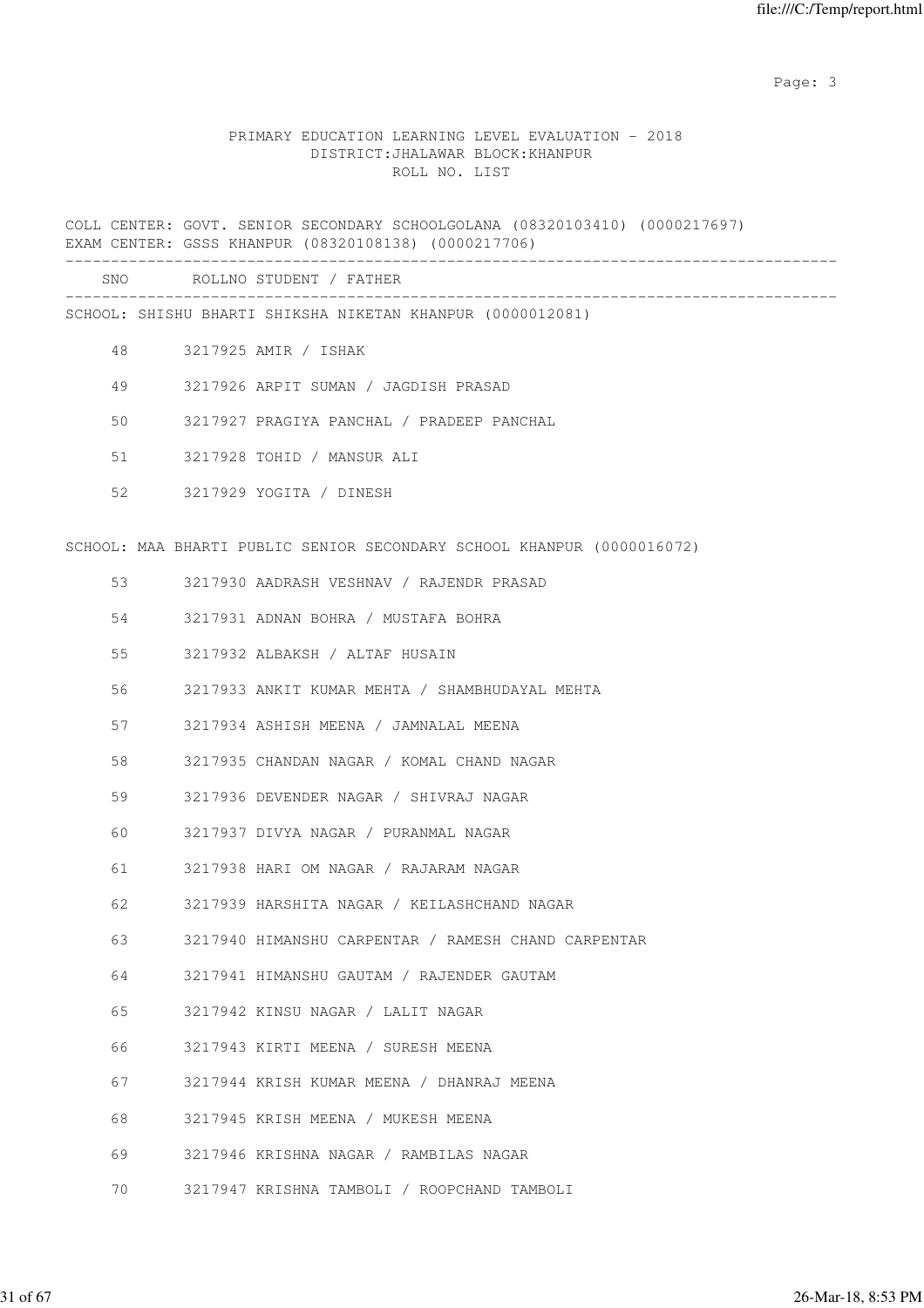Page: 4  $P$ 

#### PRIMARY EDUCATION LEARNING LEVEL EVALUATION - 2018 DISTRICT:JHALAWAR BLOCK:KHANPUR ROLL NO. LIST

COLL CENTER: GOVT. SENIOR SECONDARY SCHOOLGOLANA (08320103410) (0000217697) EXAM CENTER: GSSS KHANPUR (08320108138) (0000217706) ------------------------------------------------------------------------------------- SNO ROLLNO STUDENT / FATHER ------------------------------------------------------------------------------------- 71 3217948 KULDEEP NAGAR / RAMNIWAS NAGAR 72 3217949 KUSUM MALAV / VINOD KUMAR MALAV 73 3217950 LAXMI NAGAR / PRAMOD NAGAR 74 3217951 LUCKY MALAV / DEVLAL MALAV 75 3217952 MANISH KUMAR GURJAR / HEMRAJ GURJAR 76 3217953 MANMOHAN NAGAR / PARSRAM NAGAR 77 3217954 MOHIT NAGAR / PREM CHAND DHAKAD 78 3217955 NIRAJ MEHRA / SATYANARAYAN 79 3217956 NISHA MEHTA / SATYANARAYAN MEHTA 80 3217957 PALLAVI RATHOR / MAHENDER KUMAR RATHOR 81 3217958 PRINCE MEHTA / MUKESH MEHTA 82 3217959 PRTIBHA MEENA / HANSRAJ MEENA 83 3217960 RADHIKA NAGAR / MUKESH NAGAR 84 3217961 RADHIKA VARMA / PAVAN KUMAR VARMA 85 3217962 RAMSAGAR MEGHWAL / PARMANAND MEGHWAL 86 3217963 RITIKA SEN / RAMKARAN SEN 87 3217964 SAKSHAM PANCHAL / SURANDER PANCHAL 88 3217965 SHIVANI JATAV / KISHAN JATAV 89 3217966 SUBHAM GOSWAMI / NARESH KUMAR GOSWAMI 90 3217967 SUBHAM SUMAN / HARIRAM SUMAN

- 91 3217968 TANISHA RATHORE / BANWARI LAL RATHORE
- 92 3217969 TIYA MEENA / SURAJMAL MEENA
- 93 3217970 VINOD NAGAR / GIRIRAJ NAGAR
- 94 3217971 YUKTI MOTSAR / PUKHRAJ GURJAR

SCHOOL: VEDIK BAL SEC. VIDYALAY SANSTHAN KHANPUR (0000016348)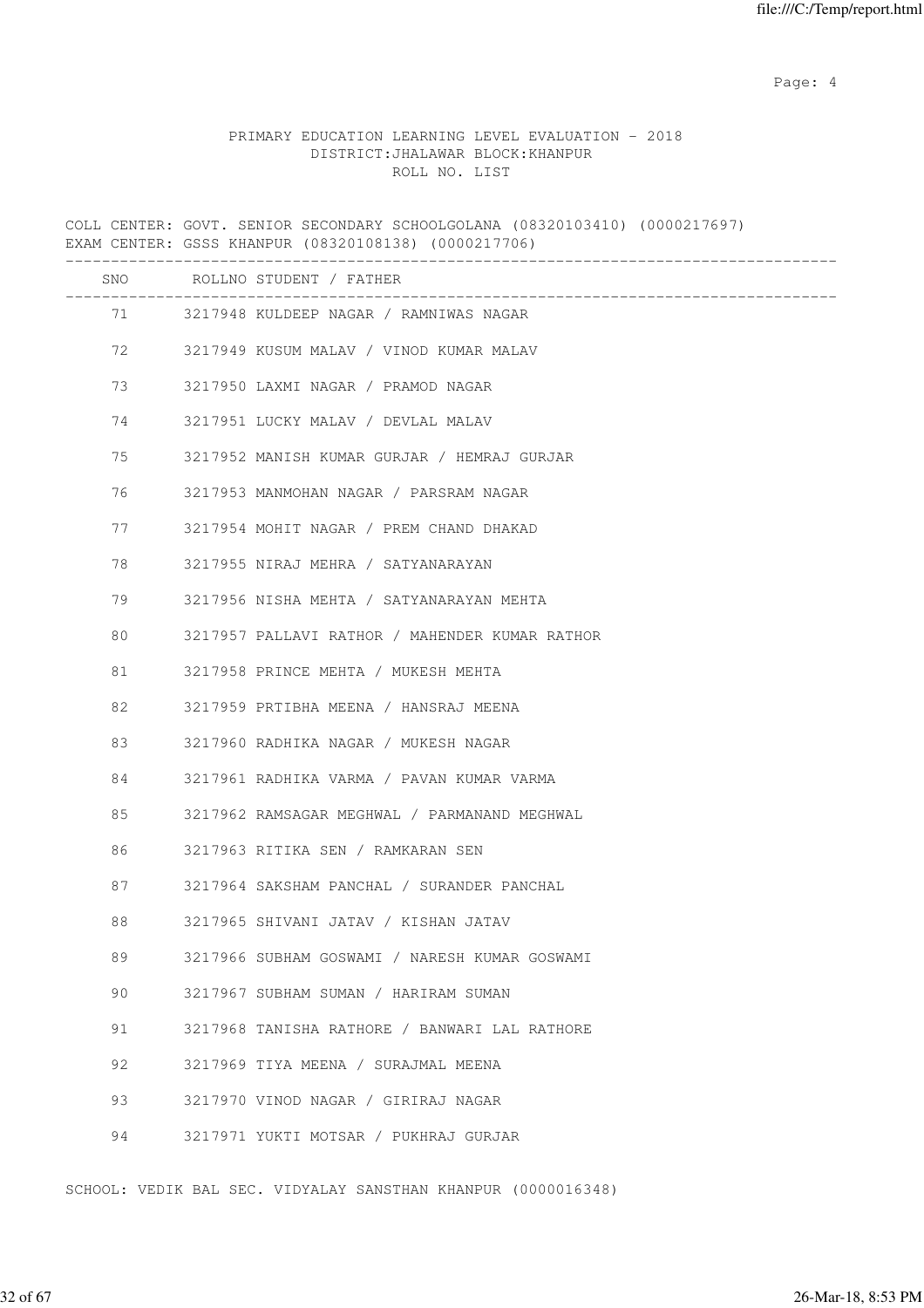Page: 5  $P$  and  $P$  and  $P$  and  $P$  and  $P$  and  $P$  and  $P$  and  $P$  and  $P$  and  $P$  and  $P$  and  $P$  and  $P$  and  $P$  and  $P$  and  $P$  and  $P$  and  $P$  and  $P$  and  $P$  and  $P$  and  $P$  and  $P$  and  $P$  and  $P$  and  $P$  and  $P$  an

#### PRIMARY EDUCATION LEARNING LEVEL EVALUATION - 2018 DISTRICT:JHALAWAR BLOCK:KHANPUR ROLL NO. LIST

COLL CENTER: GOVT. SENIOR SECONDARY SCHOOLGOLANA (08320103410) (0000217697) EXAM CENTER: GSSS KHANPUR (08320108138) (0000217706) ------------------------------------------------------------------------------------- SNO ROLLNO STUDENT / FATHER ------------------------------------------------------------------------------------- 95 3217972 AKSHITA MEHTA / MUKESH MEHTA 96 3217973 ARVIND MEENA / RAJENDRA MEENA 97 3217974 CHANCHAL MALAV / JUGAL KISHORE MALAV 98 3217975 DEEPIKA VAISHNAV / KUNJ BIHARI VAISHNAV 99 3217976 DIVYANSHU GAUTAM / DHARMENDRA KUMAR GAUTAM 100 3217977 HIMANI NAGAR / MAHENDRA NAGAR 101 3217978 ISHU MEHTA / TARACHAND MEHTA 102 3217979 JANVI GAHLOT / GIRIRAJ GAHLOT 103 3217980 JYOTI NAGAR / PREM PRAKASH NAGAR 104 3217981 KAKUL PRAJAPATI / MUKESH PRAJAPATI 105 3217982 KASISH MALAV / PARVENDRA MALAV 106 3217983 KHUSHI FAGNA / BIHARI LAL GURJAR 107 3217984 LAXMI MEHTA / DINESH MEHTA 108 3217985 MANISH RATHORE / RISHABH RATHORE 109 3217986 MUSKAN SEN / DHANRAJ SEN 110 3217987 NAMAN NAGAR / BHIMRAJ NAGAR 111 3217988 NITIN MEHTA / NARESH KUMAR MEHTA 112 3217989 PAYAL SUMAN / SATYANARAYAN SUMAN 113 3217990 RAGHUNANDAN DADHICH / GHANSHYAM DADHICH 114 3217991 RASHI MEROTHA / LEKHRAJ MEROTHA 115 3217992 RENUKA SHARMA / SURESH SHRMA 116 3217993 SANJANA VAISHNAV / MUKESH KUMAR VAISHNAV 117 3217994 SIDDHARTH SUMAN / HEMANT KUMAR SUMAN 118 3217995 SUMIT RATHORE / SATYANARAYAN RATHORE 119 3217996 VINAY SUMAN / SURESH SUMAN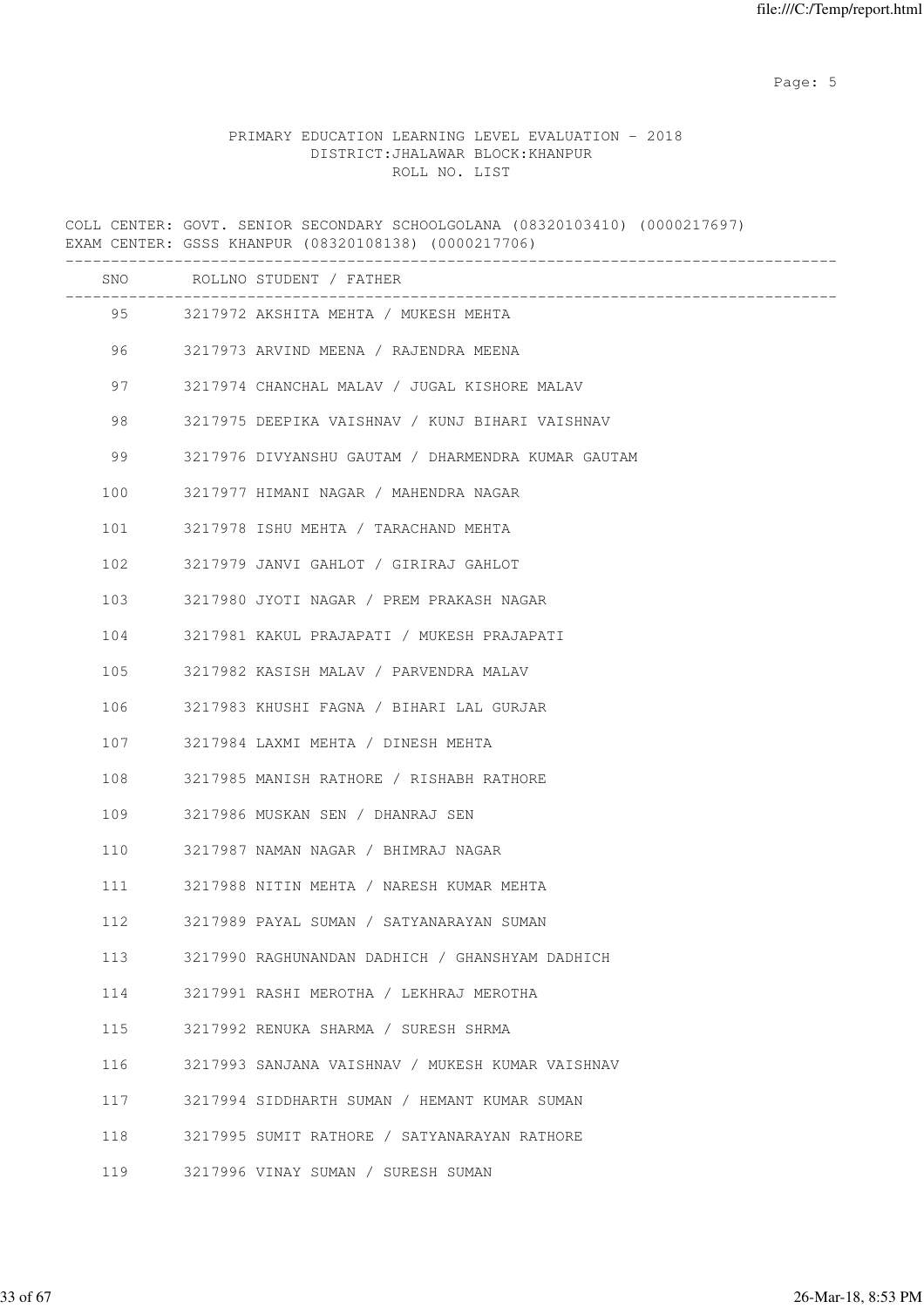Page: 6  $P$  and  $P$  and  $P$  and  $P$  and  $P$  and  $P$  and  $P$  and  $P$  and  $P$  and  $P$  and  $P$  and  $P$  and  $P$  and  $P$  and  $P$  and  $P$  and  $P$  and  $P$  and  $P$  and  $P$  and  $P$  and  $P$  and  $P$  and  $P$  and  $P$  and  $P$  and  $P$  an

### PRIMARY EDUCATION LEARNING LEVEL EVALUATION - 2018 DISTRICT:JHALAWAR BLOCK:KHANPUR ROLL NO. LIST

COLL CENTER: GOVT. SENIOR SECONDARY SCHOOLGOLANA (08320103410) (0000217697) EXAM CENTER: GSSS KHANPUR (08320108138) (0000217706)

|     |     | SNO ROLLNO STUDENT / FATHER                          |
|-----|-----|------------------------------------------------------|
|     |     | 120 3217997 VISAKA MEHTA / HARISH MEHTA              |
|     |     | SCHOOL: Fairyland sr.sec school khanpur (0000016386) |
| 121 |     | 3217998 AAJAN JILANI / MUZIBURREHMAN                 |
|     | 122 | 3217999 ALFEZ MOHAMMAD / SABIR MOHAMMAD              |
|     | 123 | 3218000 ALFIYA ALVI / AARIF MOHAMMAD                 |
|     | 124 | 3218001 ALI MEV / FIROZ MEV                          |
|     | 125 | 3218002 ALINA SAYYAD / OSAB ALI                      |
|     | 126 | 3218003 ANKIT MEENA / SHANTI LAL MEENA               |
|     | 127 | 3218004 ARBAJ KHAN / ANWAR KHAN                      |
| 128 |     | 3218005 ARPITA MEENA / PRAVEEN MEENA                 |
| 129 |     | 3218006 ATUL YOGI / SURESH YOGI                      |
|     | 130 | 3218007 AZEEJ ALI / KASIM ALI                        |
|     |     | 131 3218008 DEEPAK GAUR / RAJENDRA GAUR              |
|     | 132 | 3218009 DEEPAK SUMAN / HEMRAJ                        |
|     | 133 | 3218010 DINESH MEENA / TOLARAM MEENA                 |
|     | 134 | 3218011 DIVYA NAGAR / HEMANT NAGAR                   |
|     | 135 | 3218012 GANESH BAIRAGI / BRIJMOHAN BAIRAGI           |
| 136 |     | 3218013 HARSHITA SINGH / YOGENDRA SINGH              |
| 137 |     | 3218014 HIMANSHU GURJAR / NARENDRA GURJAR            |
| 138 |     | 3218015 KESAV PARETA / RAMESH PARETA                 |
| 139 |     | 3218016 LAKHAN SINGH / MOHAN SINGH                   |
| 140 |     | 3218017 MEGHA SUMAN / SATYANARAYAN SUMAN             |
| 141 |     | 3218018 MOIEEZ ALI / KASIM BOHRA                     |
| 142 |     | 3218019 POOJA SUMAN / RAMLAL                         |
| 143 |     | 3218020 PRAMOD GURJAR / RAMBILAS GURJAR              |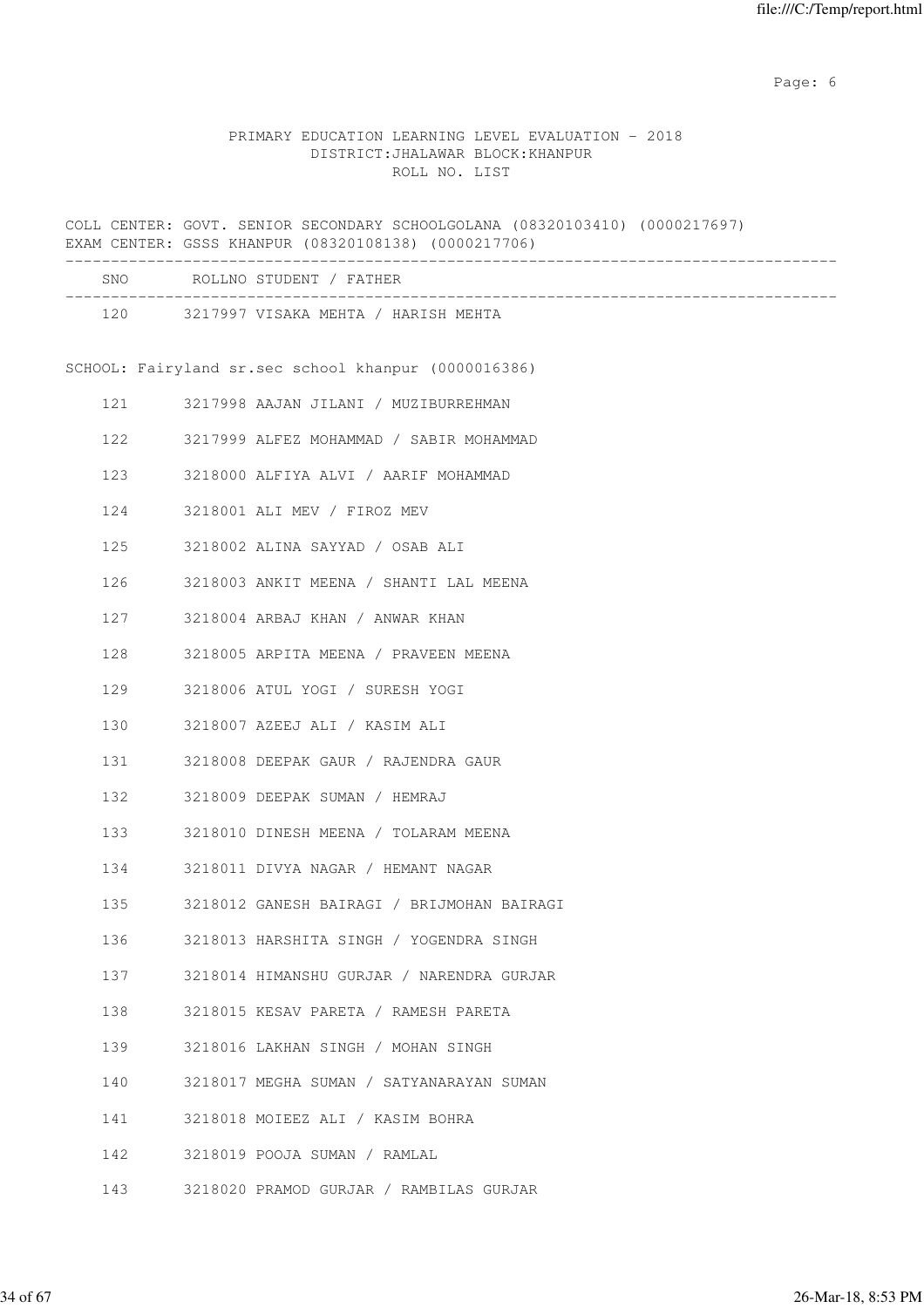Page: 7  $P$  and  $P$  and  $P$  and  $P$  and  $P$  and  $P$  and  $P$  and  $P$  and  $P$  and  $P$  and  $P$  and  $P$  and  $P$  and  $P$  and  $P$  and  $P$  and  $P$  and  $P$  and  $P$  and  $P$  and  $P$  and  $P$  and  $P$  and  $P$  and  $P$  and  $P$  and  $P$  an

### PRIMARY EDUCATION LEARNING LEVEL EVALUATION - 2018 DISTRICT:JHALAWAR BLOCK:KHANPUR ROLL NO. LIST

COLL CENTER: GOVT. SENIOR SECONDARY SCHOOLGOLANA (08320103410) (0000217697) EXAM CENTER: GSSS KHANPUR (08320108138) (0000217706) ------------------------------------------------------------------------------------- SNO ROLLNO STUDENT / FATHER

|     | 144 3218021 RACHNA GURJAR / DESHRAJ GURJAR            |  |
|-----|-------------------------------------------------------|--|
|     | 145 3218022 RADHIKA KUMAWAT / RAMSWAROOP KUMAWAT      |  |
|     | 146 3218023 RAHUL SUMAN / RAMPRASAD SUMAN             |  |
|     | 147 3218024 REHAN ALI / YUSUF ALI                     |  |
|     | 148 3218025 REHAN ALVI / AARIF ALVI                   |  |
|     | 149 3218026 ROHIT GURJAR / SUGAN CHAND GURJAR         |  |
|     | 150 3218027 SHIVANI KUMAWAT / SURAJMAL KUMAWAT        |  |
|     | 151 3218028 SUFIYAN JILANI / SIDDIK JILANI            |  |
|     | 152 3218029 TARNNUM BEE / RAJA HUSSAIN                |  |
|     | 153 3218030 UMMEY HANI / ALI ASGAR                    |  |
|     | 154 3218031 VICKY MORYA / SANJAY MORYA                |  |
|     | 155 3218032 VISHAL SUMAN / RAMSWAROOP SUMAN           |  |
|     | SCHOOL: GLOBAL PUBLIC SEC SCHOOL KHANPUR (0000018075) |  |
|     | 156 3218033 ABHIMANYU RATHOR / LALIT RATHOR           |  |
|     | 157 3218034 AJAY KUMAR NAGAR / MUKESH NAGAR           |  |
| 158 | 3218035 AJAY MEENA / CHOTU LAL MEENA                  |  |
| 159 | 3218036 AKASH MEGHWAL / MAHENDRA PRAKASH              |  |
| 160 | 3218037 ANANYA GAUR / DHANRAJ GAUR                    |  |

161 3218038 ANJALI PANCHAL / CHANDRA PRAKASH

162 3218039 ANJULA MEENA / CHOTHMAL MEENA

163 3218040 ANURADHA VAISHNAV / SAGAR VAISHNAV

164 3218041 ANUSHKA KUMAWAT / SURESH KUMAWAT

165 3218042 ASHISH MEROTHA / MUKESH MEROTHA

166 3218043 BHAVNA SUMAN / MUKESH SUMAN

167 3218044 CHETAN GAUTAM / SATYANARAYAN GAUTAM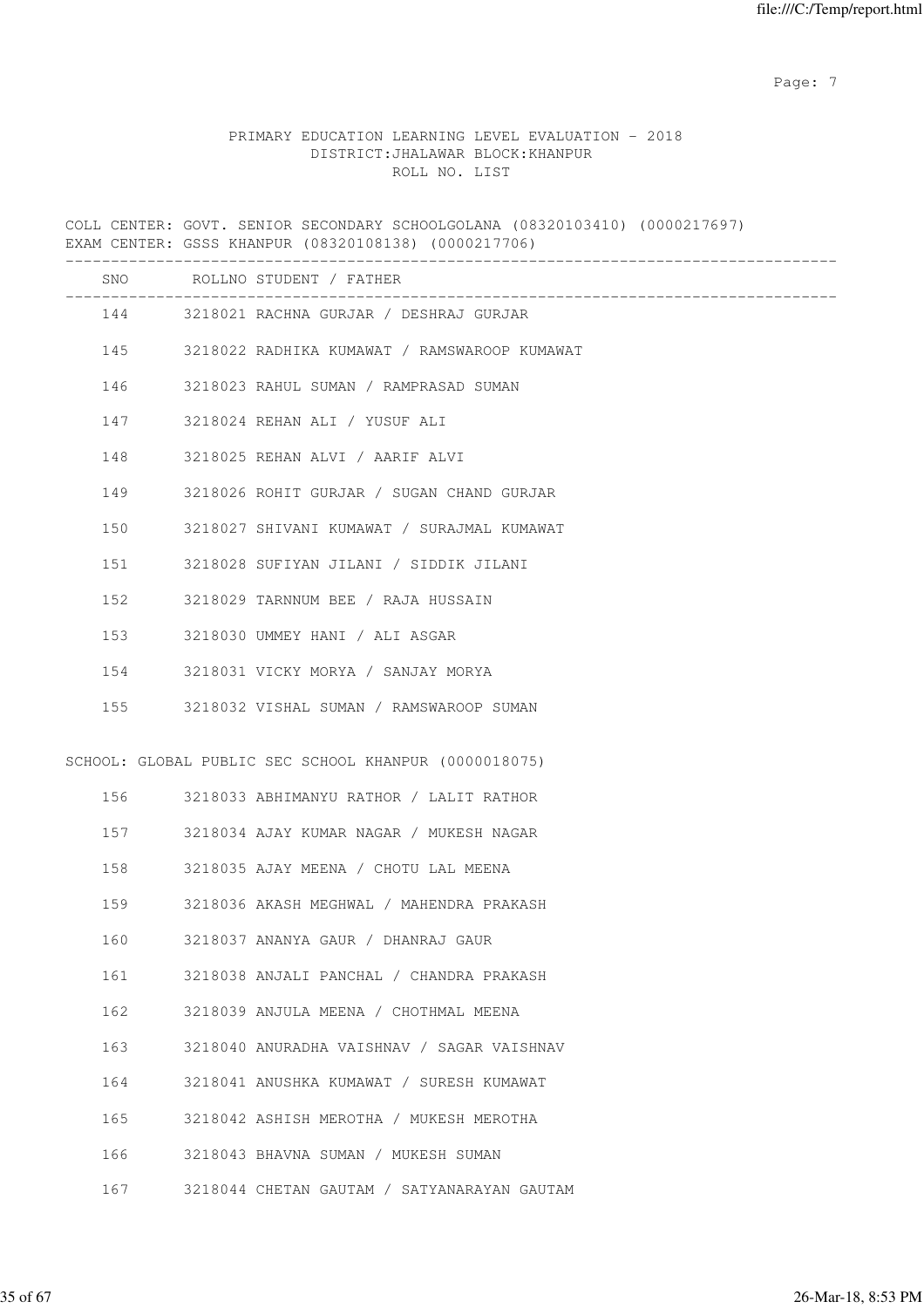en de la provincia de la provincia de la provincia de la provincia de la provincia de la provincia de la provi

#### PRIMARY EDUCATION LEARNING LEVEL EVALUATION - 2018 DISTRICT:JHALAWAR BLOCK:KHANPUR ROLL NO. LIST

COLL CENTER: GOVT. SENIOR SECONDARY SCHOOLGOLANA (08320103410) (0000217697) EXAM CENTER: GSSS KHANPUR (08320108138) (0000217706) ------------------------------------------------------------------------------------- SNO ROLLNO STUDENT / FATHER ------------------------------------------------------------------------------------- 168 3218045 CHETAN NAGAR / PARMANAND NAGAR 169 3218046 DEEPAK CHOUDHARY / MUKESH CHOUDHARY 170 3218047 DEEPIKA NAGAR / SHIVCHARAN NAGAR 171 3218048 DEEPU JOGI / MUNIM JOGI 172 3218049 DHEERAJ GURJAR / ASHOK GURJAR 173 3218050 DIKSHA MEENA / JAGDISH PRASAD MEENA 174 3218051 FARHAN ANSARI / ANSARULHAK ANSARI 175 3218052 HARISH NAGAR / LEKHRAJ NAGAR 176 3218053 HARSHITA MALAV / AJIT KUMAR MALAV 177 3218054 HEENA NAGAR / LAXMICHAND NAGAR 178 3218055 HIMANSHU MEHTA / RAMESH MEHTA 179 3218056 JYOTI SUMAN / MAHAVEER SUMAN 180 3218057 KHUSHI MEHTA / GOVIND MEHTA 181 3218058 KHUSHNUMA / IKRAM SHEKH 182 3218059 KUNDAN SUMAN / PAPPU LAL SUMAN 183 3218060 MAHIMA VERMA / ARVIND VERMA 184 3218061 MANAS SHARMA / MUKESH SHARMA 185 3218062 MOHAMMAD ALI / AIZAJ 186 3218063 NANDANI CHOUDHARY / TEJRAJ CHOUDHARY 187 3218064 NITESH KUMAR NAGAR / DINESH KUMAR NAGAR 188 3218065 PAVAN GURJAR / NAND KISHOR 189 3218066 PIYUSH MEENA / CHANDRA PRAKASH MEENA 190 3218067 PIYUSH PAREEK / KRISHAN MURARI 191 3218068 PRAVEEN MEENA / CHANDRA PRAKASH MEENA 192 3218069 PRAVEEN SUMAN / NIRMAL KUMAR SUMAN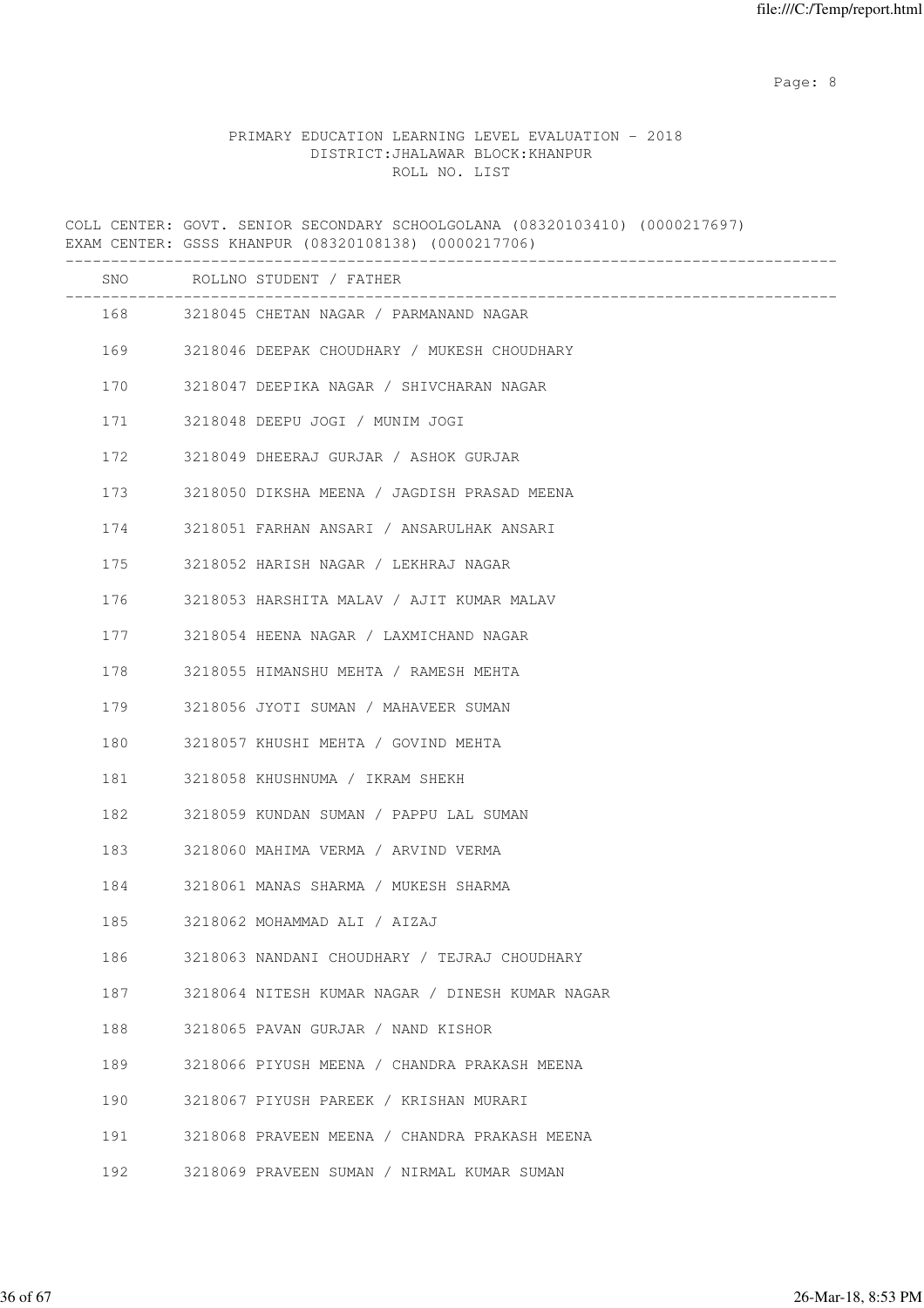en de la provincia de la provincia de la provincia de la provincia de la provincia de la provincia de la provi

#### PRIMARY EDUCATION LEARNING LEVEL EVALUATION - 2018 DISTRICT:JHALAWAR BLOCK:KHANPUR ROLL NO. LIST

COLL CENTER: GOVT. SENIOR SECONDARY SCHOOLGOLANA (08320103410) (0000217697) EXAM CENTER: GSSS KHANPUR (08320108138) (0000217706) ------------------------------------------------------------------------------------- SNO ROLLNO STUDENT / FATHER ------------------------------------------------------------------------------------- 193 3218070 PRIYA RATHOR / NUPESH RATHOR 194 3218071 RAJKUMAR NAGAR / VIRENDRA NAGAR 195 3218072 RAJNI RATHOR / GIRIRAJ RATHOR 196 3218073 RASHI SEN / CHANDRA PRAKASH SEN 197 3218074 RITIKA MEENA / AKSHAY RAJ MEENA 198 3218075 SAMIR TEJI / RAJESH TEJI 199 3218076 SHIVAM MEHTA / RAJENDRA MEHTA 200 3218077 SHIVANI MEENA / BRIJMOHAN MEENA 201 3218078 SHIVANI PANKAJ / RAMESH PANKAJ 202 3218079 SHRISTHI RATHORE / HUKAM CHAND RATHOR 203 3218080 SOMYA SUMAN / MAHAVEER SUMAN 204 3218081 TANISH SUMAN / SURENDRA SUMAN 205 3218082 UMESH NAGAR / CHANDRA PRAKASH NAGAR 206 3218083 VANDANA SUMAN / BHANWAR LAL SUMAN 207 3218084 VIKAS MEENA / MUKESH MEENA 208 3218085 VIPIN NAGAR / SATYANARAYAN 209 3218086 VISHNU KUMAR MORYA / RAJESH MORYA 210 3218087 YOGESH MEWADA / HARISHANKAR MEWADA 211 3218088 YUVRAJ JAIMINI / PAWAN JAIMINI 212 3218089 ZAID ALI HUSSAIN / AMANAT ALI SCHOOL: ADARSH BAL VIDYA MANDIR (0000018076)

| 213 | 3218090 CHETANA SUMAN / RADHE SHYAM     |
|-----|-----------------------------------------|
| 214 | 3218091 DEVENDRA SUMAN / JITENDRA SUMAN |
| 215 | 3218092 JASMIN SINGH / BALRAM SINGH     |
| 216 | 3218093 KAMLESH BANJARA / HAJARI LAL    |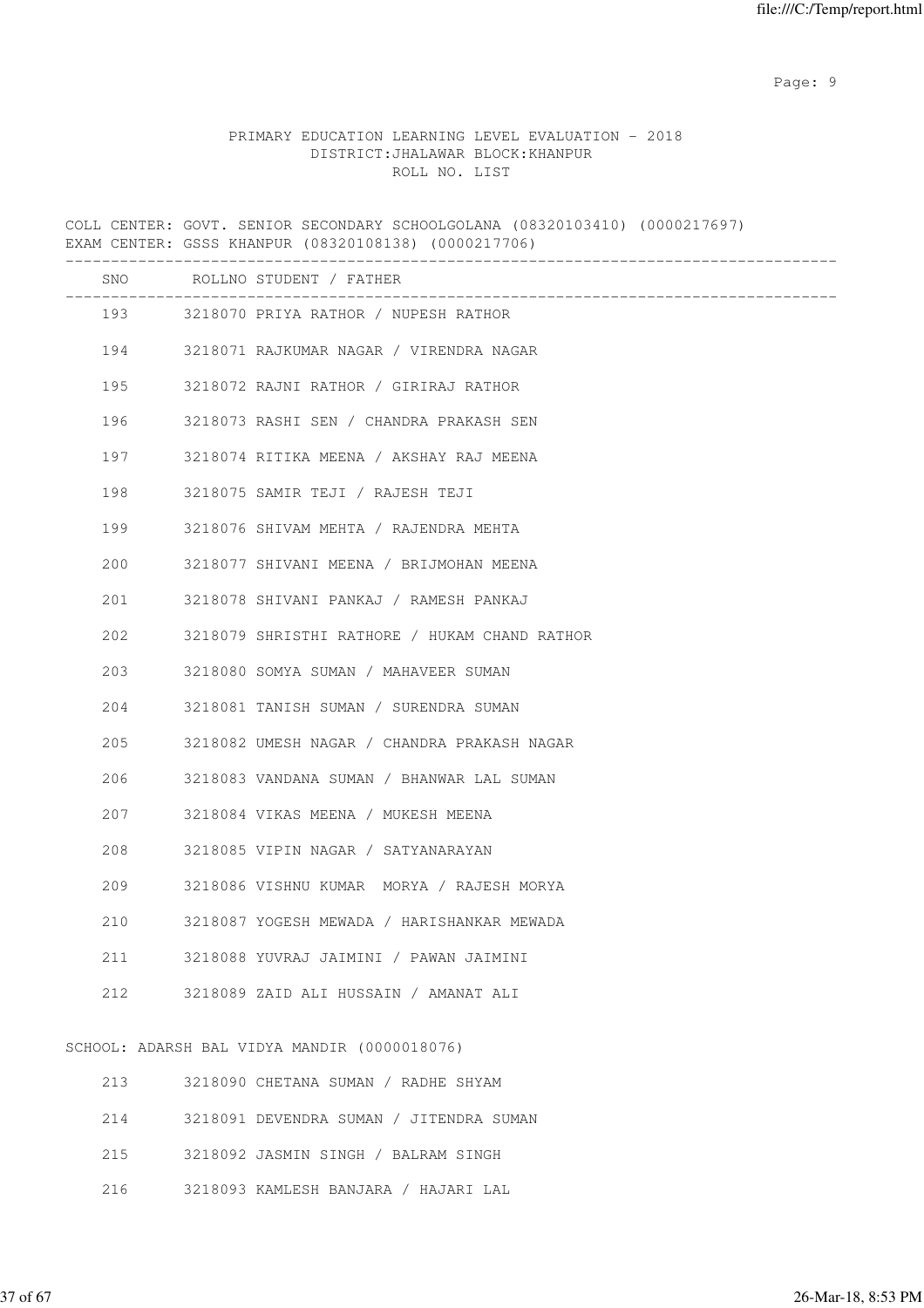### PRIMARY EDUCATION LEARNING LEVEL EVALUATION - 2018 DISTRICT:JHALAWAR BLOCK:KHANPUR ROLL NO. LIST

COLL CENTER: GOVT. SENIOR SECONDARY SCHOOLGOLANA (08320103410) (0000217697) EXAM CENTER: GSSS KHANPUR (08320108138) (0000217706)

|     |     | SNO ROLLNO STUDENT / FATHER                                   |
|-----|-----|---------------------------------------------------------------|
|     |     | 217 3218094 MAHESH PANCHAL / SATYANARAYAN PANCHAL             |
|     |     | 218 3218095 MAHIMA KEWAT / MUKESH KEWAT                       |
|     | 219 | 3218096 PAYAL SUMAN / SATYANARAYAN SUMAN                      |
|     | 220 | 3218097 RAKESH NAYAK / BUDDHI PRAKASH NAYAK                   |
|     | 221 | 3218098 SURAJ KANWAR / NARAYAN SINGH                          |
|     | 222 | 3218099 SURAJ SUMAN / RADHESHYAM SUMAN                        |
|     |     | 223 3218100 TEJRAJ SINGH / BABU SINGH                         |
|     |     | SCHOOL: MOUNT SINAI EDUCATIONAL SECONDARY SCHOOL (0000018261) |
|     | 224 | 3218101 AAYUSH KUMAR VERMA / HEMRAJ VERMA                     |
| 225 |     | 3218102 ABDUL AHAD / MOHAMMED ABID                            |
| 226 |     | 3218103 ABHISHEK SHARMA / RAMNARAYAN SHARMA                   |
|     | 227 | 3218104 ADITYA RAJ VERMA / RAJENDRA PRASD                     |
| 228 |     | 3218105 ADVIK JAIN / SANJAY KUMAR JAIN                        |
|     | 229 | 3218106 ANSHUL NAGAR / UMASHANKAR NAGAR                       |
|     | 230 | 3218107 ARYAN MEHTA / MUKESH KUMAR MEHTA                      |
|     | 231 | 3218108 ARYAV SHARMA / YOGESH SHRAMA                          |
|     | 232 | 3218109 DHRUV DHAKAD / PRADHUMAN NAGAR                        |
|     | 233 | 3218110 ETENDRA SUMAN / BABULAL SUMAN                         |
| 234 |     | 3218111 GOURANG GAUTAM / CHANDRACHOOD GAUTAM                  |
| 235 |     | 3218112 HARSHITA DAHERA / KISHORI LAL DAHERA                  |
| 236 |     | 3218113 ISHIKA SINGH CHOUHAN / NARESH SINGH CHOUHAN           |
| 237 |     | 3218114 KOUSHAL PANCHAL / DEENDAYAL PANCHAL                   |
| 238 |     | 3218115 KUMKUM PRAJAPATI / LEKHRAJ PRAJAPATI                  |
| 239 |     | 3218116 LAVISH RATHORE / BANWARI LAL RATHORE                  |
| 240 |     | 3218117 LAXMI NAGAR / MAHENDRA NAGAR                          |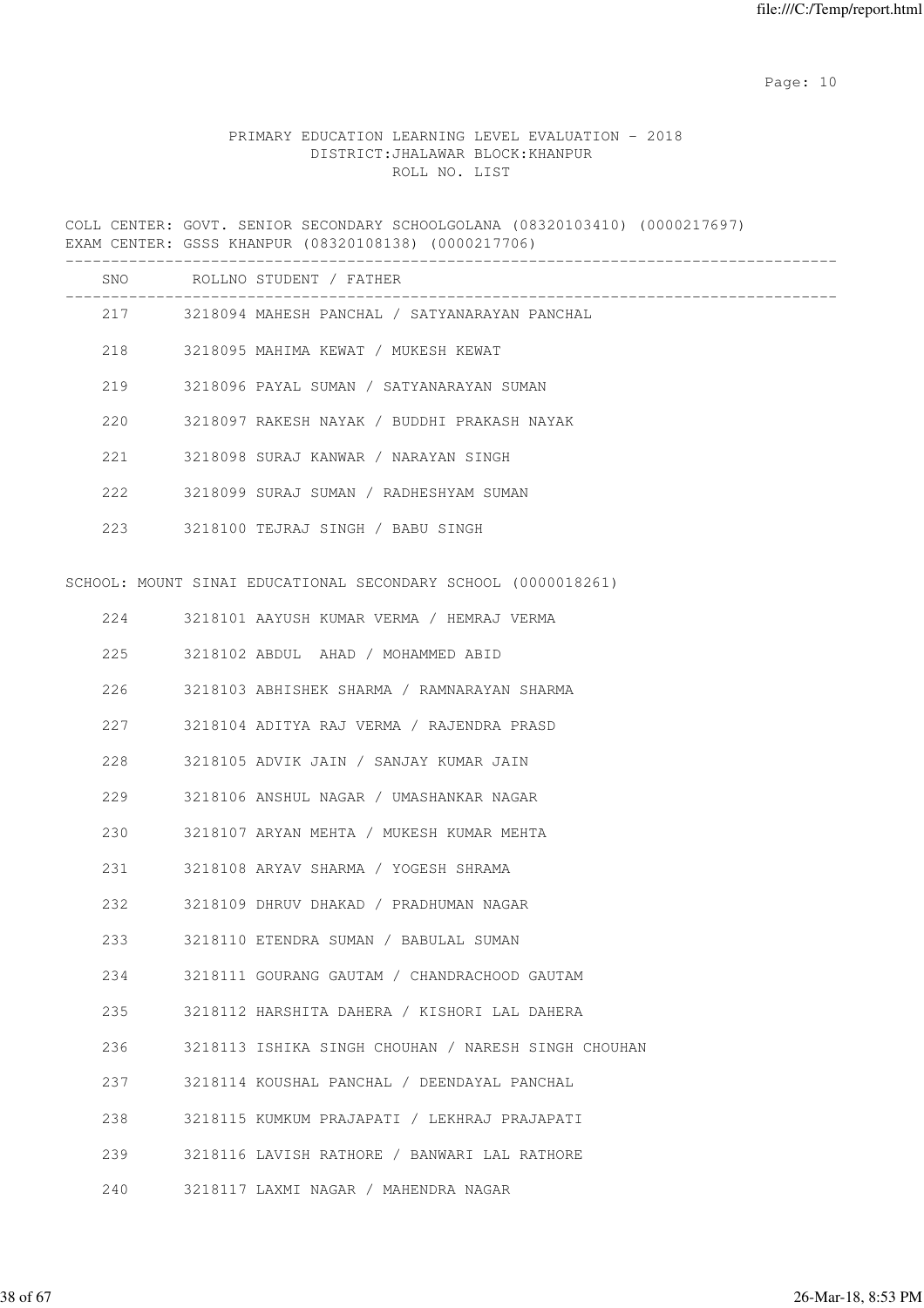#### PRIMARY EDUCATION LEARNING LEVEL EVALUATION - 2018 DISTRICT:JHALAWAR BLOCK:KHANPUR ROLL NO. LIST

COLL CENTER: GOVT. SENIOR SECONDARY SCHOOLGOLANA (08320103410) (0000217697) EXAM CENTER: GSSS KHANPUR (08320108138) (0000217706) ------------------------------------------------------------------------------------- SNO ROLLNO STUDENT / FATHER ------------------------------------------------------------------------------------- 241 3218118 MAHESH KUMAR NAGAR / ONKARLAL NAGAR 242 3218119 MANISH PARETA / JAGDISH PARETA 243 3218120 MOHAMMED MAHIR / MOHAMMED SHAKEEL 244 3218121 MOHAMMED MOIN / MOHAMMED SHAKEEL 245 3218122 MOHAMMED SAIME / MOHAMMED YUNUS 246 3218123 MUSTAFA BOHRA / BURHANUDDIN BOHRA 247 3218124 NANDNI AGRAWAL / NAVAL KISHORE AGRAWAL 248 3218125 NISHKURSH CHOUHAN / MANOJ KUMAR NAGAR 249 3218126 PRANJAI NAGAR / HARINARAYAN NAGAR 250 3218127 PRAVEEN RATHORE / DEVENDRA RATHORE 251 3218128 PRIYANSHU DHAKAD / YASHWANT DHAKAD 252 3218129 PUNIT TRIVEDI / KAMAL KUMAR TRIVEDI 253 3218130 RIYA NAGAR / BHARAT RAJ NAGAR 254 3218131 ROUNAK NAGAR / KISHAN GOPAL NAGAR 255 3218132 RUPENDRA NAGAR / HEMRAJ NAGAR 256 3218133 SAHIB JILANI / ABDUL ATIK JILANI 257 3218134 SHIVAM PARETA / SHAMBHU PRAKASH PARETA 258 3218135 SHIVAM PRAJAPATI / SHAKTI SWAROOP POTTER 259 3218136 SIDDHARTH SUMAN / HEMANT KUMAR SUMAN 260 3218137 SIDDHI SHARMA / SANJAY SHARMA 261 3218138 SOUMYA MEENA / DHANRAJ MEENA 262 3218139 TANISHA PARTH / MURLI MANOHAR PARTH 263 3218140 TOKIR HUSSAIN GOURI / ZAKIR HUSSAIN 264 3218141 UDIT GAUTAM / DHARMENDRA GAUTAM 265 3218142 VAIBHAV SHARMA / PAVAN KUMAR SHARMA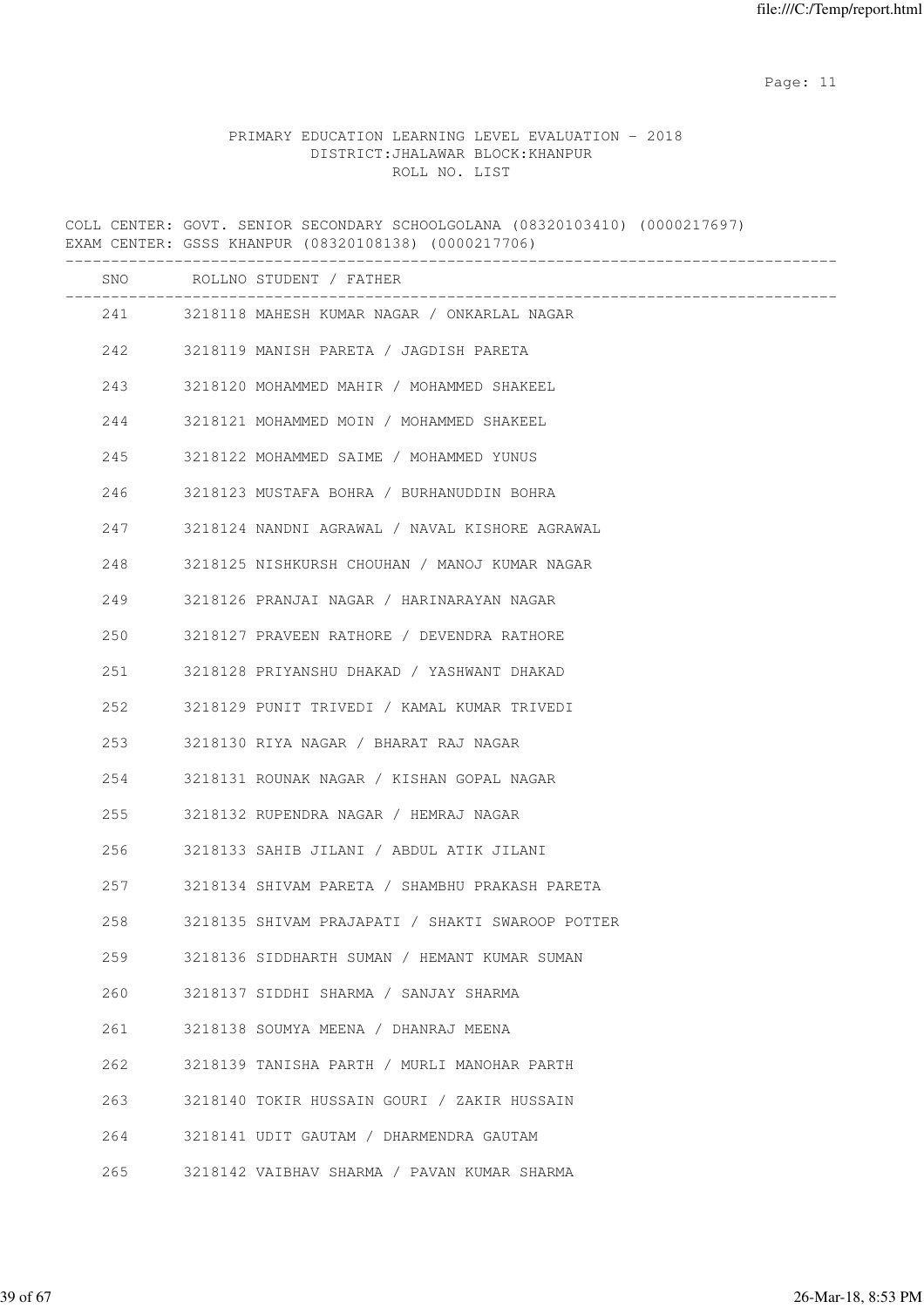#### PRIMARY EDUCATION LEARNING LEVEL EVALUATION - 2018 DISTRICT:JHALAWAR BLOCK:KHANPUR ROLL NO. LIST

COLL CENTER: GOVT. SENIOR SECONDARY SCHOOLGOLANA (08320103410) (0000217697) EXAM CENTER: GSSS KHANPUR (08320108138) (0000217706) ------------------------------------------------------------------------------------- SNO ROLLNO STUDENT / FATHER ------------------------------------------------------------------------------------- SCHOOL: KIDS PRIDE SOCIETY (0000018573) 266 3218143 ABHISHEK NAGAR / JODHRAJ NAGAR 267 3218144 ADITIYA PRAJAPATI / OM PRAKASH PRAJAPATI 268 3218145 ALFEZ BEG / ABDUL SALAM 269 3218146 AMIT KUMAR MEENA / RAMESH CHAND MEENA 270 3218147 ANTIMA MEENA / RAMHET MEENA 271 3218148 ARSHIL AZAM / MOH SALIM 272 3218149 ASREEN KHAN / SIKANDER MOH 273 3218150 CHARUL SEN / BRIJRAJ SEN 274 3218151 DEVANGI JAIN / SURENDRA JAIN 275 3218152 DHRUV NAGAR / DINESH NAGAR 276 3218153 DRISHTI SHRINGI / RAJESH SHRINGI 277 3218154 GARGI GAUTAM / NAVAL GAUTAM 278 3218155 GAURAV PANCHAL / BHAGWAN PANCHAL 279 3218156 HARSH ROHIDA / ANIL ROHIDA 280 3218157 HEMANT MEHTA / RAMESH MEHTA 281 3218158 KASAK NAGAR / MORDHWAJ NAGAR 282 3218159 KULDEEP SONI / LATE DEENDAYAL SONI 283 3218160 MAYANK MALAV / RAGHU NANDAN MALAV 284 3218161 NANDINI AGRAWAL / NAVAL AGRAWAL 285 3218162 NANDINI MALAV / CHANDRA PRAKASH MALAV 286 3218163 PIYUSH SHARMA / AJAY KUMAR SHARMA 287 3218164 POOJA MEENA / ROOP NARAYAN MEENA 288 3218165 PULKIT JAIN / NARENDRA JAIN 289 3218166 RADHANA DIWAKAR / PRAHLAD VAISHANAV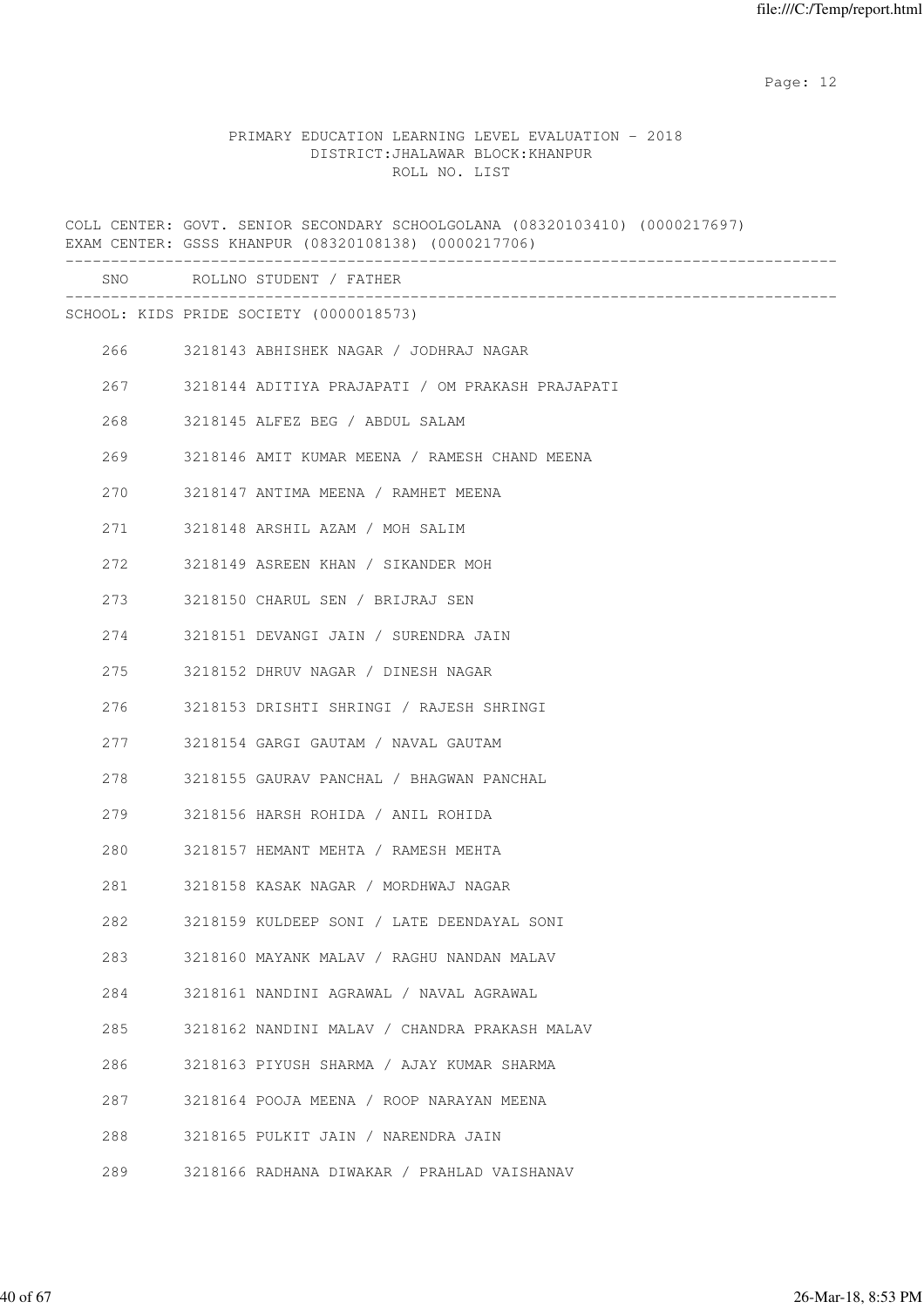### PRIMARY EDUCATION LEARNING LEVEL EVALUATION - 2018 DISTRICT:JHALAWAR BLOCK:KHANPUR ROLL NO. LIST

COLL CENTER: GOVT. SENIOR SECONDARY SCHOOLGOLANA (08320103410) (0000217697) EXAM CENTER: GSSS KHANPUR (08320108138) (0000217706)

|     |        | SNO ROLLNO STUDENT / FATHER                                                   |
|-----|--------|-------------------------------------------------------------------------------|
|     |        | _________________________________<br>290 3218167 RAHUL MEENA / MAHENDRA MEENA |
|     |        | 291 3218168 RISHI SONI / RAMESH SONI                                          |
|     |        | 292 3218169 RIYA RATHORE / CHETAN RATHORE                                     |
|     | 293    | 3218170 SAKSHAM PANCHAL / SURENDRA PANCHAL                                    |
|     | 294    | 3218171 SALONI SHRINGI / MAHENDRA SHRINGI                                     |
| 295 |        | 3218172 SAMEER NAGAR / SHIV CHARAN NAGAR                                      |
|     | 296 7  | 3218173 SHILPA MEENA / MAHENDRA MEENA                                         |
|     | 297    | 3218174 SIMRAN NAGAR / NARENDRA NAGAR                                         |
| 298 |        | 3218175 SWARNIMA PATODIYA / MAHENDRA KUMAR PATODIYA                           |
| 299 |        | 3218176 TIYA VERMA / PAMSWAROOP VERMA                                         |
| 300 |        | 3218177 UTKARSH SHARMA / MAHENDRA SHARMA                                      |
| 301 |        | 3218178 VAIBHAV SHRINGI / KEVAL SHRINGI                                       |
|     |        | 302 3218179 VEDANT GAUTAM / ANIL KUIMAR GAUTAN                                |
|     |        | SCHOOL: ALBART PABLIC SEC. SCHOOL (0000019727)                                |
|     |        | 303 3218180 ALFEZ ALI / USMAN                                                 |
|     |        | 304 3218181 DIVYA SUMAN / HANSRAJ                                             |
| 305 |        | 3218182 FEJAN MOHAMMAD / USMAN                                                |
|     | 306 30 | 3218183 JAVED / SARIF                                                         |
| 307 |        | 3218184 JISHAN / RAFIK                                                        |
| 308 |        | 3218185 NAVED MOHAMMAD / MAKSUD MOHAMMAD                                      |
| 309 |        | 3218186 SANIYA / ZAKIR                                                        |
| 310 |        | 3218187 VIJAY VERMA / RAMESHWAR                                               |
|     |        | SCHOOL: SANSKRITI UPPER PRIMARY SCHOOL (0000019728)                           |

311 3218188 AJAY KUMAR SEN / RAMESH CHAND SEN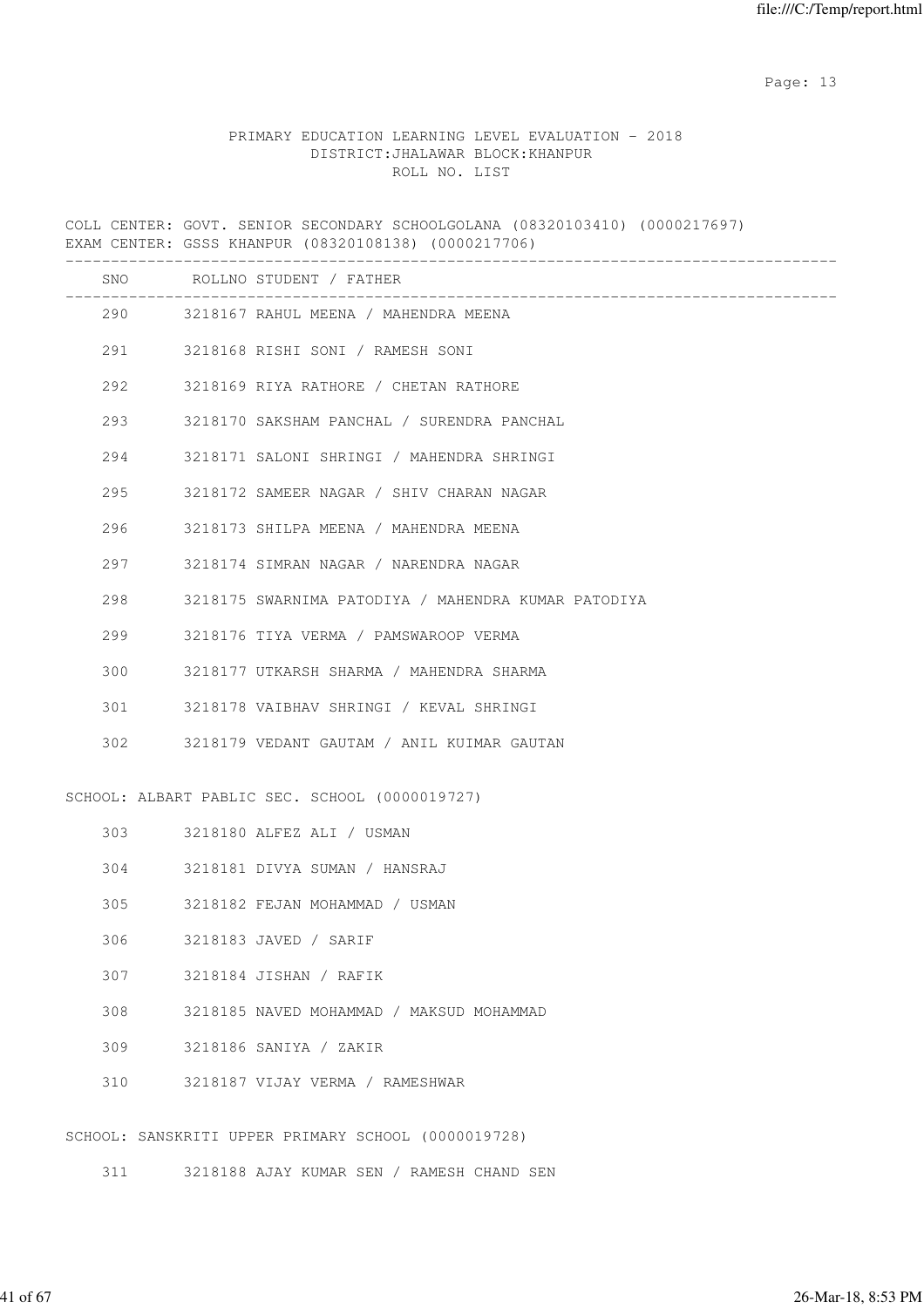### PRIMARY EDUCATION LEARNING LEVEL EVALUATION - 2018 DISTRICT:JHALAWAR BLOCK:KHANPUR ROLL NO. LIST

COLL CENTER: GOVT. SENIOR SECONDARY SCHOOLGOLANA (08320103410) (0000217697) EXAM CENTER: GSSS KHANPUR (08320108138) (0000217706)

|     |     | SNO ROLLNO STUDENT / FATHER<br>. _ _ _ _ _ _ _ _ _ _ _ _ _ _ _ _ _ |
|-----|-----|--------------------------------------------------------------------|
|     |     | 312 3218189 AKSHITA NAGAR / MAHENDRA NAGAR                         |
|     |     | 313 3218190 CHANCHAL SUMAN / SURESH SUMAN                          |
|     |     | 314 3218191 DURGA MEHAR / PAPPU MEHAR                              |
| 315 |     | 3218192 MAHI MEROTHA / CHOTULAL MEROTHA                            |
|     | 316 | 3218193 PAYAL SUMAN / SHAMBHUDAYAL                                 |
|     |     | 317 3218194 SHIVRAJ SINGH / BAL SINGH                              |
|     |     |                                                                    |
|     |     | SCHOOL: ADARSH VIDHYA MANDIR KHANPUR (0000020660)                  |
|     | 318 | 3218195 AIYSHA SEN / CHATURBHUJ SEN                                |
| 319 |     | 3218196 AJENDRA NAGAR / RAMBILAS NAGAR                             |
| 320 |     | 3218197 AMAN NAGAR / NAND BIHARI NAGAR                             |
| 321 |     | 3218198 CHARUL SEN / BRIJRAJ SEN                                   |
| 322 |     | 3218199 DILKUSH MEGHWAL / RAMBILAS MEGHWAL                         |
| 323 |     | 3218200 GAURAV SHARMA / DEVKARAN SHARMA                            |
| 324 |     | 3218201 HARSH NAMA / RUPESH NAMA                                   |
| 325 |     | 3218202 HEMANTRAJ FAGNA / DHARMRAJ FAGNA                           |
| 326 |     | 3218203 HIMANSHU NAGAR / CHETNYA PRAKASH                           |
| 327 |     | 3218204 KESHAV JANGID / NARENDRA KUMAR JANGID                      |
| 328 |     | 3218205 KESHAV NAGAR / SATYANDRA NAGAR                             |
| 329 |     | 3218206 KHUSHI SUMAN / JAGDISH PRASAD SUMAN                        |
| 330 |     | 3218207 KHYATI MAHOLIYA / GAUTAM KUMAR MAHOLIYA                    |
| 331 |     | 3218208 KIRAN SUMAN / KRISHAN MURARI SUMAN                         |
| 332 |     | 3218209 KOMAL NAGAR / LAKSHMAN NAGAR                               |
| 333 |     | 3218210 KRISHNA SHARMA / SANJAY SHARMA                             |
| 334 |     | 3218211 LAVISH NAGAR / DURGA LAL NAGAR                             |
| 335 |     | 3218212 MAHIMA NAGAR / RAMBABU NAGAR                               |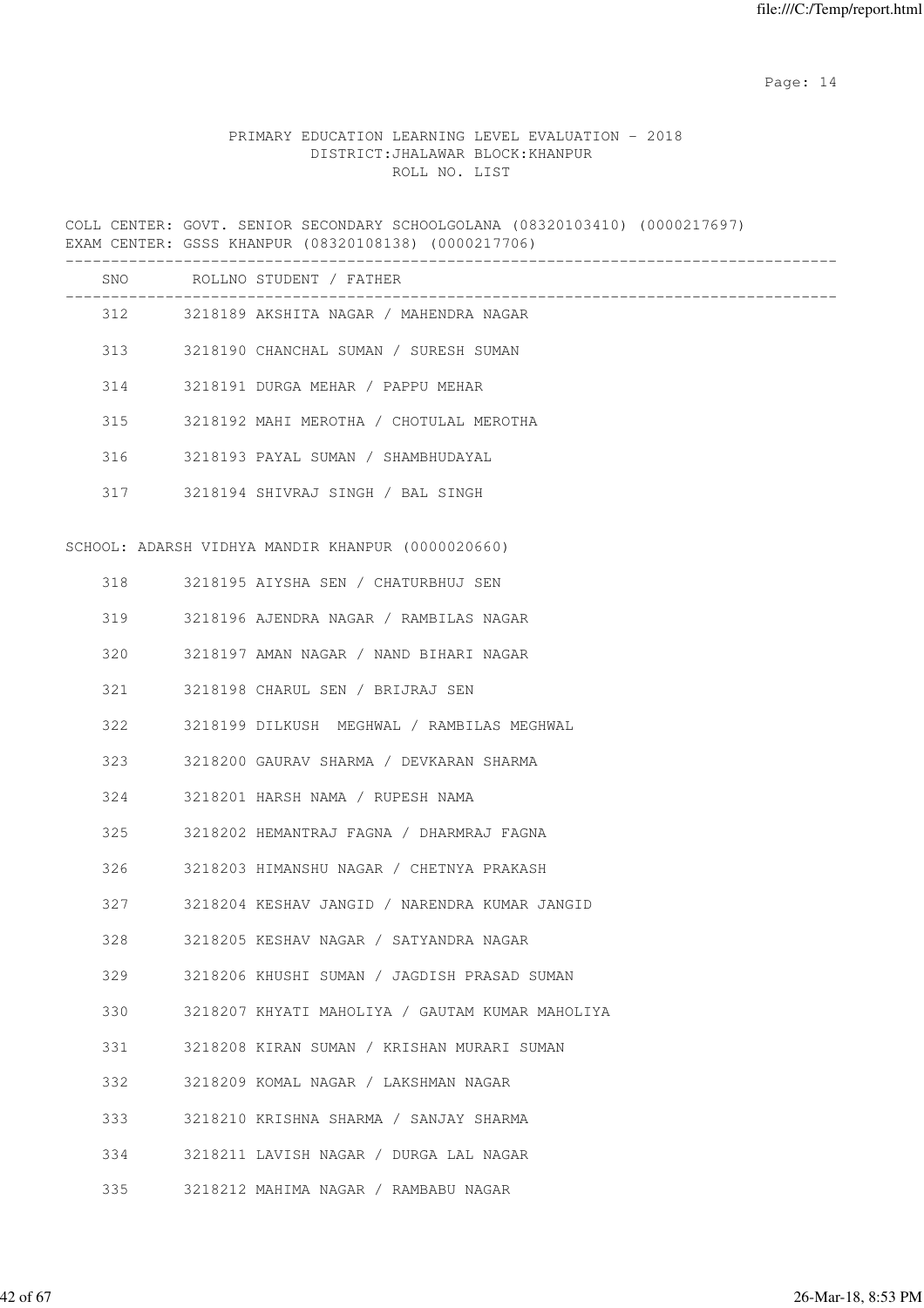### PRIMARY EDUCATION LEARNING LEVEL EVALUATION - 2018 DISTRICT:JHALAWAR BLOCK:KHANPUR ROLL NO. LIST

COLL CENTER: GOVT. SENIOR SECONDARY SCHOOLGOLANA (08320103410) (0000217697) EXAM CENTER: GSSS KHANPUR (08320108138) (0000217706)

|     | SNO ROLLNO STUDENT / FATHER                                            |
|-----|------------------------------------------------------------------------|
|     | 336 3218213 MAHIMA SUMAN / KRISHNA MURARI SUMAN                        |
|     | 337 3218214 MANISH SHARMA / RAGHUVEER SHARMA                           |
| 338 | 3218215 MAYANK VAISHNAV / BHARATRAJ VAISHNAV                           |
| 339 | 3218216 NISHA VERMA / RAJENDRA VERMA                                   |
| 340 | 3218217 PANKAJ KUMAR GURJAR / BHANWAR LAL GURJAR                       |
| 341 | 3218218 PRINCE MEHRA / VIJENDRA MEHRA                                  |
| 342 | 3218219 RAHUL SEN / HUKAMCHAND SEN                                     |
| 343 | 3218220 SHILPU KUMARI SUMAN / BIRDHI LAL SUMAN                         |
| 344 | 3218221 SNEHA MALAV / NARENDRA MALAV                                   |
| 345 | 3218222 SOMESH SHARMA / CHETAN SHARMA                                  |
| 346 | 3218223 SUMIT PANKAJ / SATYANARAYAN PANKAJ                             |
| 347 | 3218224 SURAJ VERMA / SATYANARAYAN VERMA                               |
| 348 | 3218225 TANISHA JANGID / BUDDIPRAKASH JANGID                           |
| 349 | 3218226 TANNU NAGAR / SHAMBHUDAYAL NAGAR                               |
| 350 | 3218227 YASH KUMAR SUMAN / LALCHAND SUMAN                              |
| 351 | 3218228 YUVRAJ NAGAR / MUKUT BIHARI NAGAR                              |
|     | SCHOOL: Sant Sudha Sagar Public School Chandkheri Khanpur (0000047699) |
| 352 | 3218229 AADI JAIN / VINOD JAIN                                         |
| 353 | 3218230 AARON JAIN / VISHAL JAIN                                       |
| 354 | 3218231 ABHAY MEROTHA / LALCHAND MEROTHA                               |
| 355 | 3218232 ADITYA BIRLA / SHRINATH MAHESHWARI                             |
| 356 | 3218233 ARJUN SINGH SHAKTAWAT / BHUPENDRA SINGH SHAKTAWAT              |
| 357 | 3218234 ARPIT CHAUDHARY / MAN SINGH CHAUDHARY                          |
| 358 | 3218235 ASHI AGRAWAL / BANWARI AGRAWAL                                 |

359 3218236 DEEPAK KUMAR SUMAN / RAMESH CHAND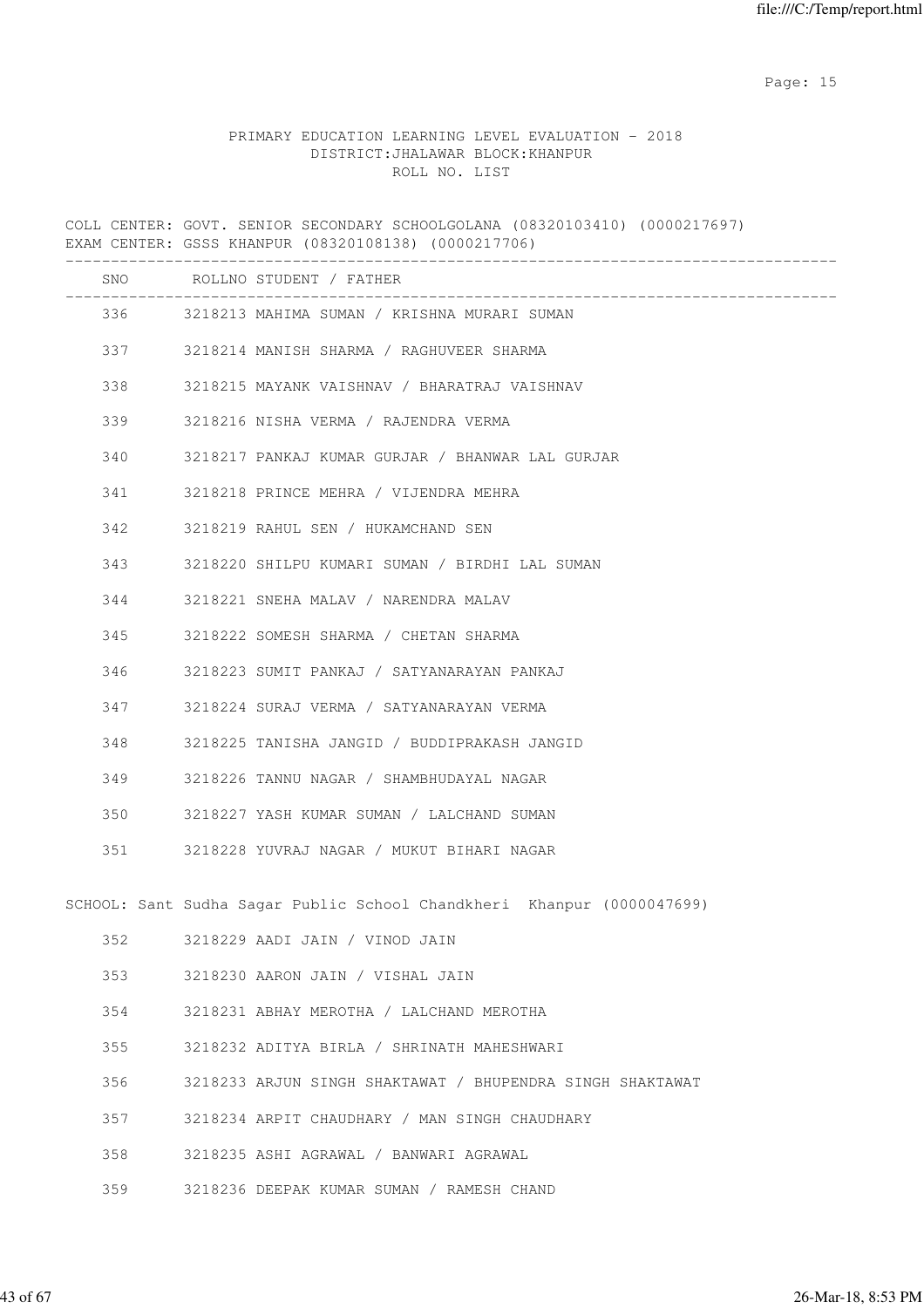#### PRIMARY EDUCATION LEARNING LEVEL EVALUATION - 2018 DISTRICT:JHALAWAR BLOCK:KHANPUR ROLL NO. LIST

COLL CENTER: GOVT. SENIOR SECONDARY SCHOOLGOLANA (08320103410) (0000217697) EXAM CENTER: GSSS KHANPUR (08320108138) (0000217706) ------------------------------------------------------------------------------------- SNO ROLLNO STUDENT / FATHER ------------------------------------------------------------------------------------- 360 3218237 DHANANJAY PORWAL / JITENDRA PORWAL 361 3218238 DIVYANSHI NAGAR / HARGOVIND NAGAR 362 3218239 DIVYANSHU BAIRWA / DHANRAJ BAIRWA 363 3218240 EKTA JAIN / MANOJ JAIN 364 3218241 GAURAV SONI / RAKESH SONI 365 3218242 HARSHIT CHAUDHARY / PARAMJEET CHAUDHARY 366 3218243 HIMANSHU NAGAR / PARMANAND NAGAR 367 3218244 KAMAL NAGAR / SIYARAM NAGAR 368 3218245 KARTIK NAGAR / OM PRAKASH NAGAR 369 3218246 KESHAV MALAV / BADRI LAL MALAV 370 3218247 KUMKUM SONI / GOVIND SONI 371 3218248 MAHI JAIN / NALIN KUMAR JAIN 372 3218249 MANYA JAIN / DILIP KUMAR JAIN 373 3218250 MOHAMMAD ALFEZ / SAZID ALI MANSURI 374 3218251 MOHIT NAGAR / JAGDISH PRASAD NAGAR 375 3218252 MUDIT NAGAR / DEV KARAN NAGAR 376 3218253 NANDINI NAGAR / HANSRAJ NAGAR 377 3218254 NEHA NAGAR / SURESH KUMAR NAGAR 378 3218255 PRAGYA MEENA / JITENDRA KUMAR 379 3218256 PRANJAL SINGH GURJAR / SUJAN SINGH GURJAR 380 3218257 RADHIKA VAISHNAV / KRISHAN KUMAR 381 3218258 RISHMA MEHTA / MAHENDRA KUMAR MEHTA 382 3218259 RITIKA NAGAR / KAUSHAL KISHORE NAGAR 383 3218260 SAGAR SHARMA / RAJKUMAR SHARMA 384 3218261 SANSKRATI CHAUDHARY / MAN SINGH CHAUDHARY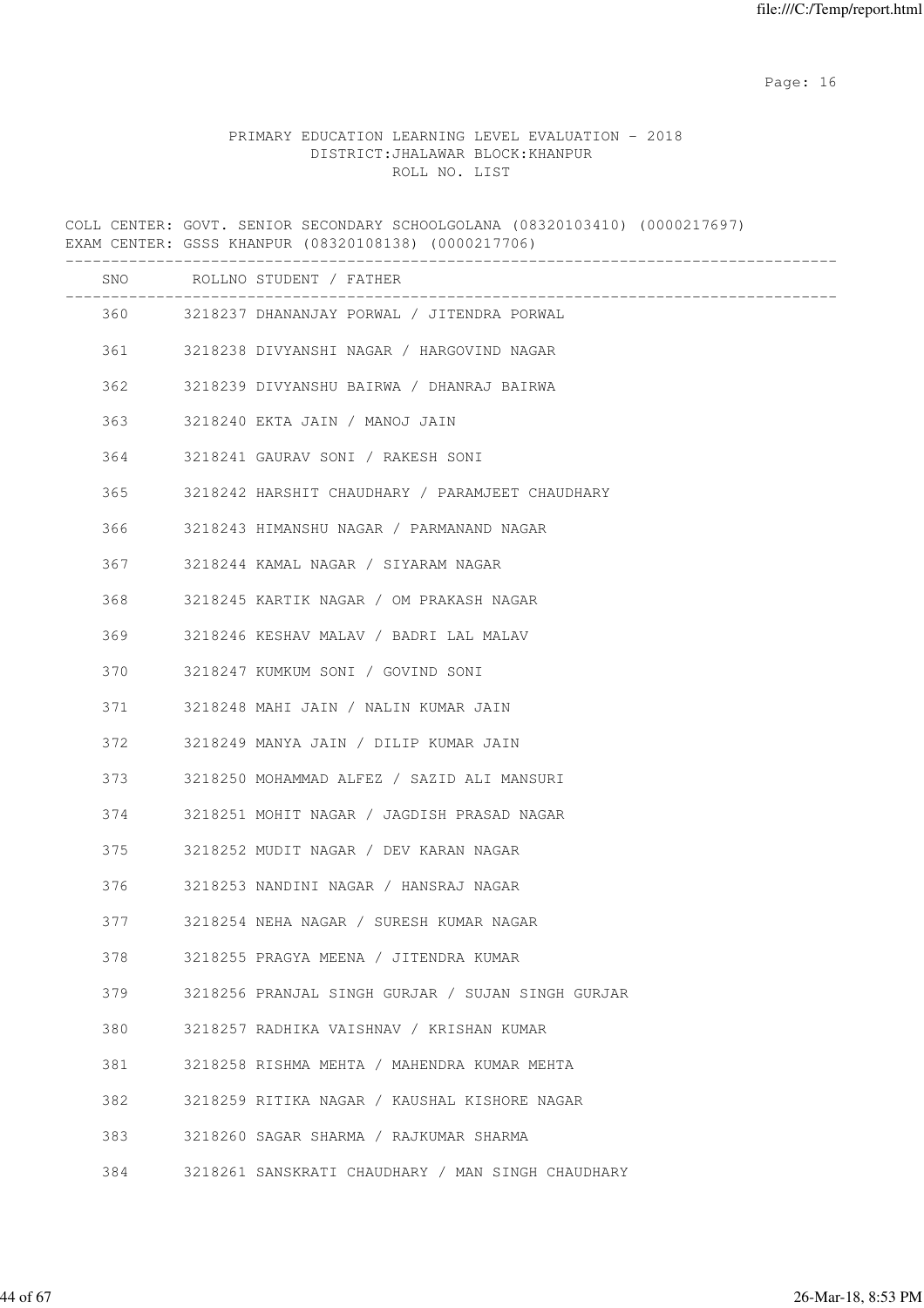### PRIMARY EDUCATION LEARNING LEVEL EVALUATION - 2018 DISTRICT:JHALAWAR BLOCK:KHANPUR ROLL NO. LIST

COLL CENTER: GOVT. SENIOR SECONDARY SCHOOLGOLANA (08320103410) (0000217697) EXAM CENTER: GSSS KHANPUR (08320108138) (0000217706)

|     |                                   | SNO ROLLNO STUDENT / FATHER<br>_____________________________ |
|-----|-----------------------------------|--------------------------------------------------------------|
|     |                                   | 385 3218262 SUMIT NAGAR / KANHAIYA LAL NAGAR                 |
|     |                                   | 386 3218263 VAIBHAV AGRAWAL / MANOJ AGRAWAL                  |
|     | 387 — 10                          | 3218264 VASUDEV NAGAR / RAJARAM NAGAR                        |
| 388 |                                   | 3218265 VIBHU MEENA / NAMO NARAYAN MEENA                     |
| 389 |                                   | 3218266 VINOD NAGAR / CHANDRA PRAKASH NAGAR                  |
| 390 |                                   | 3218267 VISHNU MEENA / SATYANARAYAN MEENA                    |
|     | 391 391                           | 3218268 YASH NAGAR / SATYA PRAKASH NAGAR                     |
|     |                                   | 392 3218269 YOGESH NAGAR / HANSRAJ NAGAR                     |
|     |                                   |                                                              |
|     |                                   | SCHOOL: MADRASA GARIB NAWAZ CHANDKHERI (0000054271)          |
|     |                                   | 393 3218270 ALFIYA BEE / MUKHTAR ALI                         |
| 394 |                                   | 3218271 MUSKAN BEE / AJIZ KHAN                               |
| 395 |                                   | 3218272 NAZMIN BEE / KALU KHA                                |
| 396 |                                   | 3218273 RONAK BEE / AABID ALI                                |
|     | 397 — 10                          | 3218274 SHAHIN BEE / ALTAF MOHGAMMAD                         |
| 398 |                                   | 3218275 SHAHIN PARVEEN / SHANU MOHAMMAD                      |
|     | 399                               | 3218276 SOYAB MOHAMMAD / RAFIK MOHAMMAD                      |
| 400 |                                   | 3218277 SOYAL MOHAMMAD / RAFIK MOHAMMAD                      |
|     |                                   |                                                              |
|     | SCHOOL: GSSS KHANPUR (0000217706) |                                                              |
| 401 |                                   | 3218278 AAZAD / MUNNA SHAH                                   |
| 402 |                                   | 3218279 ALISHA / SALAMAT ALI                                 |
| 403 |                                   | 3218280 ANJU MEHAR / NANDKISHOR                              |
| 404 |                                   | 3218281 ASHISH KUSHWAH / MANGI LAL KUSHWAH                   |
| 405 |                                   | 3218282 AYYAN / SALIM MOHD.                                  |
| 406 |                                   | 3218283 DINESH SUMAN / RAMSWAROOP SUMAN                      |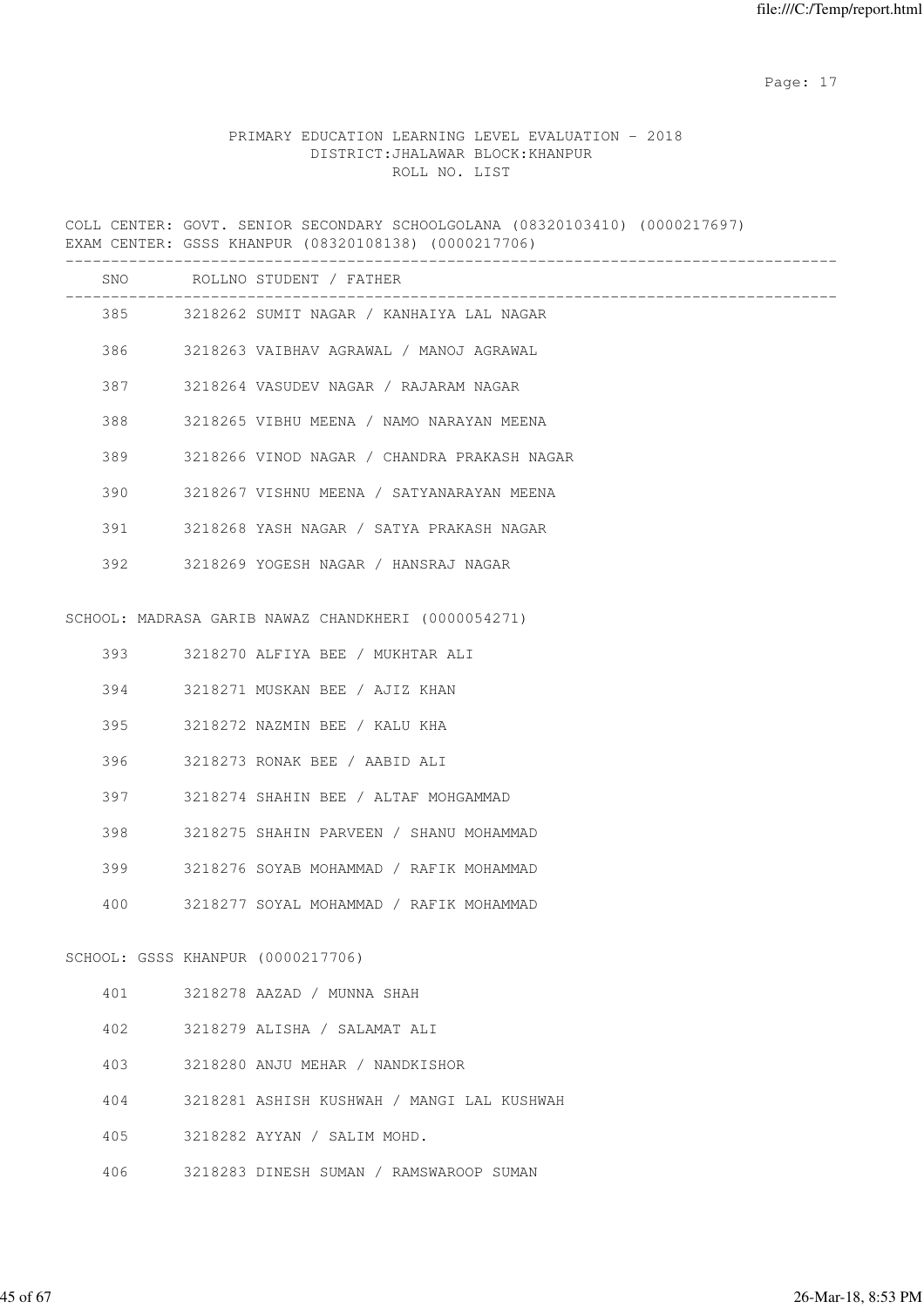example of the state of the state of the state of the state of the state of the state of the state of the state of the state of the state of the state of the state of the state of the state of the state of the state of the

#### PRIMARY EDUCATION LEARNING LEVEL EVALUATION - 2018 DISTRICT:JHALAWAR BLOCK:KHANPUR ROLL NO. LIST

COLL CENTER: GOVT. SENIOR SECONDARY SCHOOLGOLANA (08320103410) (0000217697) EXAM CENTER: GSSS KHANPUR (08320108138) (0000217706) ------------------------------------------------------------------------------------- SNO ROLLNO STUDENT / FATHER ------------------------------------------------------------------------------------- 407 3218284 DURGASHANKAR BHEEL / GHANSILAL BHEEL 408 3218285 HEMANT GADIYALUHAR / LATOOR LAL 409 3218286 HUSNAAZAD / RAFIQ MOHAMMED 410 3218287 JASMEEM KUNWAR / BALRAM RAJPUT 411 3218288 KHUSHBU HARIJAN / RAMDAS HARIJAN 412 3218289 KOMAL SEN / HANSRAJ 413 3218290 KRISHNA BANJARA / MANDANLAL 414 3218291 LAXMI KUMARI REGAR / PAPPU LAL 415 3218292 MEENU MOCHI / GIRIRAJ 416 3218293 MUSKAN MEGHWAL / LALCHAND 417 3218294 NANDANI BAIRAWA / LALIT BAIRAWA 418 3218295 NEHA MORYA / DHANRAJ MORYA 419 3218296 POOJA KUMHAR / JAGDISH KUMHAR 420 3218297 PRIYA SEN / RAMESH CHAND 421 3218298 RAJKUMAR / HANSRAJ 422 3218299 REHAN / SALEEM MOHAMMAD 423 3218300 ROHIT KUMAR / RAMBILAS 424 3218301 SAHIL KHAN / AMJAD KHAN 425 3218302 SAMEER / SHAMSHUDDAIN 426 3218303 SATYAPRAKASH / MAHAVEER SUMAN 427 3218304 SHAKIB HUSAIN / SABIR HUSAIN 428 3218305 SHIVANI REGAR / RAKESH REGAR 429 3218306 SOHIL KHAN / JAVED KHAN 430 3218307 SONU GURJAR / KRISHNA MURARI 431 3218308 SUNILSUMAN / RAJU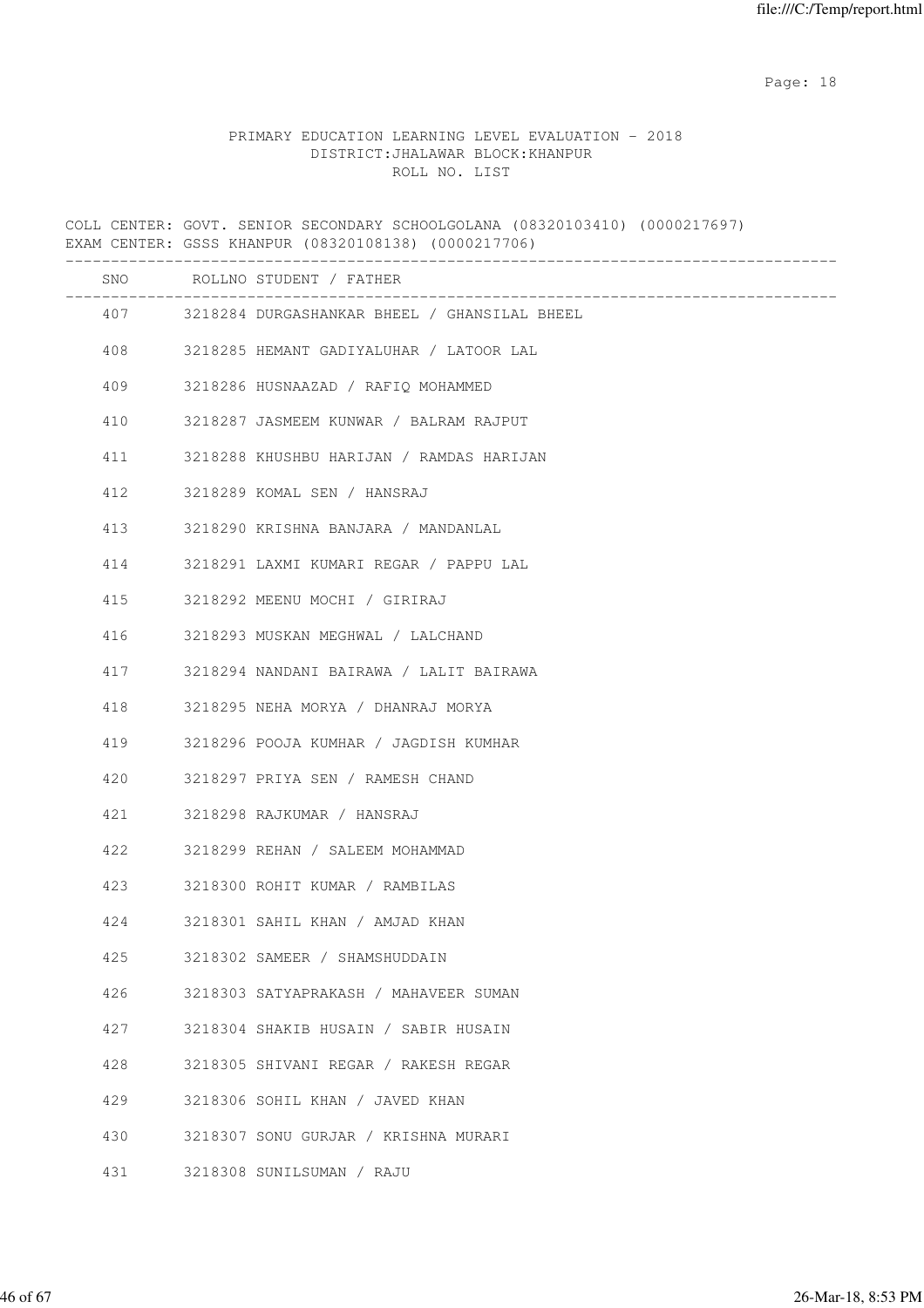### PRIMARY EDUCATION LEARNING LEVEL EVALUATION - 2018 DISTRICT:JHALAWAR BLOCK:KHANPUR ROLL NO. LIST

COLL CENTER: GOVT. SENIOR SECONDARY SCHOOLGOLANA (08320103410) (0000217697) EXAM CENTER: GSSS KHANPUR (08320108138) (0000217706) -------------------------------------------------------------------------------------

| SNO | ROLLNO STUDENT / FATHER              |  |
|-----|--------------------------------------|--|
| 432 | 3218309 TAMANNA POTTER / BAJRANG LAL |  |
| 433 | 3218310 VIJAY GADIYA LUHAR / RAMESH  |  |

SCHOOL: GSSS GIRLS KHANPUR (0000217707)

| 434 | 3218311 AJAY PANKAJ / MUKUTBIHARI PANKAJ       |
|-----|------------------------------------------------|
|     | 435 3218312 BHARTI JATAV / SURESH JATAV        |
|     | 436 3218313 BHOJRAJ GURJAR / RAM PRASAD GURJAR |
|     | 437 3218314 BINDIYA SEN / LATE NAND KISHOR SEN |
| 438 | 3218315 DIKSHA VERMA / PREMRAJ VERMA           |
| 439 | 3218316 ISHEETA JATAV / GAJENDRA JATAV         |
| 440 | 3218317 ISHU YADAV / RAMCHARAN YADAV           |
| 441 | 3218318 JIYA YADAV / RAJESH YADAV              |
| 442 | 3218319 KOMAL MEHRA / BRIJMOHAN MEHRA          |
| 443 | 3218320 MAHAK FAKEER / MURAD ALI               |
| 444 | 3218321 MANISH JATAV / RAJENDRA KUMAR          |
| 445 | 3218322 MOHIT GURJAR / MAHENDRA GURJAR         |
| 446 | 3218323 MUSKAN PANCHAL / SATYA NARAYAN         |
| 447 | 3218324 NAINA JATAV / OM PRAKASH JATAV         |
| 448 | 3218325 RADHIKA JATAV / IATE HEMRAJ JATAV      |
| 449 | 3218326 RINKU MEHRA / RAMHETAR MEHRA           |
| 450 | 3218327 VARSHA MEHAR / RAMBHAROS MEHAR         |
| 451 | 3218328 VIJAY SUMAN / SATYANARAYAN SUMAN       |
| 452 | 3218329 VIKKY JATAV / INDRAJEET JATAV          |
|     |                                                |

SCHOOL: GUPS, GIRLS -KHANPUR (0000500263)

453 3218330 ARBAZ / JAKIR HUSAIN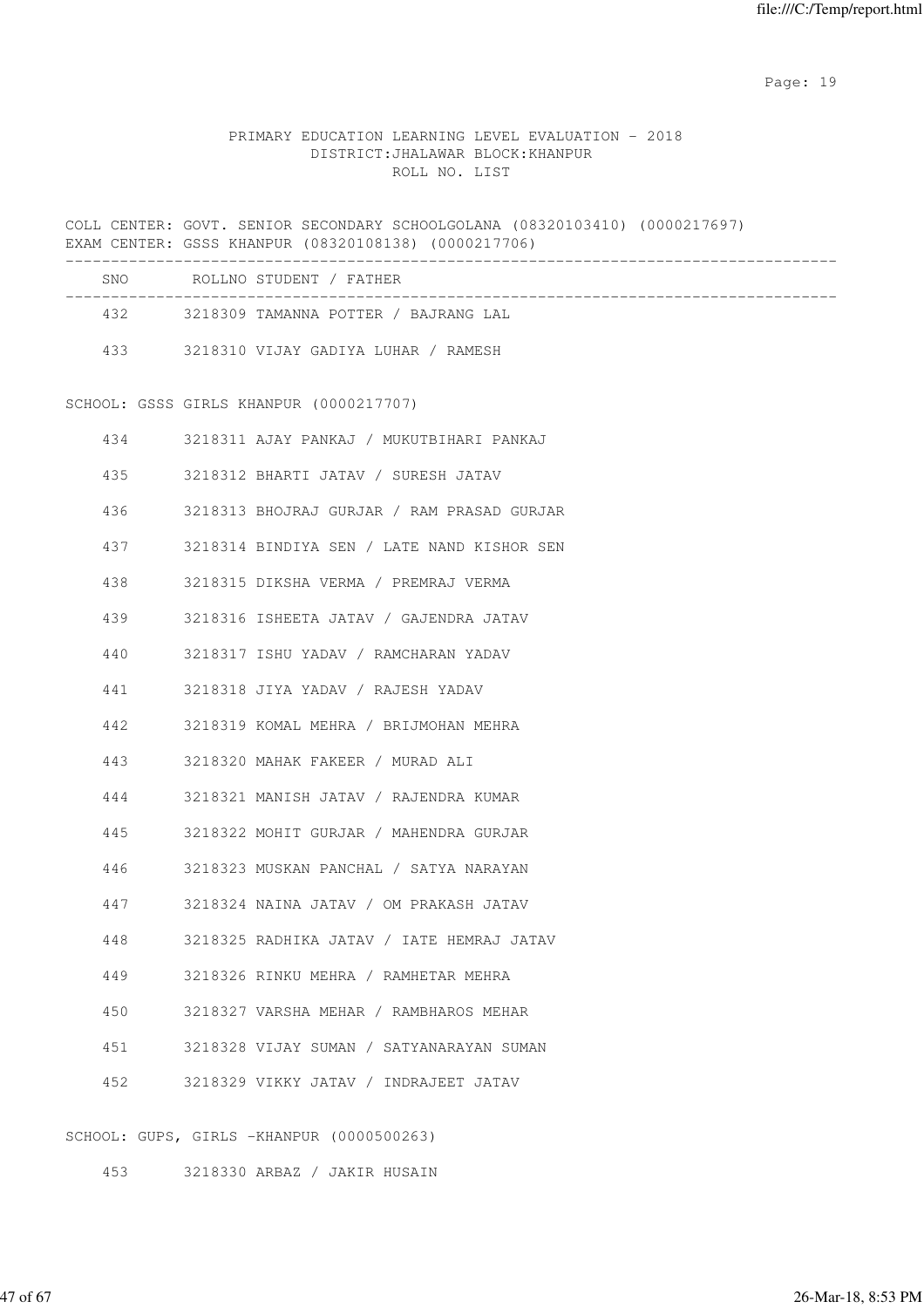### PRIMARY EDUCATION LEARNING LEVEL EVALUATION - 2018 DISTRICT:JHALAWAR BLOCK:KHANPUR ROLL NO. LIST

COLL CENTER: GOVT. SENIOR SECONDARY SCHOOLGOLANA (08320103410) (0000217697) EXAM CENTER: GSSS KHANPUR (08320108138) (0000217706)

|     | SNO ROLLNO STUDENT / FATHER                |
|-----|--------------------------------------------|
|     | 454 3218331 FARUKH / FIROZ KHAN            |
|     | 455 3218332 ISLAM / RAFIQ MOH.             |
| 456 | 3218333 JAYA JANGID / SATYA NARAYAN JANGID |
| 457 | 3218334 JHANKAR TEJASVI / DEEPAK TEJASVI   |
| 458 | 3218335 KHUSHI / JAKIR MOH.                |
| 459 | 3218336 PAYAL TEJASVI / DEEPAK TEJASVI     |
| 460 | 3218337 SALMAN / MUBARIK ALI               |
| 461 | 3218338 SAMEER KHAN / MUBARIK ALI          |
| 462 | 3218339 SAMEER MOHAMMAD / IDARISH MOH.     |
| 463 | 3218340 SOFIYA / SHAHAJAD HUSAIN           |
| 464 | 3218341 SOYAL / JAKIR HUSAIN               |
|     | SCHOOL: GUPS, CHANDKHERI (0000500445)      |
|     | 465 3218342 ALISHA / MUBARIK ALI           |
| 466 | 3218343 ANJALI HARIJAN / RAMDAYAL          |
| 467 | 3218344 ANKIT REGAR / KRIPASHANKAR         |
| 468 | 3218345 ARUN HARIJAN / BABLU               |
| 469 | 3218346 FARINA / ANIS                      |
| 470 | 3218347 JYOTI MEROTHA / RAJENDRA           |
| 471 | 3218348 KOMAL GURJAR / JAI LAL             |
| 472 | 3218349 MUSKAN HARIJAN / HEMRAJ            |
| 473 | 3218350 PAVAN REGAR / RAMSWAROOP           |
| 474 | 3218351 ROHIT HARIJAN / RAMHET             |
| 475 | 3218352 ROHIT SINGH / HEMRAJ               |
| 476 | 3218353 SEEMA RATHOR / BHAIRU LAL          |
| 477 | 3218354 SHAHINA / IKBAL                    |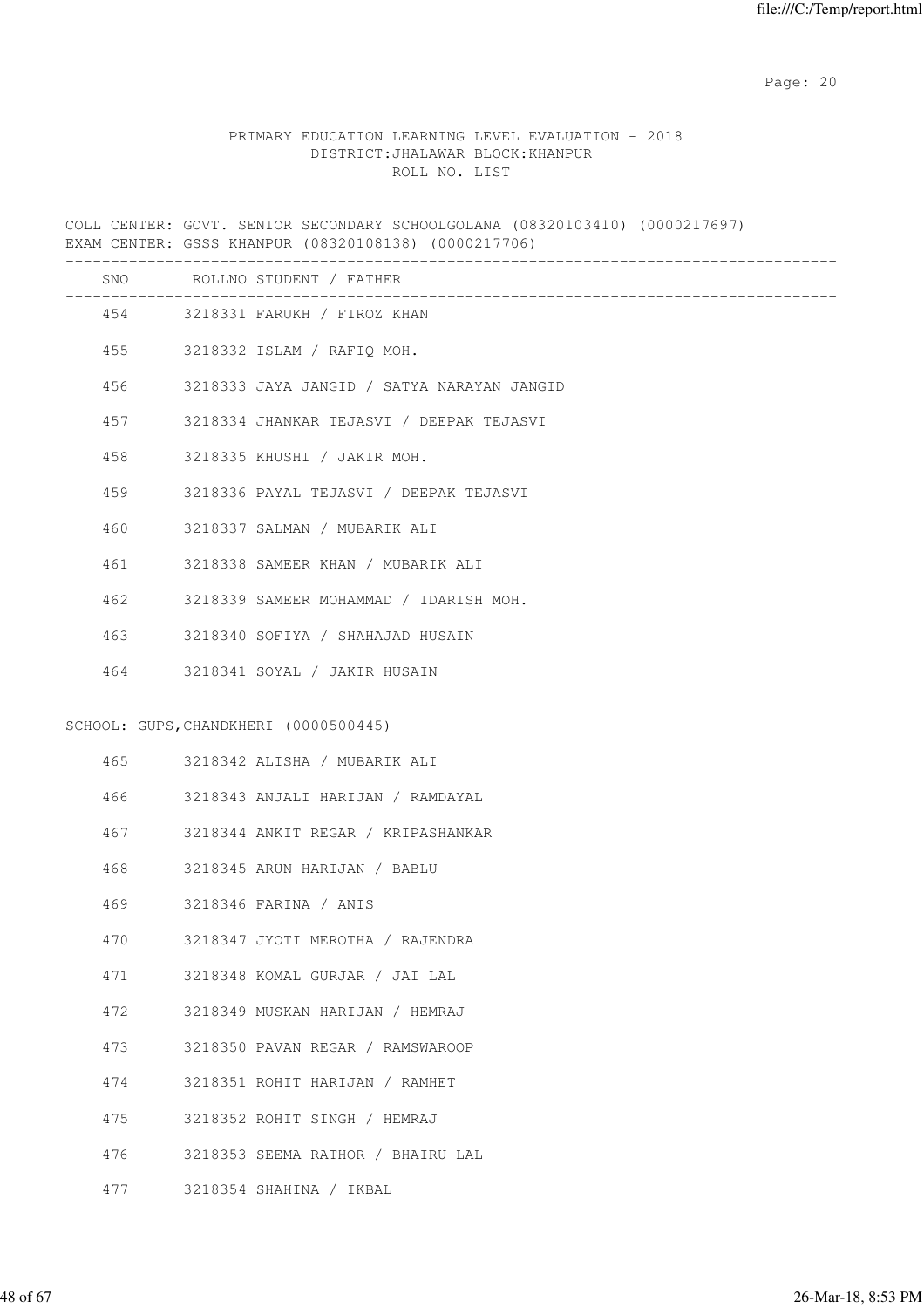#### PRIMARY EDUCATION LEARNING LEVEL EVALUATION - 2018 DISTRICT:JHALAWAR BLOCK:KHANPUR ROLL NO. LIST

COLL CENTER: GOVT. SENIOR SECONDARY SCHOOLGOLANA (08320103410) (0000217697) EXAM CENTER: GSSS KHANPUR (08320108138) (0000217706) ------------------------------------------------------------------------------------- SNO ROLLNO STUDENT / FATHER

-------------------------------------------------------------------------------------

478 3218355 SHAKIL MOHAMMAD / HANIF MOHAMMAD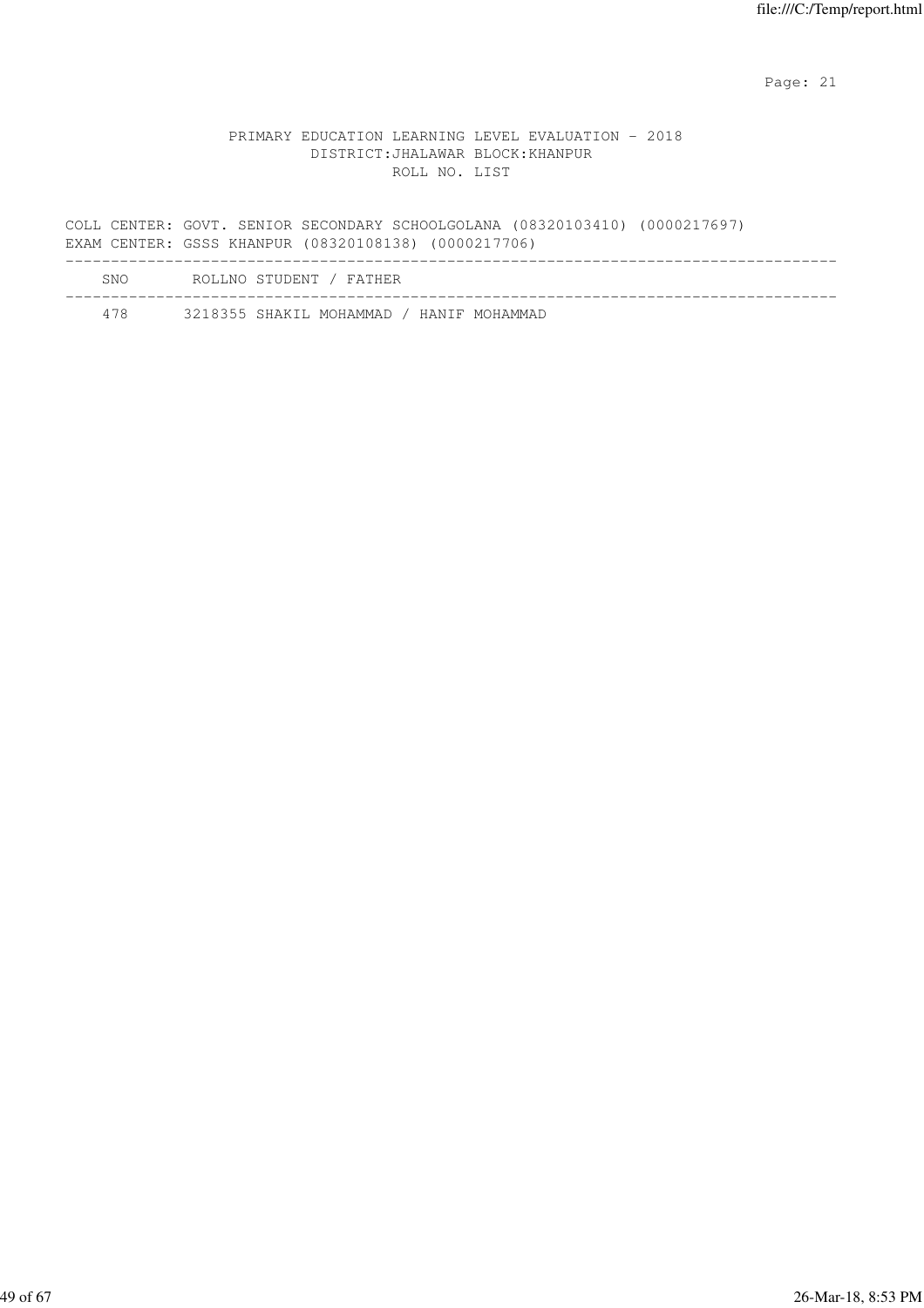example of the state of the state of the state of the state of the state of the state of the state of the state of the state of the state of the state of the state of the state of the state of the state of the state of the

#### PRIMARY EDUCATION LEARNING LEVEL EVALUATION - 2018 DISTRICT:JHALAWAR BLOCK:KHANPUR ROLL NO. LIST

|    |                                 | COLL CENTER: GOVT. SENIOR SECONDARY SCHOOLGOLANA (08320103410) (0000217697)<br>EXAM CENTER: GASSS MODI BHIMSAGAR (08320112403) (0000217716)<br>_____________________________ |
|----|---------------------------------|------------------------------------------------------------------------------------------------------------------------------------------------------------------------------|
|    |                                 | SNO ROLLNO STUDENT / FATHER                                                                                                                                                  |
|    |                                 | SCHOOL: GASSS MODI BHIMSAGAR (0000217716)                                                                                                                                    |
|    | $\mathbf{1}$                    | 3218356 ANJALI SUMAN / RADHEYSHYAM                                                                                                                                           |
|    | $\mathbf{2}$                    | 3218357 ANTIMA JANGAM / ANIL KUMAR                                                                                                                                           |
|    | 3                               | 3218358 ASHA SUMAN / PUNAM CHAND                                                                                                                                             |
|    | 4                               | 3218359 CHETAN SUMAN / BIRDHI LAL                                                                                                                                            |
|    | 5                               | 3218360 DEEPAK BHEEL / BHIMRAJ                                                                                                                                               |
|    | 6                               | 3218361 DIPIKA SUMAN / KAMLESH SUMAN                                                                                                                                         |
|    | 7                               | 3218362 DURGESH SUMAN / NAND KISHOR                                                                                                                                          |
|    | 8                               | 3218363 GOVIND SUMAN / LALCHAND                                                                                                                                              |
|    | 9                               | 3218364 HIMANSHU SUMAN / PUNAM CHAND                                                                                                                                         |
| 10 |                                 | 3218365 KIRAN SUMAN / ASHOK KUMAR                                                                                                                                            |
| 11 |                                 | 3218366 MAHAVIR BHEEL / RAMNARAYAN                                                                                                                                           |
| 12 |                                 | 3218367 MAHESH KUMAR SUMAN / RAMPAL                                                                                                                                          |
| 13 |                                 | 3218368 NISHA KUMARI MEROTHA / PRABHULAL                                                                                                                                     |
| 14 |                                 | 3218369 PAWAN KUMAR SUMAN / RAMDAYAL MALI                                                                                                                                    |
| 15 |                                 | 3218370 RAJANI SUMAN / SAMPATRAJ                                                                                                                                             |
| 16 |                                 | 3218371 RANI BHEEL / JODHRAJ                                                                                                                                                 |
| 17 |                                 | 3218372 SHIVANI SUMAN / SITARAM                                                                                                                                              |
|    | SCHOOL: GPS JAWARA (0000500504) |                                                                                                                                                                              |
| 18 |                                 | 3218373 AKSHYA BAIRAGI / KAMLESH BAIRAGI                                                                                                                                     |
| 19 |                                 | 3218374 GORI MEENA / KRISHAN MURARI                                                                                                                                          |
| 20 |                                 | 3218375 LAXMI MEENA / RAS BIHARI                                                                                                                                             |
| 21 |                                 | 3218376 RAVI BAIRAGI / RUPCHAND BAIRAGI                                                                                                                                      |

22 3218377 ROHIT MEENA / SAMBHU DAYAL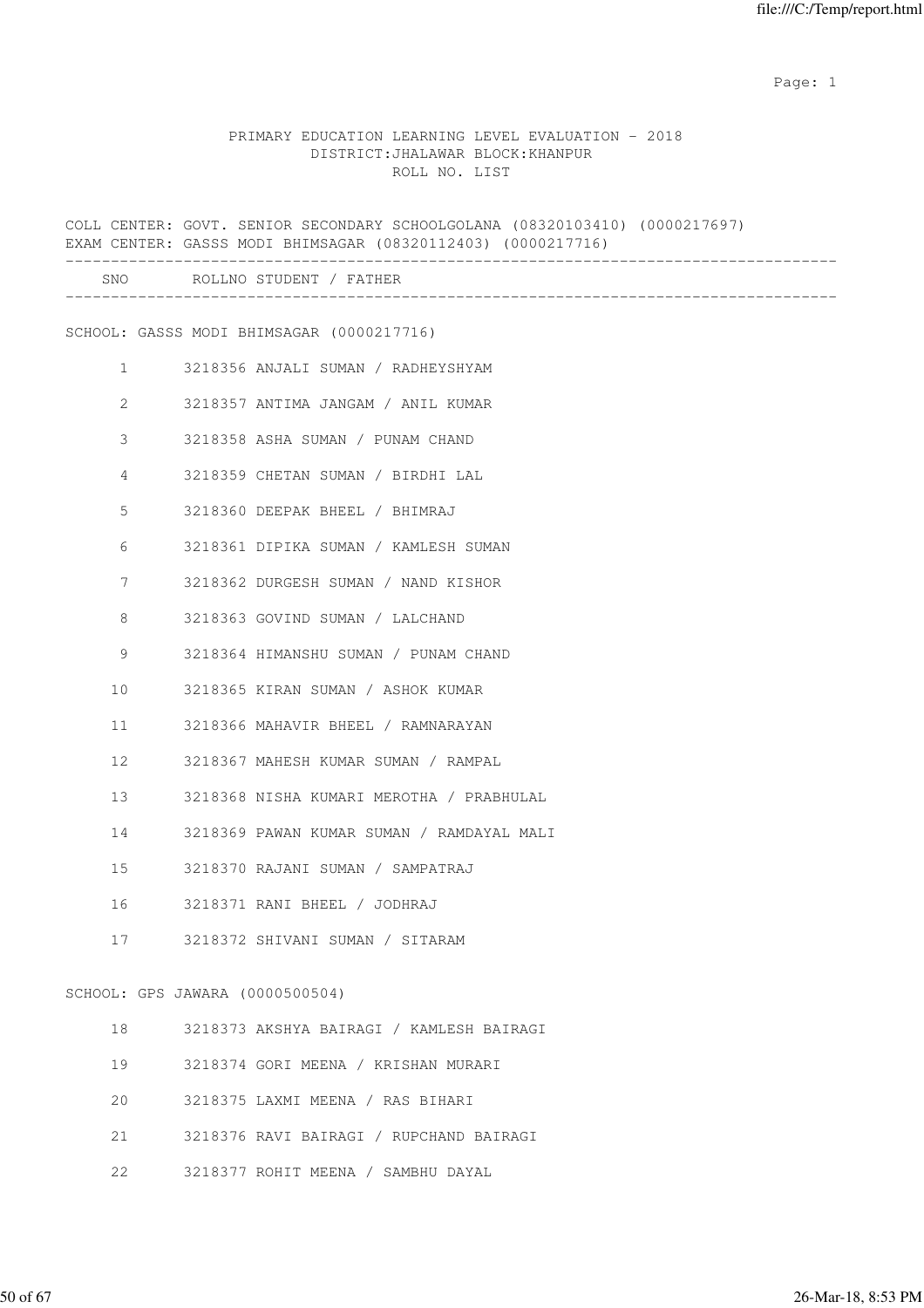Page: 2  $P$  and 2  $P$  and 2  $P$  and 2  $P$  and 2  $P$  and 2  $P$  and 2  $P$  and 2  $P$  and 2  $P$  and 2  $P$  and 2  $P$  and 2  $P$  and 2  $P$  and 2  $P$  and 2  $P$  and 2  $P$  and 2  $P$  and 2  $P$  and 2  $P$  and 2  $P$  and 2  $P$  and 2  $P$ 

#### PRIMARY EDUCATION LEARNING LEVEL EVALUATION - 2018 DISTRICT:JHALAWAR BLOCK:KHANPUR ROLL NO. LIST

COLL CENTER: GOVT. SENIOR SECONDARY SCHOOLGOLANA (08320103410) (0000217697) EXAM CENTER: GASSS MODI BHIMSAGAR (08320112403) (0000217716) -------------------------------------------------------------------------------------

| SNO. | ROLLNO STUDENT / FATHER               |  |
|------|---------------------------------------|--|
| 23   | 3218378 ROHIT MEENA / KAILASH CHAND   |  |
| 2.4  | 3218379 UMA BAIRAGI / BALARAM BAIRAGI |  |

#### SCHOOL: GUPS,CHATARPURA (0000500505)

- 25 3218380 ANIL KUMAR BHEEL / DURGALAL BHEEL
- 26 3218381 BHAVANA MEENA / KANEER MEENA
- 27 3218382 BINDIYA / CHANDRESH KUMAR MEGHWAL
- 28 3218383 DUSHYANT MEENA / INDRARAJ MEENA
- 29 3218384 HEMANT KUMARI BAIRWA / RAJENDRA BAIRWA
- 30 3218385 PAVAN KUMAR MEENA / MUKESH MEENA
- 31 3218386 YOGESH MEENA / RAMESHPAL MEENA

#### SCHOOL: GPS ANGHORA (0000506055)

- 32 3218387 ARTI SUMAN / BADRI LAL
- 33 3218388 BABALU SUMAN / DHANRAJ SUMAN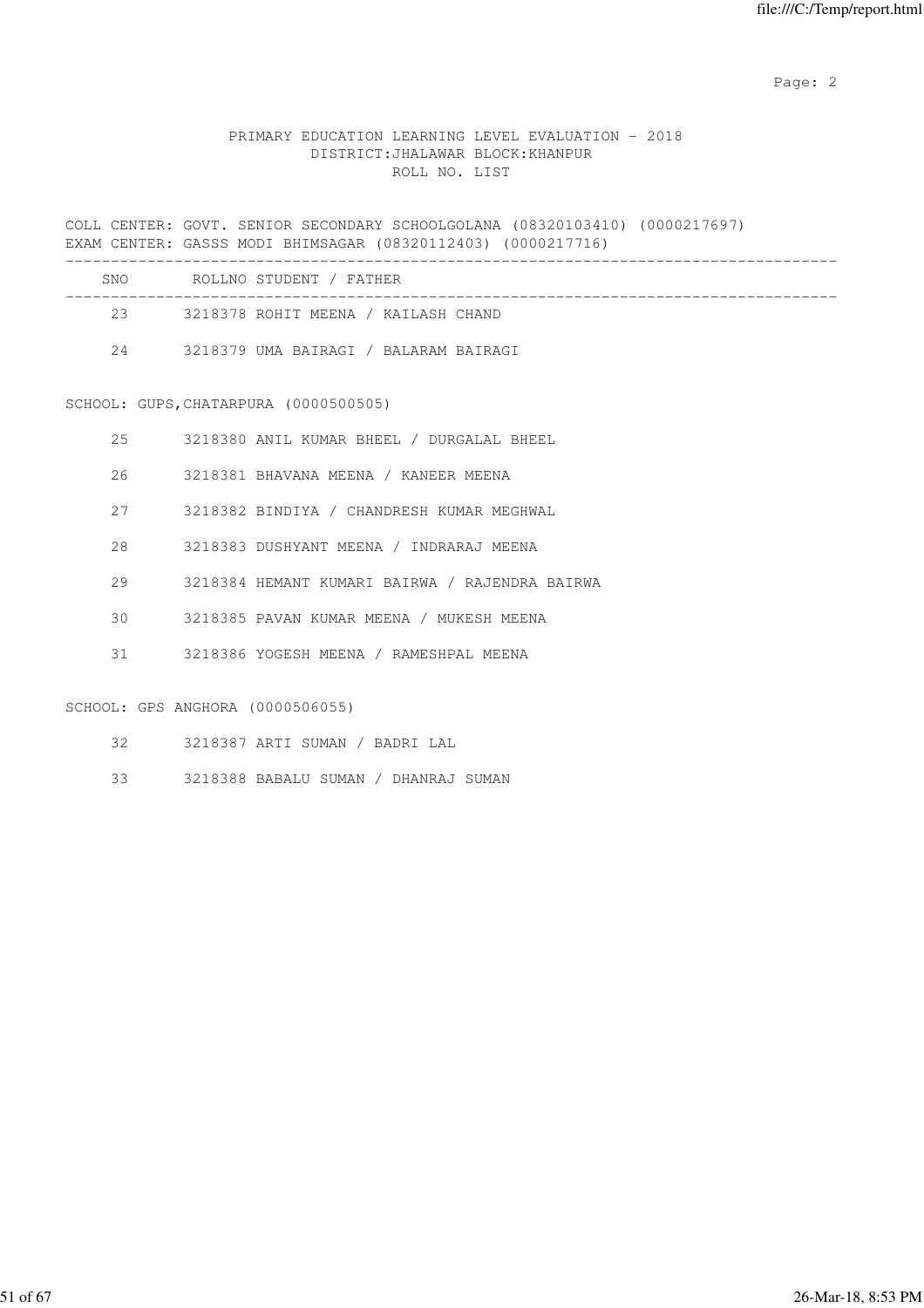example of the state of the state of the state of the state of the state of the state of the state of the state of the state of the state of the state of the state of the state of the state of the state of the state of the

### PRIMARY EDUCATION LEARNING LEVEL EVALUATION - 2018 DISTRICT:JHALAWAR BLOCK:KHANPUR ROLL NO. LIST

|              | COLL CENTER: GOVT. SENIOR SECONDARY SCHOOLGOLANA (08320103410) (0000217697)<br>EXAM CENTER: GOVT.S.S.SCHOOL.BAGHER (08320117904) (0000217729) |
|--------------|-----------------------------------------------------------------------------------------------------------------------------------------------|
|              | SNO ROLLNO STUDENT / FATHER                                                                                                                   |
|              | SCHOOL: BHARAT PUBLIC SER.SEC.SCHOOL BAGHER (0000017150)                                                                                      |
| $\mathbf{1}$ | 3218389 AADITYA KUMAR MEENA / HEMRAJ MEENA                                                                                                    |
| 2            | 3218390 AAYUSH NAGAR / GHANSHYAM NAGAR                                                                                                        |
| 3            | 3218391 ABHISHEK BAIRWA / DURGALAL BAIRWA                                                                                                     |
| 4            | 3218392 AKSHAY POTER / MAHAVEER POTER                                                                                                         |
| 5            | 3218393 AKSHITA MEENA / JAGDISH PRASAD MEENA                                                                                                  |
| 6            | 3218394 ANKIT SUMAN / MANGILAL SUMAN                                                                                                          |
| 7            | 3218395 ARJUN NAGAR / JEETMAL NAGAR                                                                                                           |
| 8            | 3218396 AWANTIKA DHAKAR / DEVISHANKAR                                                                                                         |
| 9            | 3218397 CHETAN PRAKASH MEENA / BHEEMRAJ MEENA                                                                                                 |
| 10           | 3218398 CHITRANSH NIRALA / DINESH KUMAR NIRALA                                                                                                |
| 11           | 3218399 DEEPAK MEENA / KRISHNMURARI MEENA                                                                                                     |
| 12           | 3218400 DEVESH NAGAR / RAMHETAR NAGAR                                                                                                         |
| 13           | 3218401 DEVRAJ GOCHER / CHITARLAL                                                                                                             |
| 14           | 3218402 DHEERAJ KUMAR / GIRIRAJ PRASAD                                                                                                        |
| 15           | 3218403 DHEERAJ KUMAR MEHTA / MEGHRAJ MEHTA                                                                                                   |
| 16           | 3218404 DIVYA NAGAR / DEVKARAN NAGAR                                                                                                          |
| 17           | 3218405 DIVYANSHU KUMAR VAISHNAV / VINOD KUMAR VAISHNAV                                                                                       |
| 18           | 3218406 GAUTAM BAIRWA / RAMCHANDRA BAIRWA                                                                                                     |
| 19           | 3218407 IRSHAD ALI / HEDAR ALI                                                                                                                |
| 20           | 3218408 KAMAL / SATYANARAYAN                                                                                                                  |
| 21           | 3218409 KESHAV NAGAR / TEEKAMCHAND NAGAR                                                                                                      |
| 22           | 3218410 KIRAN BHEEL / RAY SINGH BHEEL                                                                                                         |
| 23           | 3218411 KUNAL MEGHWAL / HANSRAJ MEGHWAL                                                                                                       |
| 24           | 3218412 MAHAVEER BHEEL / KAILASH BHEEL                                                                                                        |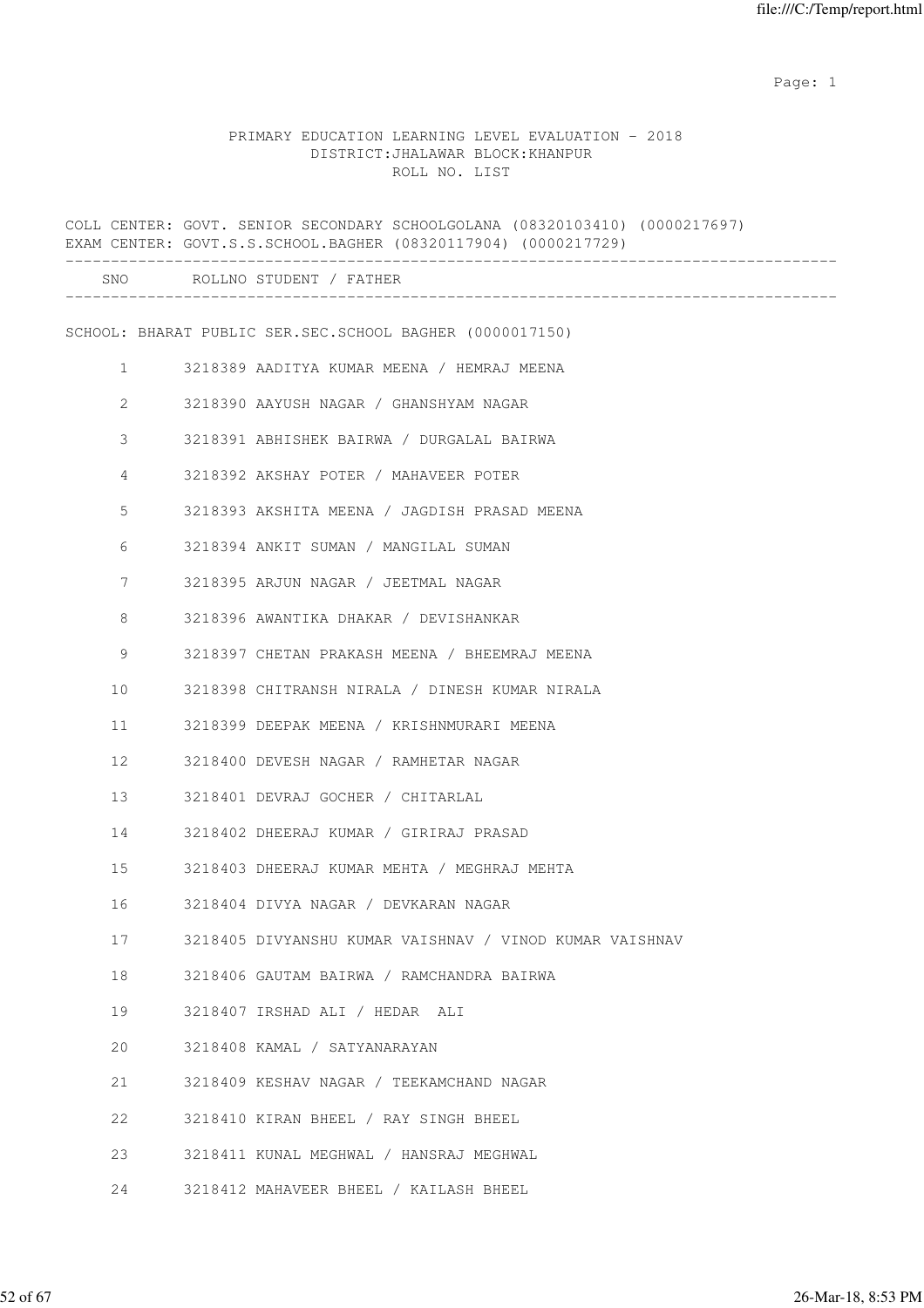Page: 2  $P$  and 2  $P$  and 2  $P$  and 2  $P$  and 2  $P$  and 2  $P$  and 2  $P$  and 2  $P$  and 2  $P$  and 2  $P$  and 2  $P$  and 2  $P$  and 2  $P$  and 2  $P$  and 2  $P$  and 2  $P$  and 2  $P$  and 2  $P$  and 2  $P$  and 2  $P$  and 2  $P$  and 2  $P$ 

#### PRIMARY EDUCATION LEARNING LEVEL EVALUATION - 2018 DISTRICT:JHALAWAR BLOCK:KHANPUR ROLL NO. LIST

COLL CENTER: GOVT. SENIOR SECONDARY SCHOOLGOLANA (08320103410) (0000217697) EXAM CENTER: GOVT.S.S.SCHOOL.BAGHER (08320117904) (0000217729) ------------------------------------------------------------------------------------- SNO ROLLNO STUDENT / FATHER ------------------------------------------------------------------------------------- 25 3218413 MANISH NAGAR / PURANMAL NAGAR 26 3218414 MAYANK MEENA / HEMRAJ MEENA 27 3218415 MOHAMMAD FARHAN / INSAF MOHAMMAD 28 3218416 NAROTTAM POTER / OM PRAKASH POTER 29 3218417 NAVEEN NAGAR / BALRAM NAGAR 30 3218418 NEELU PRAJAPATI / HEMRAJ PRAJAPATI 31 3218419 POOJA NAGAR / CHHITAR LAL NAGAR 32 3218420 PRAVEEN SUMAN / BADRILAL SUMAN 33 3218421 PRAVEENA BHEEL / KAILASH BHEEL 34 3218422 PRINCE GAUR / SHAILENDRA GAUR 35 3218423 RAHUL NAGAR / PREMNARAYAN NAGAR 36 3218424 SAMIKSHA GURJAR / BALMUKUND 37 3218425 SANDEEP NAGAR / MUKESH NAGAR 38 3218426 SIDDHANT SUMAN / RAJENDRA SUMAN 39 3218427 SONU NAGAR / SURAJMAL NAGAR 40 3218428 SURAJ BHEEL / LALCHAND BHEEL 41 3218429 SURAJ SONI / SANJAY SONI 42 3218430 TANISHA NAGAR / RAMLAL NAGAR 43 3218431 VASU KUMAR NAGAR / KAMAL KISHORE NAGAR 44 3218432 YASHWANT NAGAR / DEENDAYAL NAGAR 45 3218433 YOGESH KUMAR / ASHOK NAGAR SCHOOL: JAI BHARTI BAL VIDHYA MANDIR (0000018752) 46 3218434 ABHISHEK GURJAR / HEMRAJ 47 3218435 ANAMIKA SUMAN / MUKESH SUMAN 48 3218436 ANKITA NAGAR / DHARAMRAJ NAGAR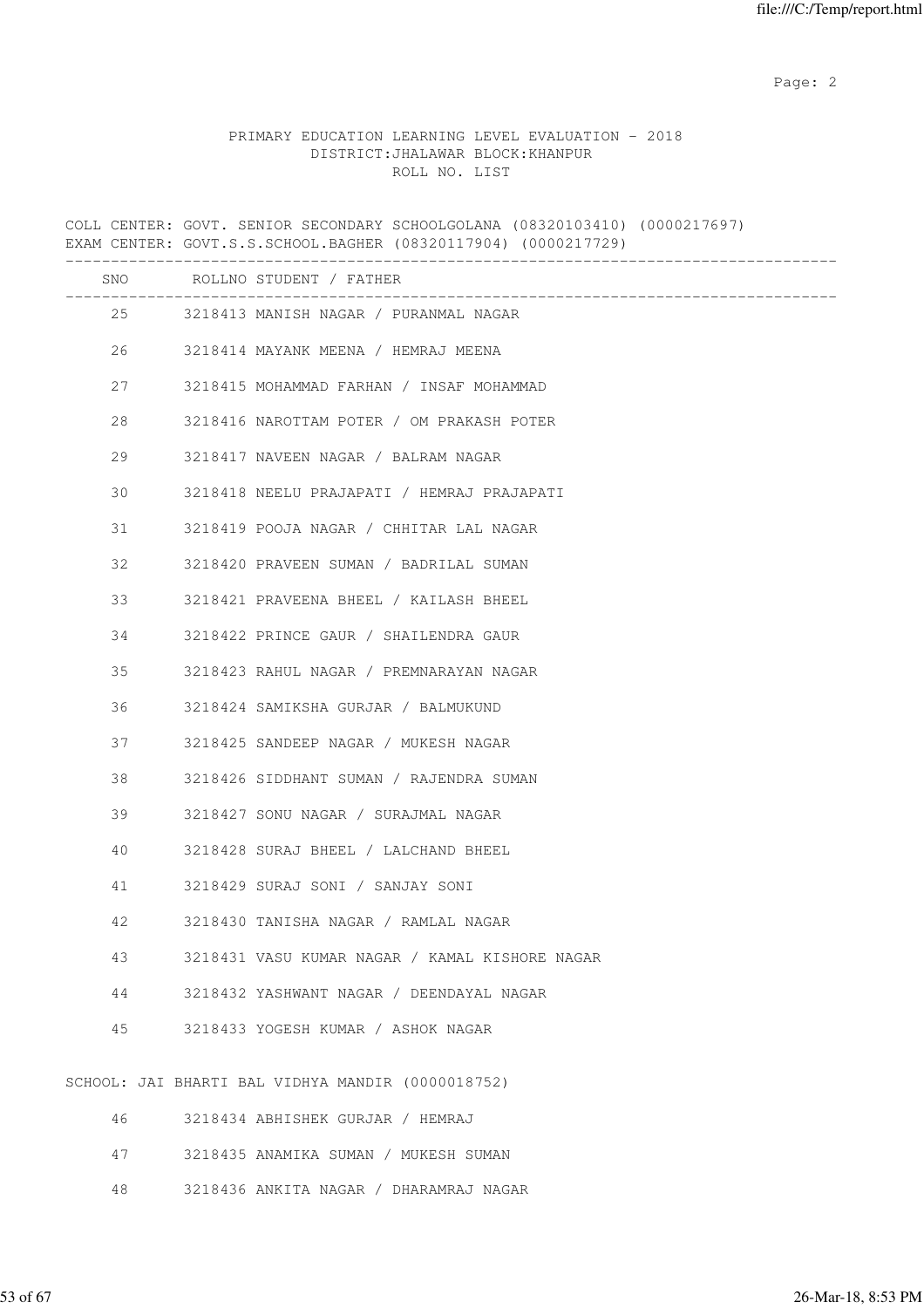#### PRIMARY EDUCATION LEARNING LEVEL EVALUATION - 2018 DISTRICT:JHALAWAR BLOCK:KHANPUR ROLL NO. LIST

COLL CENTER: GOVT. SENIOR SECONDARY SCHOOLGOLANA (08320103410) (0000217697) EXAM CENTER: GOVT.S.S.SCHOOL.BAGHER (08320117904) (0000217729) ------------------------------------------------------------------------------------- SNO ROLLNO STUDENT / FATHER ------------------------------------------------------------------------------------- 49 3218437 ANNU KUMAR BHEEL / RAMDAYAL BHEEL 50 3218438 ARCHANA PANCHAL / OMPRAKASH PANCHAL 51 3218439 ARTI MEENA / RAMPAL MEENA 52 3218440 DEEPAK NAGAR / GIRRAJ NAGAR 53 3218441 DILKUSH SUMAN / BALRAM SUMAN 54 3218442 LAKSHITA MEENA / JAGDISH MEENA 55 3218443 MAHESH KUMAR MEENA / RAMPRASAD MEENA 56 3218444 PAWAN GURJAR / GIRIRAJ GURJAR 57 3218445 PAYAL SUMAN / BHERULAL SUMAN 58 3218446 RACHANA KAHAR / RAMESH CHAND 59 3218447 RAHUL KAHAR / KAMLESH KAHAR 60 3218448 RAVI BHEEL / TOOFAN SINGH 61 3218449 ROHIT KAHAR / CHHOTULAL 62 3218450 SAGAR CHOPDAR / HEMRAJ CHOPDAR 63 3218451 TANU RATHOR / DHARMENDRA 64 3218452 VED PRAKASH / YUVRAJ SUMAN 65 3218453 VIJESH NAGAR / PREMCHAND NAGAR 66 3218454 VIKAS MEENA / MUKESH MEENA 67 3218455 VISHAM PAL SUMAN / MUKESH SUMAN 68 3218456 YASHU NAGAR / RAMDAYAL NAGAR SCHOOL: GOVT.S.S.SCHOOL.BAGHER (0000217729) 69 3218457 ASHA BHEEL / HARI RAM 70 3218458 BALI BHEEL / RAMESH BHEEL

71 3218459 DHAPU BAI BHEEL / DURGA LAL BHEEL

72 3218460 GYARSI BHEEL / LEKHRAJ BHEEL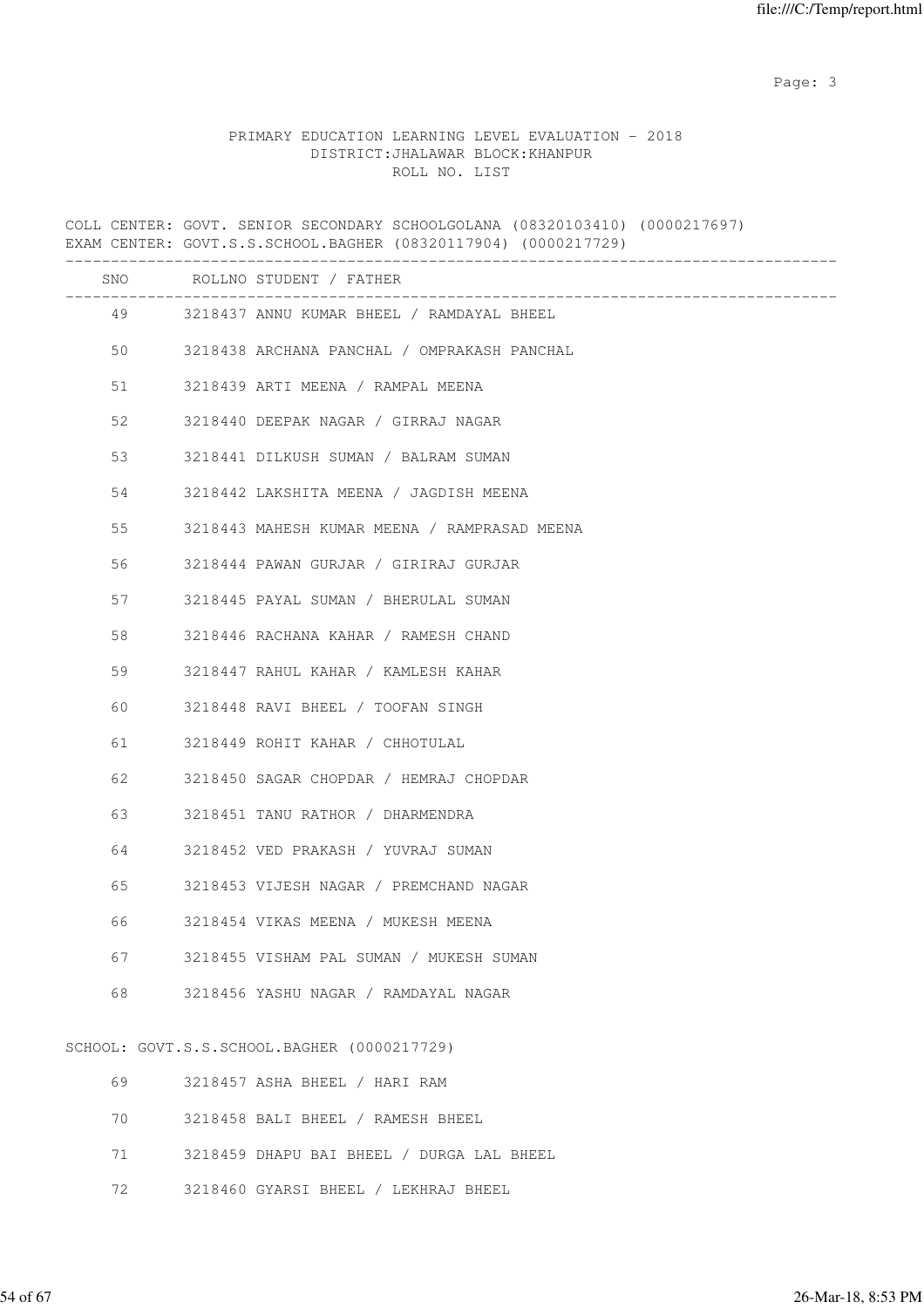Page: 4  $P$ 

#### PRIMARY EDUCATION LEARNING LEVEL EVALUATION - 2018 DISTRICT:JHALAWAR BLOCK:KHANPUR ROLL NO. LIST

COLL CENTER: GOVT. SENIOR SECONDARY SCHOOLGOLANA (08320103410) (0000217697) EXAM CENTER: GOVT.S.S.SCHOOL.BAGHER (08320117904) (0000217729) ------------------------------------------------------------------------------------- SNO ROLLNO STUDENT / FATHER ------------------------------------------------------------------------------------- 73 3218461 HEMLATA BHEEL / BAL CHAND BHEEL 74 3218462 KAVITA BHEEL / RATTI RAM 75 3218463 KHUSHBU BHEEL / SIYARAM BHEEL 76 3218464 KRISHNA BHEEL / PAPPU LAL 77 3218465 MUKESH BHEEL / RAMESH CHAND 78 3218466 MUKESH KUMAR / RAM BHAROSH 79 3218467 PINKY BHEEL / GOPAL 80 3218468 PINKY BHEEL / BRIJMOHAN BHEEL 81 3218469 POOJA BHEEL / PURANLAL BHEEL 82 3218470 RAVINA BHEEL / RATTIRAM BHEEL 83 3218471 SAGAR BAIRWA / HEMRAJ BAIRWA 84 3218472 SHEELA BHEEL / DURGA LAL 85 3218473 SONU BHEEL / DEVI LAL BHEEL 86 3218474 SONU BHEEL / KANWAR LAL 87 3218475 VIJAY KAHAR / LAXMAN KAHAR SCHOOL: GUPS,BANNIYA (0000405273) 88 3218476 ARVIND KUMAR NAGAR / DHAN RAJ NAGAR 89 3218477 ASHA KUMARI SEN / CHOTHMAL 90 3218478 JEEVAN HARIJAN / RODULAL HARIJAN 91 3218479 KHUSHBOO NAGAR / PREM CHAND 92 3218480 MANISH NAGAR / DHAN RAJ 93 3218481 NISHA KUMARI RATHOR / KOMAL CHAND RATHOR 94 3218482 PRIYA KUMARI NAGAR / JUGRAJ NAGAR 95 3218483 ROHIT KUMHAR / BALARAM KUMHAR 96 3218484 SAMEER CHOPDAR / SHANKAR LAL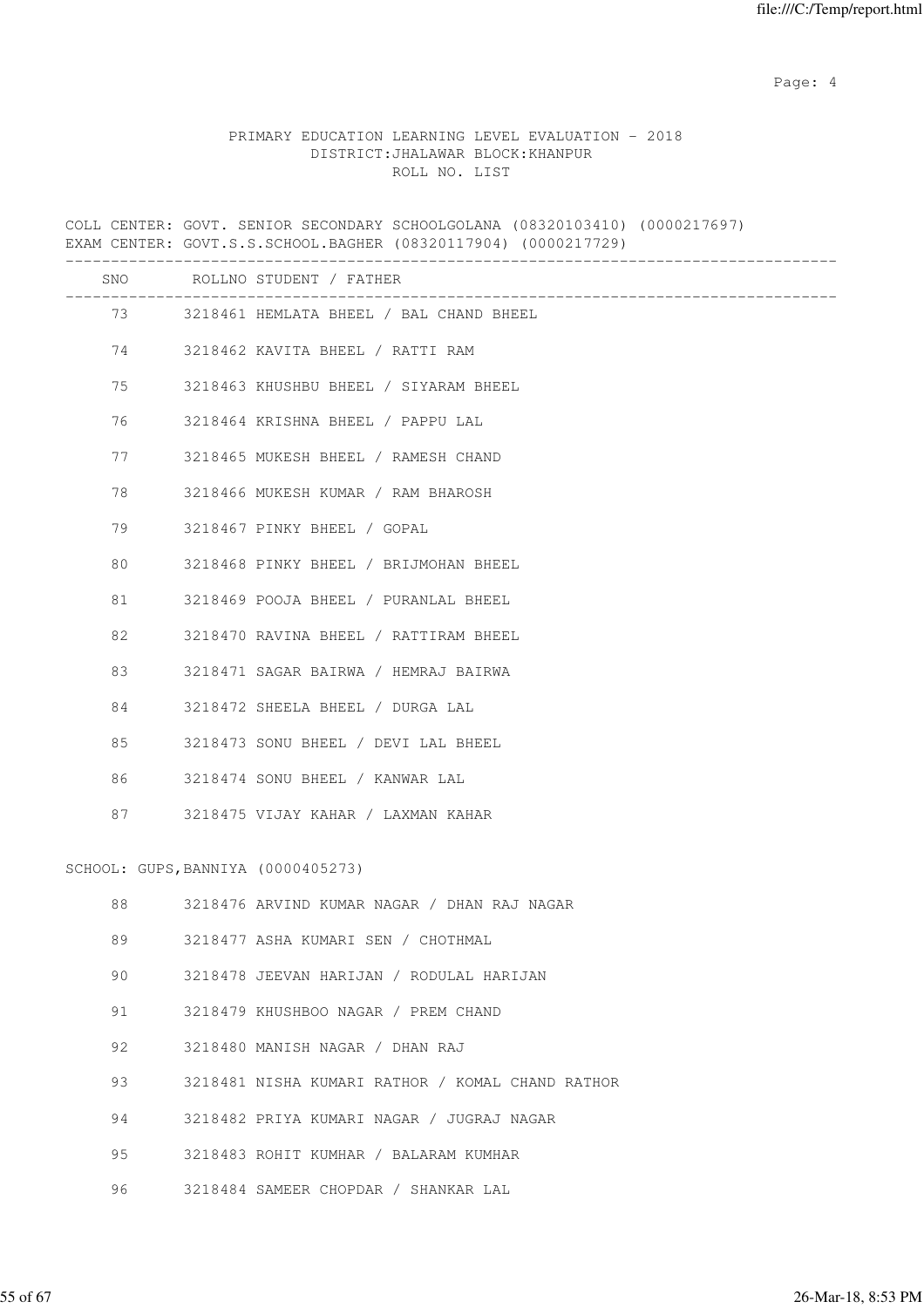Page: 5  $P$  and  $P$  and  $P$  and  $P$  and  $P$  and  $P$  and  $P$  and  $P$  and  $P$  and  $P$  and  $P$  and  $P$  and  $P$  and  $P$  and  $P$  and  $P$  and  $P$  and  $P$  and  $P$  and  $P$  and  $P$  and  $P$  and  $P$  and  $P$  and  $P$  and  $P$  and  $P$  an

#### PRIMARY EDUCATION LEARNING LEVEL EVALUATION - 2018 DISTRICT:JHALAWAR BLOCK:KHANPUR ROLL NO. LIST

COLL CENTER: GOVT. SENIOR SECONDARY SCHOOLGOLANA (08320103410) (0000217697) EXAM CENTER: GOVT.S.S.SCHOOL.BAGHER (08320117904) (0000217729) ------------------------------------------------------------------------------------- SNO ROLLNO STUDENT / FATHER ------------------------------------------------------------------------------------- 97 3218485 SHANU SEN / DURGA SHANKAR SEN 98 3218486 SONIYA NAGAR / RAM BILAS NAGAR 99 3218487 SONU NAGAR / RAJMAL NAGAR 100 3218488 SURESH KUMAR RATHOR / JAGDISH RATHOR 101 3218489 VIKASH DHAKAR / FOOL CHAND DHAKAR SCHOOL: GOVT. U.P.S. BHERUPURA (0000405371) 102 3218490 JITENDRA KUMAR / RAM GOPAL 103 3218491 KALPANA BAIRWA / RAMKUNWAR 104 3218492 RADHA BAI BHEEL / MOTI LAL 105 3218493 RAMESH / RAM GOPAL 106 3218494 SANWARIYA SUMAN / OM PRAKASH 107 3218495 SUGNA BAI / CHOTHMAL SCHOOL: GPS,UMMEDPURA (0000405437) 108 3218496 PAYAL BAIRWA / SAMPATRAJ BAIRWA SCHOOL: GUPS,GIRLS,BAGHER (0000405440) 109 3218497 AARTI BHEEL / BHAWAR LAL 110 3218498 AJAY BHEEL / LAL CHAND 111 3218499 BARKHA BHEEL / KHANYA LAL BHEEL 112 3218500 BHARTI BHEEL / PAPPULAL 113 3218501 DURGALAL BHEEL / MADAN LAL BHEEL 114 3218502 GOLU BHEEL / BHANWAR LAL 115 3218503 GOLU RAO / MOTILAL RAO 116 3218504 HASEENA BHEEL / OM PRAKASH 117 3218505 JIYA GAUR / JITENDRA GAUR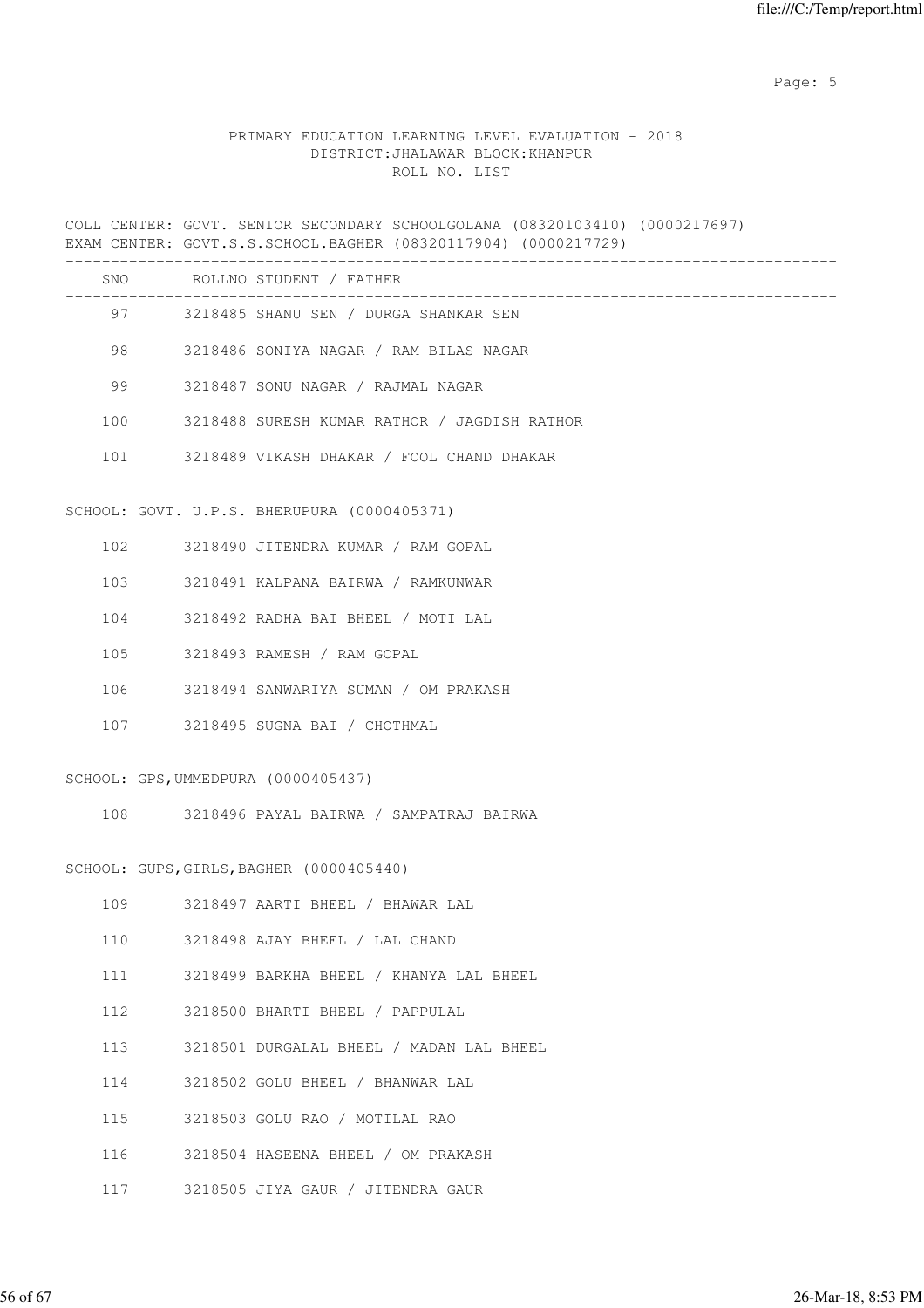Page: 6  $P$  and  $P$  and  $P$  and  $P$  and  $P$  and  $P$  and  $P$  and  $P$  and  $P$  and  $P$  and  $P$  and  $P$  and  $P$  and  $P$  and  $P$  and  $P$  and  $P$  and  $P$  and  $P$  and  $P$  and  $P$  and  $P$  and  $P$  and  $P$  and  $P$  and  $P$  and  $P$  an

#### PRIMARY EDUCATION LEARNING LEVEL EVALUATION - 2018 DISTRICT:JHALAWAR BLOCK:KHANPUR ROLL NO. LIST

COLL CENTER: GOVT. SENIOR SECONDARY SCHOOLGOLANA (08320103410) (0000217697) EXAM CENTER: GOVT.S.S.SCHOOL.BAGHER (08320117904) (0000217729) -------------------------------------------------------------------------------------

| SNO | ROLLNO STUDENT / FATHER                 |
|-----|-----------------------------------------|
| 118 | 3218506 KIRAN BHEEL / KALU LAL BHEEL    |
| 119 | 3218507 MUSKAN BAIRWA / PURANMAL BAIRWA |
| 120 | 3218508 NAVAL BHEEL / MADAN LAL BHEEL   |
| 121 | 3218509 POOJA BHEEL / BHANWAR LAL BHEEL |
| 122 | 3218510 POOJA BHEEL / LAL CHAND         |
| 123 | 3218511 POOJA REGAR / NARAYAN LAL REGAR |
|     | SCHOOL: GPS SHRI RAM NAGAR (0000473791) |

| 3218512 KAVITA NAGAR | / RAMNIVAS NAGAR |
|----------------------|------------------|
|----------------------|------------------|

125 3218513 YUVRAJ NAGAR / LEKH RAJ NAGAR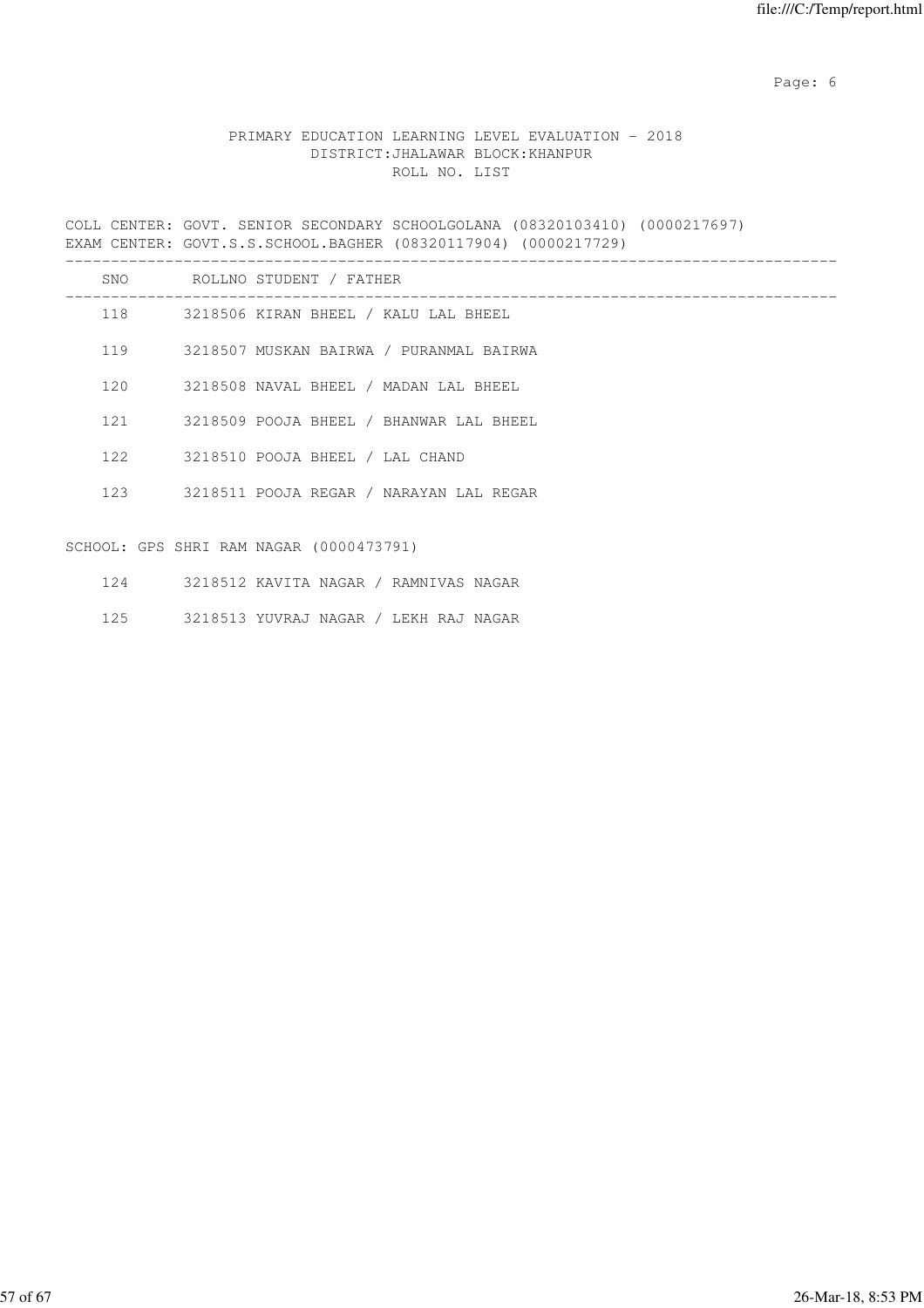example of the state of the state of the state of the state of the state of the state of the state of the state of the state of the state of the state of the state of the state of the state of the state of the state of the

#### PRIMARY EDUCATION LEARNING LEVEL EVALUATION - 2018 DISTRICT:JHALAWAR BLOCK:KHANPUR ROLL NO. LIST

COLL CENTER: GOVT. SENIOR SECONDARY SCHOOLGOLANA (08320103410) (0000217697) EXAM CENTER: GSSS, GADARWADA NOORJI (08320118505) (0000217730) ------------------------------------------------------------------------------------- SNO ROLLNO STUDENT / FATHER ------------------------------------------------------------------------------------- SCHOOL: SARSWATI BAL VIDHYA NIKETAN DEVRIYA GADARWARA NOORJI (0000016074) 1 3218514 KUMKUM GURJAR / SHAMBHU DAYAL GURJAR 2 3218515 PAYAL GURJAR / BALRAM GURJAR 3 3218516 PRAVEEN BAIRWA / RAM KUNWAR BAIRWA 4 3218517 PRIYA BAIRWA / DHANRAJ BAIRWA 5 3218518 PRIYANKA GURJAR / DEVKARAN GURJAR 6 3218519 SHIVA NAGAR / NARENDRA NAGAR SCHOOL: RAJ PUBLIC SCHOOL (0000018576) 7 3218520 ANSUL MEENA / KELASH CHAND MEENA 8 3218521 AVINASH SUMAN / JAY PRAKASH SUMAN 9 3218522 KESHAV BHEEL / RAMESHWAR BHEEL 10 3218523 KRISHNA MEENA / CHANDRA PRAKASH MEENA 11 3218524 LUCKY MEENA / DURGALAL MEENA 12 3218525 POOJA MEENA / DHANRAJ MEENA 13 3218526 REHAN KHAN / AMJAD KHAN 14 3218527 ROHIT MEENA / RAMSWAROOP MEENA 15 3218528 SHADAB ALI / SHERU ALI 16 3218529 SHINAM BEE / MUBARIK ALI 17 3218530 VIJAY MEENA / RAMSWAROOP MEENA SCHOOL: GSSS, GADARWADA NOORJI (0000217730) 18 3218531 AKASH MEENA / JASWANT MEENA

| 19 3218532 ARBAZ SHAIKH / ABID SHAIKH |
|---------------------------------------|
| 20 3218533 ASGAR ALI / ASLAM          |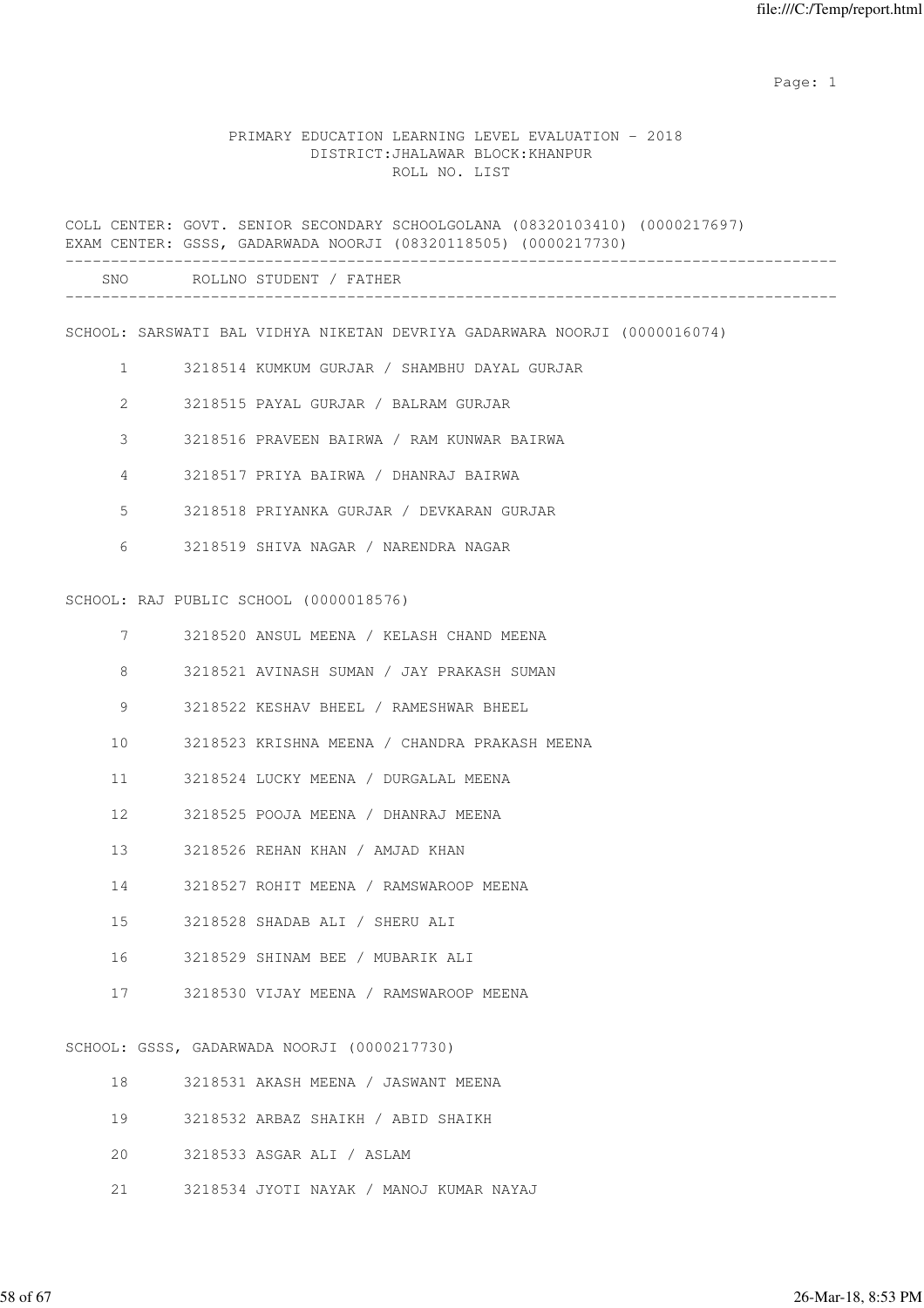Page: 2  $P$  and 2  $P$  and 2  $P$  and 2  $P$  and 2  $P$  and 2  $P$  and 2  $P$  and 2  $P$  and 2  $P$  and 2  $P$  and 2  $P$  and 2  $P$  and 2  $P$  and 2  $P$  and 2  $P$  and 2  $P$  and 2  $P$  and 2  $P$  and 2  $P$  and 2  $P$  and 2  $P$  and 2  $P$ 

| PRIMARY EDUCATION LEARNING LEVEL EVALUATION - 2018 |               |  |                                   |  |
|----------------------------------------------------|---------------|--|-----------------------------------|--|
|                                                    |               |  | DISTRICT: JHALAWAR BLOCK: KHANPUR |  |
|                                                    | ROLL NO. LIST |  |                                   |  |

|    |        | COLL CENTER: GOVT. SENIOR SECONDARY SCHOOLGOLANA (08320103410) (0000217697)<br>EXAM CENTER: GSSS, GADARWADA NOORJI (08320118505) (0000217730)<br>________________________________ |
|----|--------|-----------------------------------------------------------------------------------------------------------------------------------------------------------------------------------|
|    |        | SNO ROLLNO STUDENT / FATHER                                                                                                                                                       |
|    |        | 22 3218535 KHUSHBU NAYAK / MANOJ NAYAK                                                                                                                                            |
|    |        | 23 3218536 KHUSNUMA B. / SHERU ALI                                                                                                                                                |
| 24 |        | 3218537 MAHAVEER MEENA / RANKARAN MEENA                                                                                                                                           |
| 25 |        | 3218538 MAMTA.POTTER / DEEN DAYAL POTTER                                                                                                                                          |
| 26 |        | 3218539 MOHAMMED SAMEER / BABU ALI                                                                                                                                                |
| 27 |        | 3218540 RAJENDRA KUMAR PANCHAL / RAM BHAROS                                                                                                                                       |
| 28 |        | 3218541 RAVEENA SEN / JAGDISH PARSAD SEN                                                                                                                                          |
|    | 29     | 3218542 SUMAN MEENA / PAPPU MEENA                                                                                                                                                 |
| 30 |        | 3218543 TEENA SEKH / SHANU SHEKH                                                                                                                                                  |
|    |        | SCHOOL: GPS, ATARWADA (0000400074)                                                                                                                                                |
|    | 31 — 1 | 3218544 DILEEP KUMAR / RADHE SHAYAM                                                                                                                                               |
|    | 32     | 3218545 TEENA BHEEL / GHAN SHAYAM                                                                                                                                                 |
|    |        | SCHOOL: GUPS, BARANA (0000466115)                                                                                                                                                 |
|    | 33     | 3218546 ANKIT GURJAR / DINESH KUMAR                                                                                                                                               |
| 34 |        | 3218547 ANUSUIYA KUMARI / PRAHALAD                                                                                                                                                |
| 35 |        | 3218548 ARUNA SHARMA / RAM GOPAL                                                                                                                                                  |
| 36 |        | 3218549 HARI OM GOCHER / PAPPU LAL                                                                                                                                                |
| 37 |        | 3218550 HEMANT KUMAR / HEM RAJ                                                                                                                                                    |
| 38 |        | 3218551 JEETU KUMARI / RAM LAL                                                                                                                                                    |
| 39 |        | 3218552 KALU LAL GOCHER / DESH RAJ                                                                                                                                                |
| 40 |        | 3218553 RAGHUVEER GOCHER / HANSRAJ                                                                                                                                                |
|    |        | SCHOOL: GUPS, MIYADA (0000473770)                                                                                                                                                 |

41 3218554 YOGENDRA YOGI / SHIV RAJ YOGI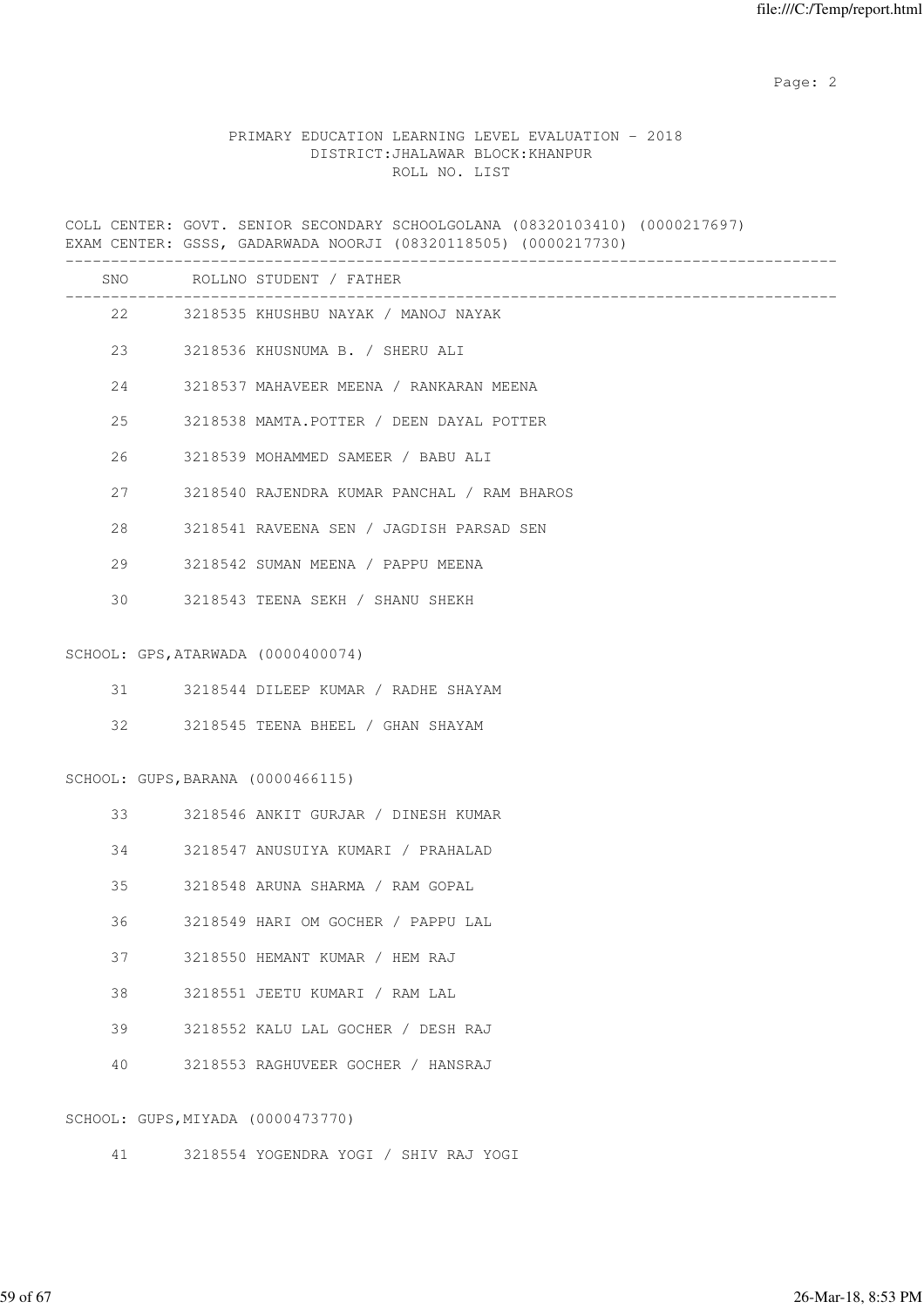# PRIMARY EDUCATION LEARNING LEVEL EVALUATION - 2018 DISTRICT:JHALAWAR BLOCK:KHANPUR ROLL NO. LIST

|     | COLL CENTER: GOVT. SENIOR SECONDARY SCHOOLGOLANA (08320103410) (0000217697)<br>EXAM CENTER: GSSS, GADARWADA NOORJI (08320118505) (0000217730) |
|-----|-----------------------------------------------------------------------------------------------------------------------------------------------|
| SNO | ROLLNO STUDENT / FATHER                                                                                                                       |
|     |                                                                                                                                               |
| 42  | 3218555 DEVRAJ GOCHER / MANOHAR LAL                                                                                                           |
| 43  | 3218556 KHUSHBU KUMARI GOCHER / MAHENDR KUMAR                                                                                                 |
| 44  | 3218557 NEHA KUMARI GOCHER / RAJMAL GOCHER                                                                                                    |
| 45  | 3218558 RAVINDRA GOCHER / HEMRAJ GOCHER                                                                                                       |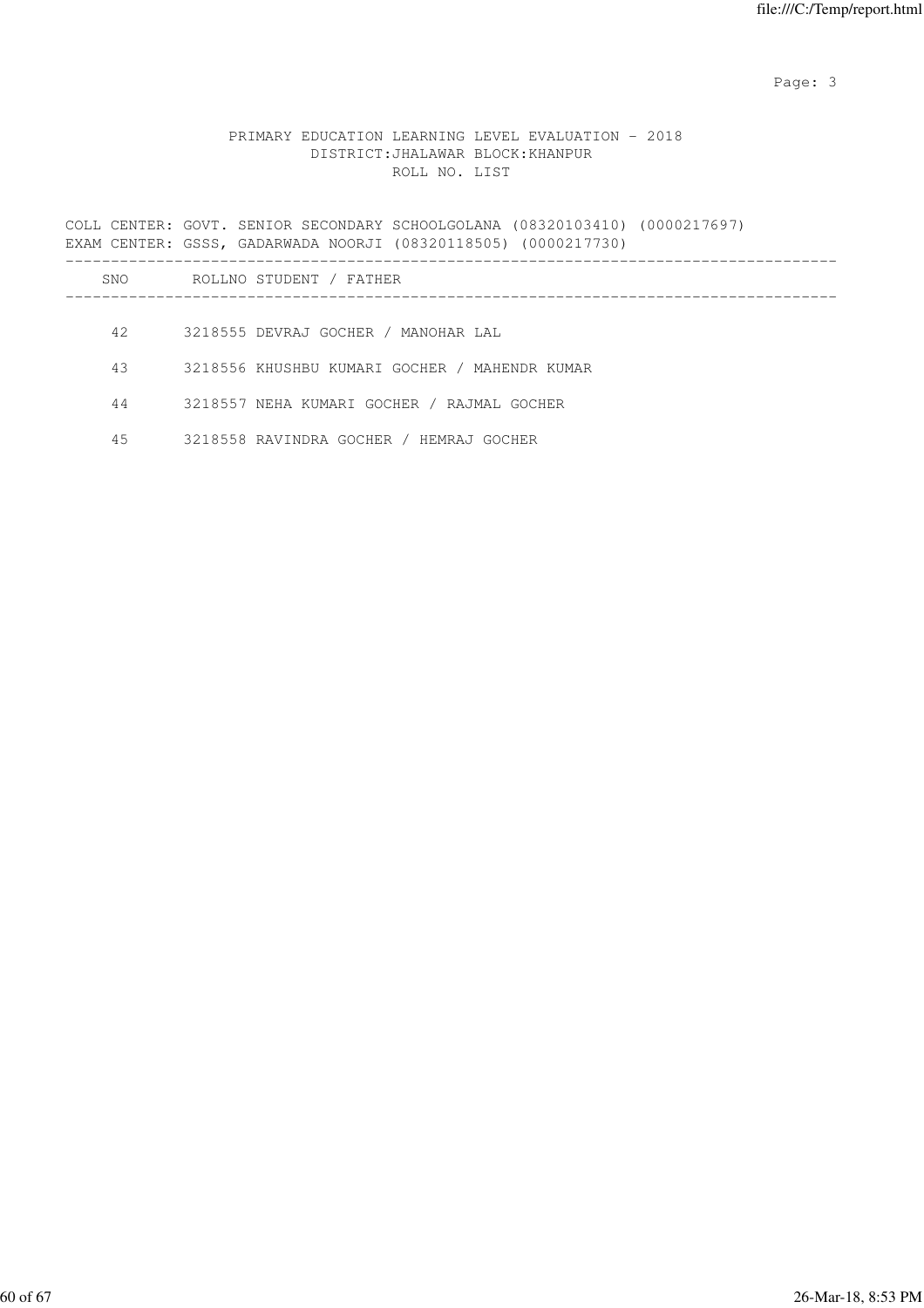#### PRIMARY EDUCATION LEARNING LEVEL EVALUATION - 2018 DISTRICT:JHALAWAR BLOCK:KHANPUR ROLL NO. LIST

COLL CENTER: GOVT. SENIOR SECONDARY SCHOOLGOLANA (08320103410) (0000217697) EXAM CENTER: GUPS,ALODA (08320119201) (0000466028) -------------------------------------------------------------------------------------

| SNC<br>$\sim$ $\sim$ | ، ۱۸۱۱ |  |
|----------------------|--------|--|
|                      |        |  |

SCHOOL: GPS ALODI (0000466027)

- 1 3218559 MUSKAN MEENA / JITMAL
- 2 3218560 NEHA MEENA / KAJOD LAL
- 3 3218561 PARVATI MEENA / MORDHWAJ
- 4 3218562 PAVAN MEENA / SHAMBHU DAYAL
- 5 3218563 PRIYA MEENA / MAHENDRA KUMAR
- 6 3218564 PRIYANKA SUMAN / SURESH KUMAR
- 7 3218565 RAGHUVEER MEENA / RAMKUNWAR
- 8 3218566 RAVINA KUMARI / RAKESH KUMAR
- 9 3218567 VIJENDRA MEENA / RAMPAL

# SCHOOL: GUPS,ALODA (0000466028)

- 10 3218568 DIVYA MEENA / BALCHAND
- 11 3218569 KUMKUM KUMARI MEENA / BANTI MEENA
- 12 3218570 LALIT KUMAR AIRWAL / RAJENDRA KUMAR
- 13 3218571 NISHA MEENA / MOHANLAL
- 14 3218572 PRIYA MEENA / CHANDRAPRAKASH

#### SCHOOL: GPS,CHANDNIYA KHEDI (0000473788)

15 3218573 KUSHUMLATA MEENA / YOURAJ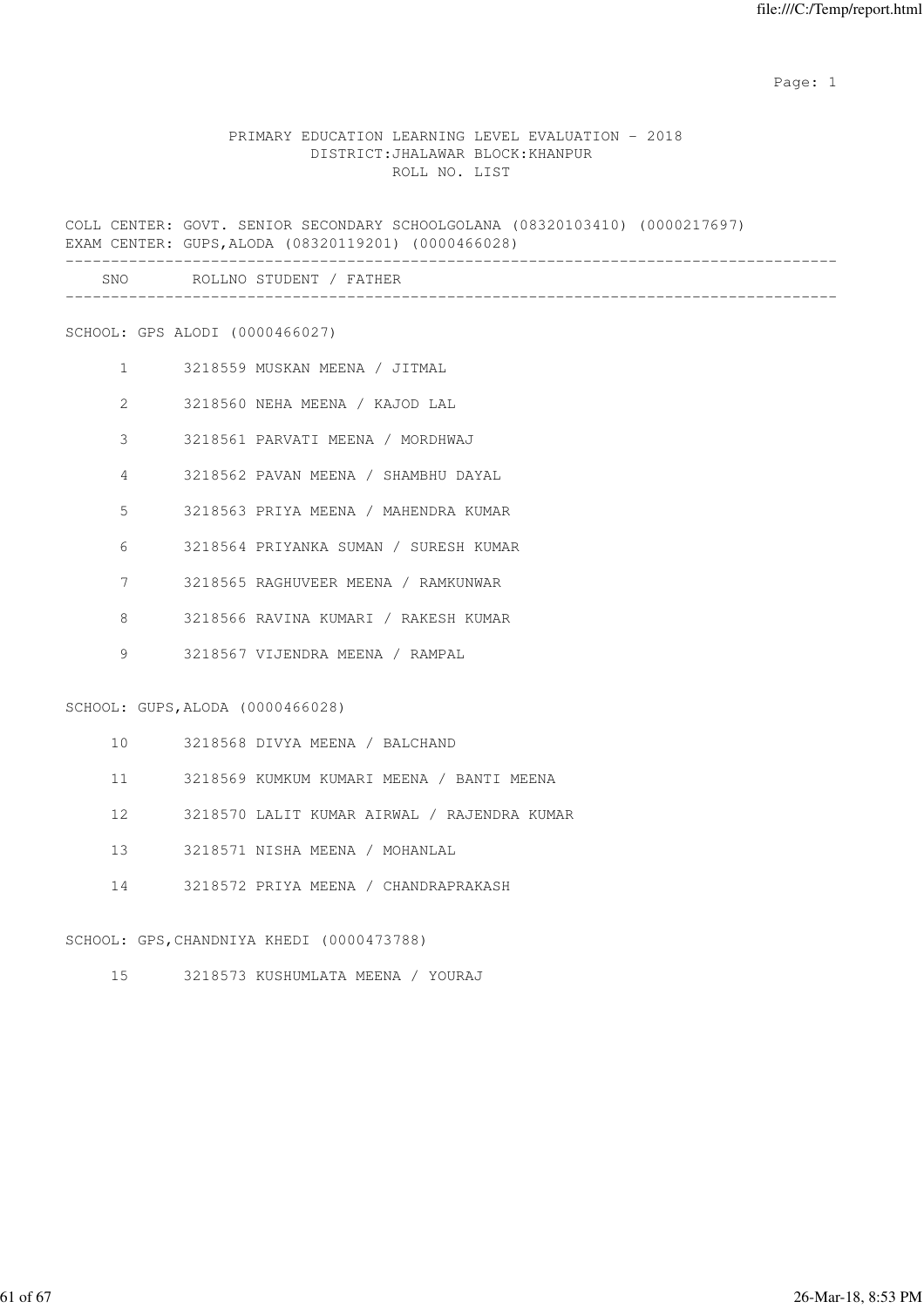#### PRIMARY EDUCATION LEARNING LEVEL EVALUATION - 2018 DISTRICT:JHALAWAR BLOCK:KHANPUR ROLL NO. LIST

COLL CENTER: GOVT. SENIOR SECONDARY SCHOOLGOLANA (08320103410) (0000217697) EXAM CENTER: GUPS,KHEDALI MEERA (08320118201) (0000466299) ------------------------------------------------------------------------------------- SNO ROLLNO STUDENT / FATHER ------------------------------------------------------------------------------------- SCHOOL: GUPS,KHEDALI MEERA (0000466299) 1 3218574 AASHISH KUMAR / BHAGWAN SINGH 2 3218575 AJAY KUMAR BAIRWA / RAMBILAS BAIRWA 3 3218576 ANNU BHEEL / RAMESH BHEEL 4 3218577 ARJUN KUMAR / RAMAVATAR BAIRWA 5 3218578 BHARATI KUMARI NAGAR / MAHAVEER NAGAR 6 3218579 KHUSHBU KUMARI / KALU LAL BHEEL 7 3218580 KULDEEP / RAM DAYAL 8 3218581 MAHAVEER / RAM PRASAD BHEEL 9 3218582 POOJA KUMARI / DHANRAJ 10 3218583 POONAM KUMARI / FOOL CHAND 11 3218584 REENA KUMARI / BHAGWAN SINGH

12 3218585 SURAJ KUMAR / BHAGWAN SINGH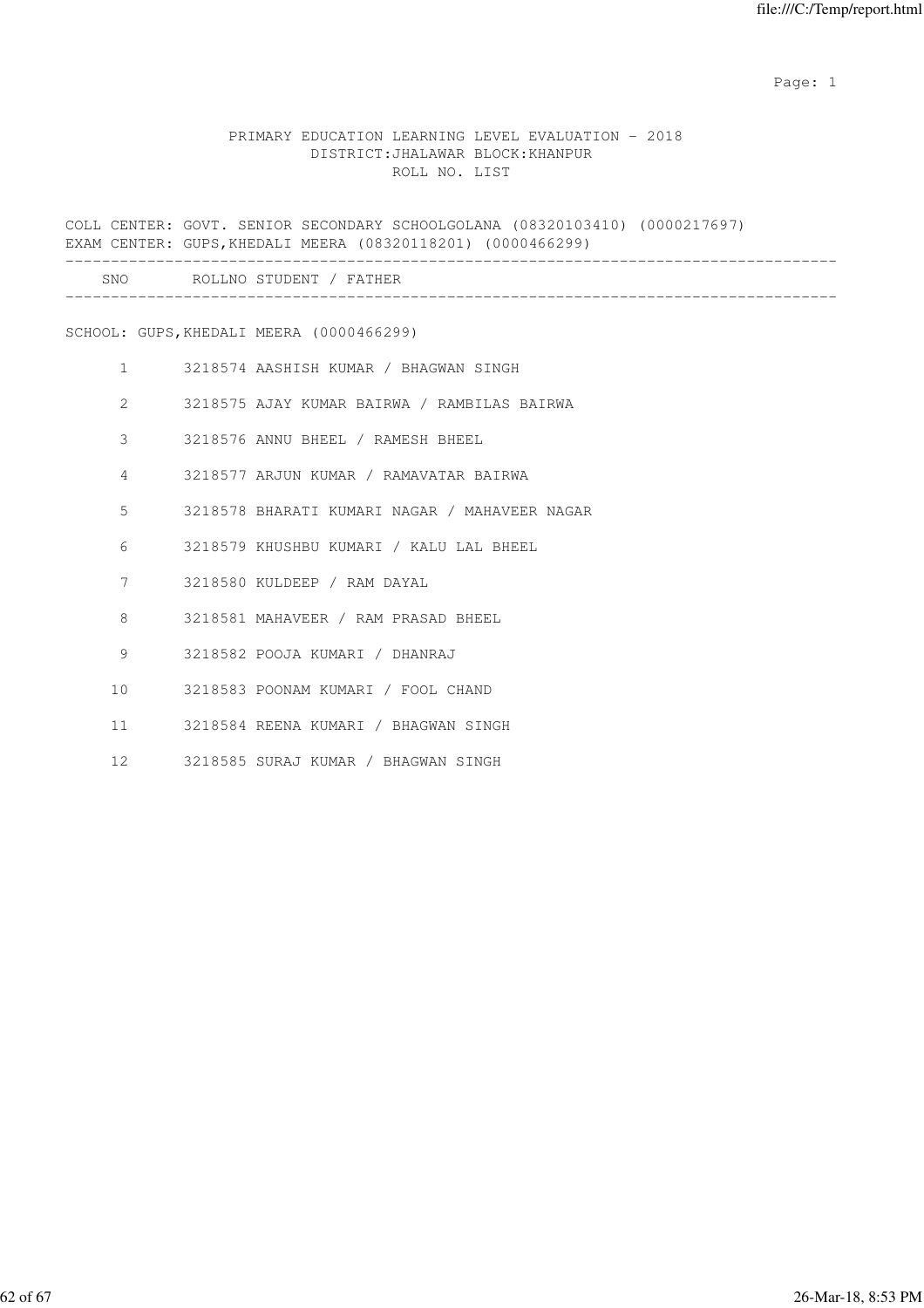#### PRIMARY EDUCATION LEARNING LEVEL EVALUATION - 2018 DISTRICT:JHALAWAR BLOCK:KHANPUR ROLL NO. LIST

COLL CENTER: GOVT. SENIOR SECONDARY SCHOOLGOLANA (08320103410) (0000217697) EXAM CENTER: GUPS,NAGONYA (08320102101) (0000466602) ------------------------------------------------------------------------------------- SNO ROLLNO STUDENT / FATHER -------------------------------------------------------------------------------------

SCHOOL: GUPS BHIMKHEDA (0000408103)

- 1 3218586 ANKIT MEENA / SAMPAT RAJ MEENA
- 2 3218587 NAVDEEP MEENA / CHOTHMAL MEENA
- 3 3218588 PRINYANKA MEENA / RANG LAL MEENA
- 4 3218589 RANI BAIRWA / RAM KISHAN BAIRWA
- 5 3218590 SHIVANI MEENA / BAJRANG LAL MEENA

SCHOOL: GUPS,KAMWARPURA BHATTJI (0000413808)

- 6 3218591 AMRITA NAGAR / TULSI RAM
- 7 3218592 DEEPANSHU NAGAR / DEV KISHAN
- 8 3218593 KALPIT DHAWAJ / MORDHAWAJ
- 9 3218594 NEETU NAGAR / KANHAIYA LAL
- 10 3218595 POONAM KUMARI / GAJENDRA KUMAR
- 11 3218596 RADHIKA NAGAR / AMAR LAL

SCHOOL: GPS,ACHRAWAN (0000466007)

12 3218597 RAVINA BAIRWA / HANSRAJ BAIRWA

#### SCHOOL: GUPS,NAGONYA (0000466602)

- 13 3218598 AJMEREE MANSURI / ABDUL GANEE
- 14 3218599 ALVIDA MANSURI / HAKIM MOHAMMAD
- 15 3218600 ANJALI NAYAK / MAHAVEER NAYAK
- 16 3218601 ANKIT PARETA / NEMI CHAND PARETA
- 17 3218602 HARSH SHARMA / NANDA LAL SHARMA
- 18 3218603 NAVEEN SEN / DEENDAYAL SEN
- 19 3218604 RADHA BAI / RAM PAL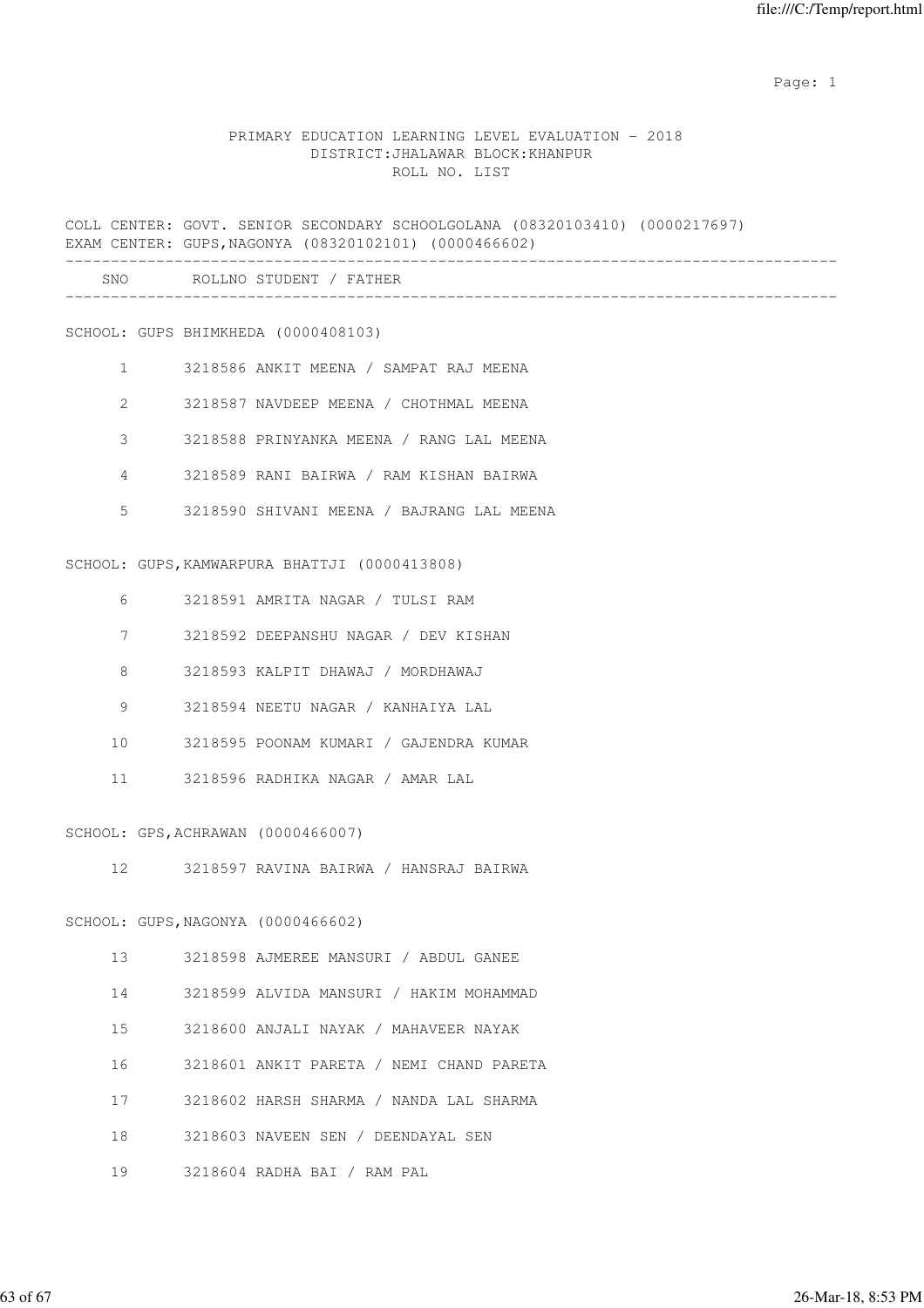Page: 2  $P$  and 2  $P$  and 2  $P$  and 2  $P$  and 2  $P$  and 2  $P$  and 2  $P$  and 2  $P$  and 2  $P$  and 2  $P$  and 2  $P$  and 2  $P$  and 2  $P$  and 2  $P$  and 2  $P$  and 2  $P$  and 2  $P$  and 2  $P$  and 2  $P$  and 2  $P$  and 2  $P$  and 2  $P$ 

### PRIMARY EDUCATION LEARNING LEVEL EVALUATION - 2018 DISTRICT:JHALAWAR BLOCK:KHANPUR ROLL NO. LIST

COLL CENTER: GOVT. SENIOR SECONDARY SCHOOLGOLANA (08320103410) (0000217697) EXAM CENTER: GUPS,NAGONYA (08320102101) (0000466602) -------------------------------------------------------------------------------------

| SNO | ROLLNO STUDENT / FATHER                |
|-----|----------------------------------------|
| 20  | 3218605 RAHUL SUMAN / MUKESH MALI      |
| 2.1 | 3218606 SAMEER MANSURI / JAKIR MANSURI |
| 22  | 3218607 SONU MEENA / PURUSHOTM MEENA   |
|     |                                        |

SCHOOL: SKS GUNJARI (0000471498)

|  | 3218608 MAHEE KANWAR |  |  |  | YOGENDRA SINGH |  |  |
|--|----------------------|--|--|--|----------------|--|--|
|--|----------------------|--|--|--|----------------|--|--|

24 3218609 POOJA KANWAR / NARPATH SINGH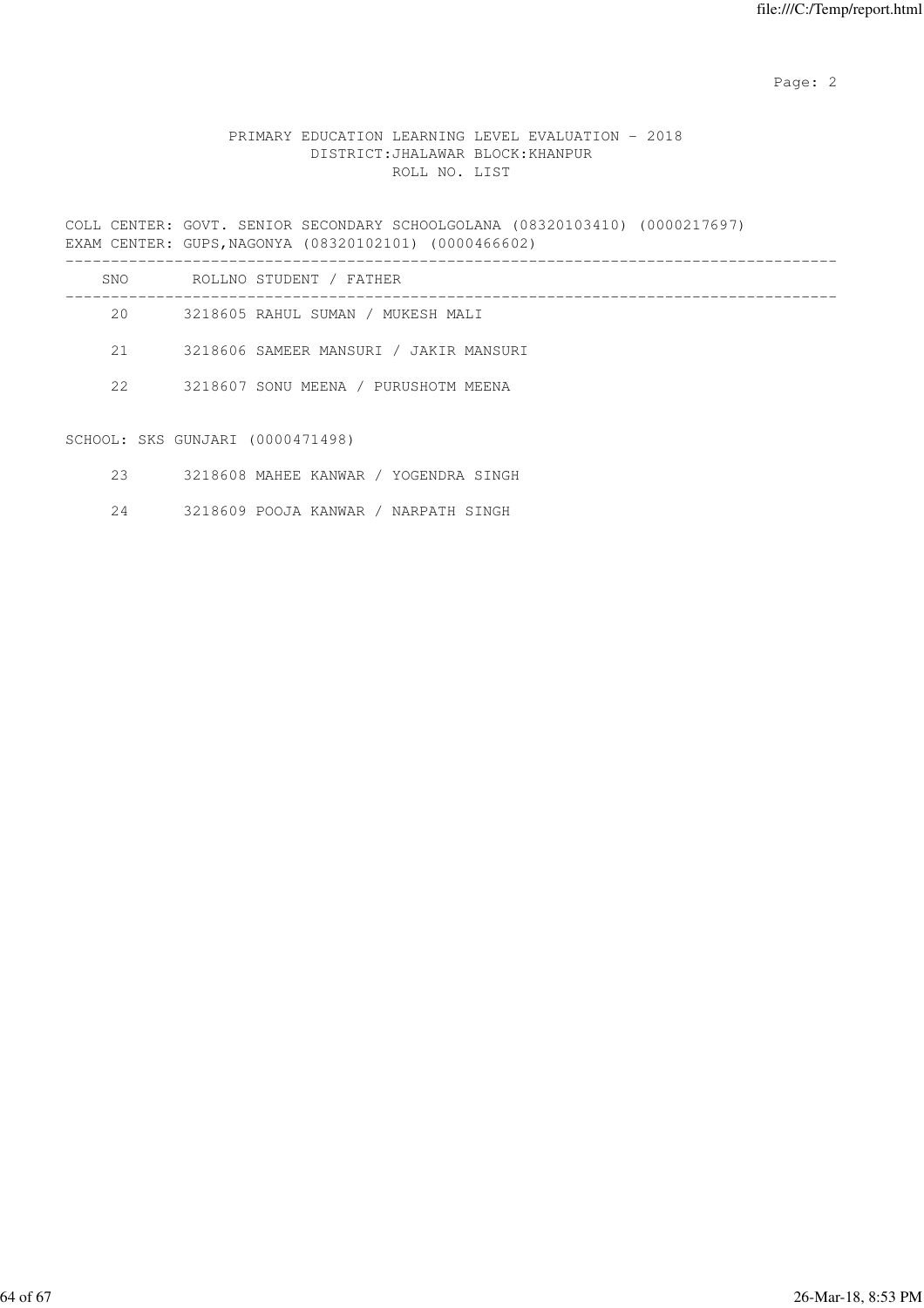#### PRIMARY EDUCATION LEARNING LEVEL EVALUATION - 2018 DISTRICT:JHALAWAR BLOCK:KHANPUR ROLL NO. LIST

COLL CENTER: GOVT. SENIOR SECONDARY SCHOOLGOLANA (08320103410) (0000217697) EXAM CENTER: GUPS,LADANIYA (08320101301) (0000471445) ------------------------------------------------------------------------------------- SNO ROLLNO STUDENT / FATHER -------------------------------------------------------------------------------------

SCHOOL: GUPS,LADANIYA (0000471445)

| $\mathbf{1}$    | 3218610 AJAY GURJAR / KANHAIYA LAL GURJAR      |
|-----------------|------------------------------------------------|
| $\mathcal{L}$   | 3218611 ANJU PARETA / RAMSWAROOP PARETA        |
| 3               | 3218612 ANNU NAGAR / RAMCHANDRA NAGAR          |
| 4               | 3218613 DEEPAK GURJAR / HEMRAJ GURJAR          |
| 5               | 3218614 DHAN KUWAR GURJAR / PAPPU GURJAR       |
| 6               | 3218615 JAYPRAKASH GURJAR / CHHITAR LAL GURJAR |
| 7               | 3218616 KOMAL MEENA / BHOJRAJ MEENA            |
| 8               | 3218617 KUMARI KOMAL MEENA / CHHOTULAL MEENA   |
| 9               | 3218618 MUSKAN SEN / SHANKAR LAL SEN           |
| 10 <sup>°</sup> | 3218619 SUMIT MEENA / SURESH MEENA             |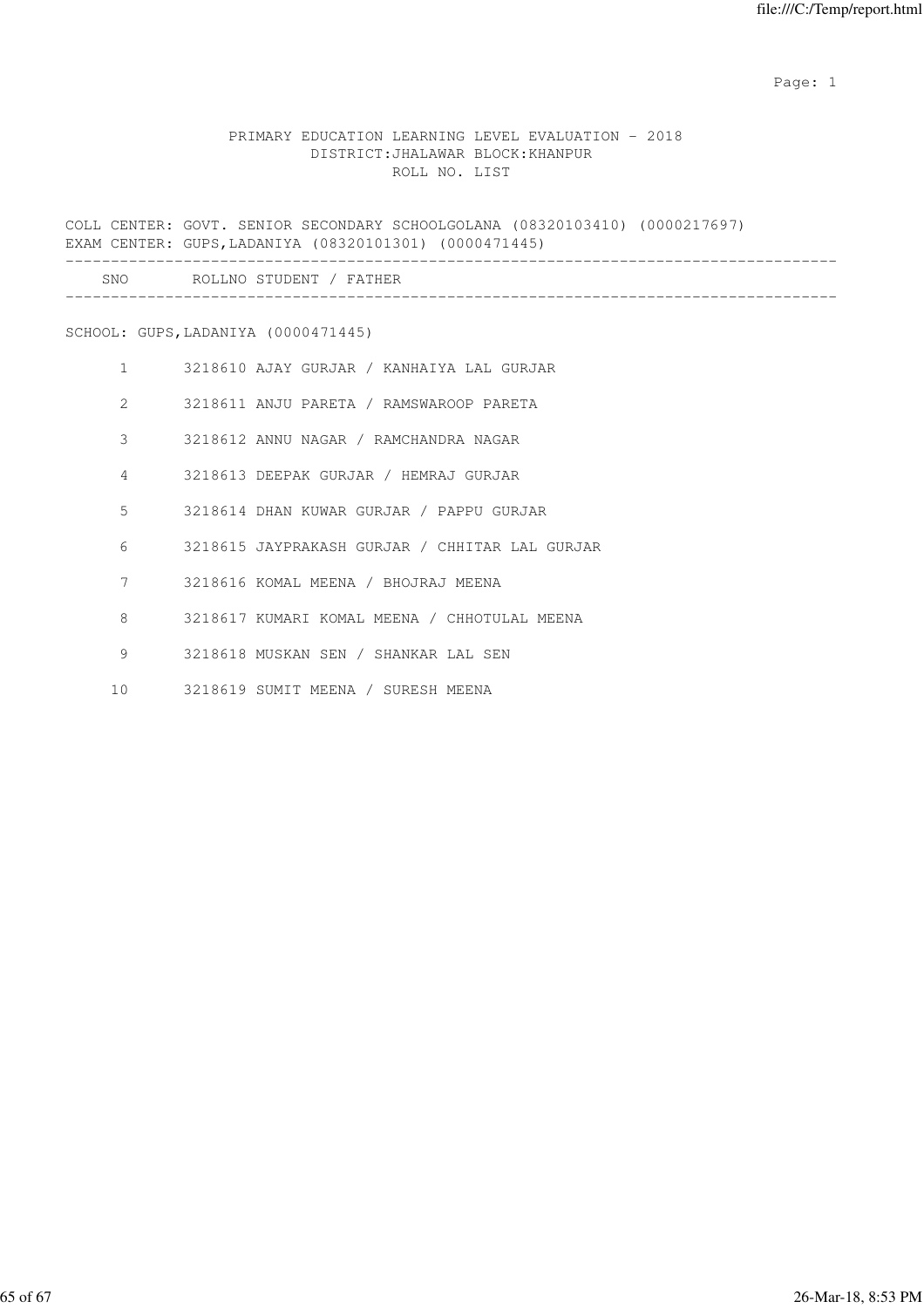### PRIMARY EDUCATION LEARNING LEVEL EVALUATION - 2018 DISTRICT:JHALAWAR BLOCK:KHANPUR ROLL NO. LIST

COLL CENTER: GOVT. SENIOR SECONDARY SCHOOLGOLANA (08320103410) (0000217697) EXAM CENTER: GUPS,RATANPURA (08320112502) (0000500503) -------------------------------------------------------------------------------------

| SNC | -R C<br>NΙ<br>. |
|-----|-----------------|
|     |                 |

SCHOOL: GUPS,RATANPURA (0000500503)

- 1 3218620 NAVDIP SINGH / DHIRAJ SINGH
- 2 3218621 NAVIKA VAISHNAV / RAJESH VAISHNAV
- 3 3218622 SOMYA PRATAP SINGH / JODHARAJ SINGH